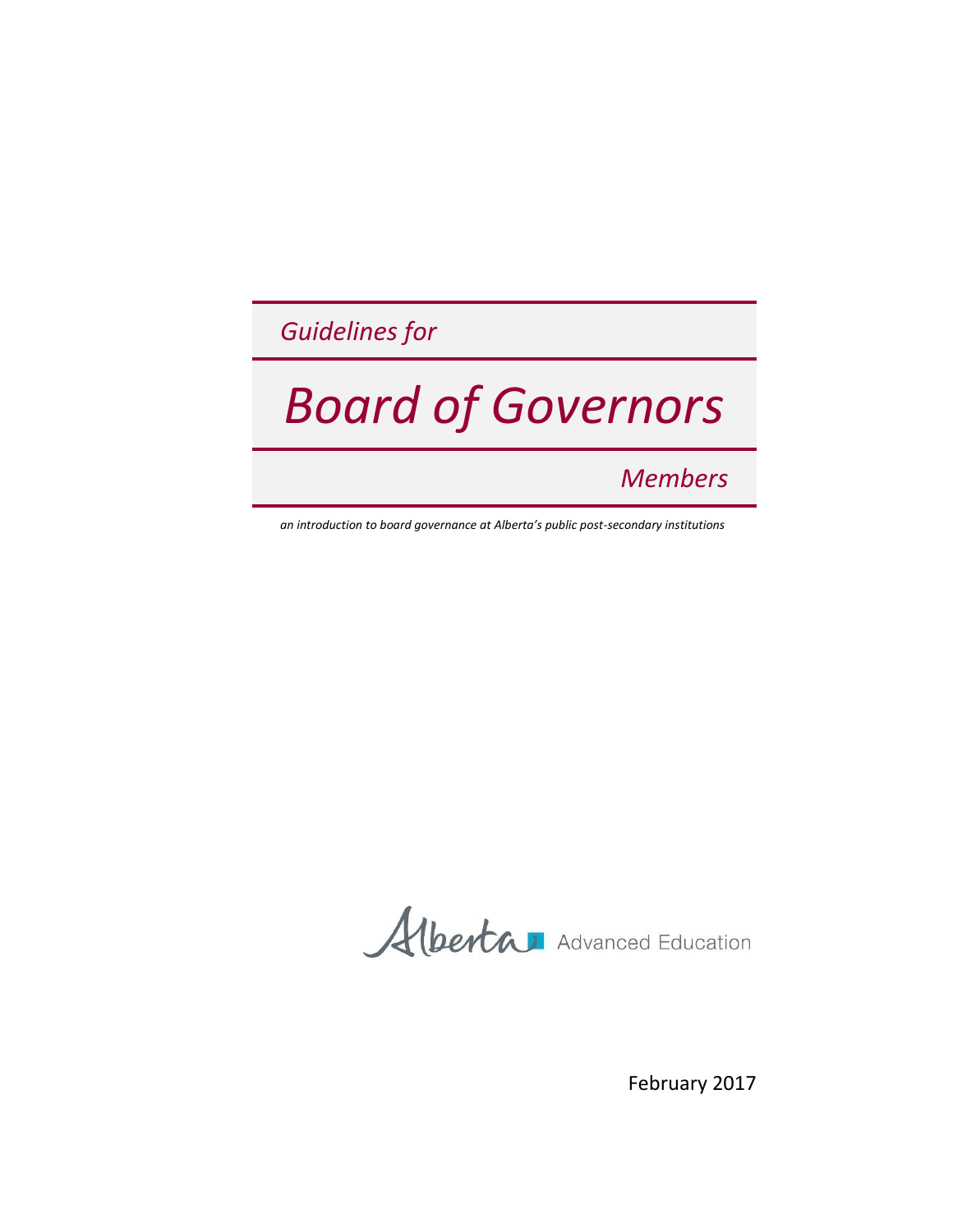In collaboration with members of the Post-Secondary Institution Agency Governance Network, Advanced Education has developed these guidelines to provide an introduction to board governance at Alberta's public post-secondary institutions. These guidelines are a best practice resource designed to support the effective governance of public postsecondary institutions in Alberta. The information contained in this manual has no legislative sanction and has been made available solely for convenience. The official Statutes and Regulations must be consulted for all purposes of interpreting and applying the law.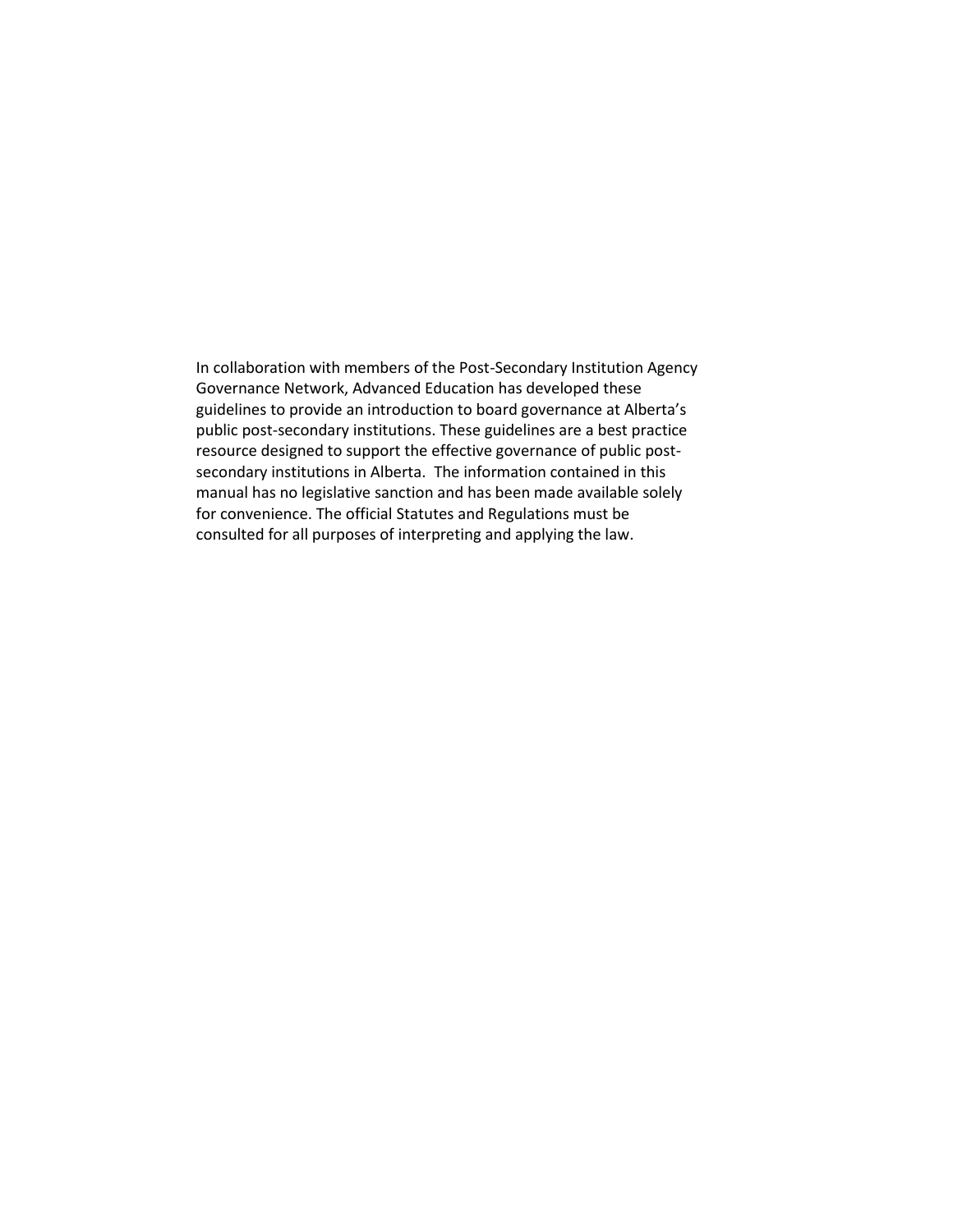#### **Contents**

| Chapter 1 |  |
|-----------|--|
|           |  |
|           |  |
|           |  |
|           |  |
| Chapter 2 |  |
|           |  |
|           |  |
|           |  |
|           |  |
|           |  |
|           |  |
|           |  |
| Chapter 3 |  |
|           |  |
|           |  |
|           |  |
| Chapter 4 |  |
|           |  |
|           |  |
|           |  |
|           |  |
|           |  |
|           |  |
|           |  |
|           |  |
|           |  |
| Chapter 5 |  |
|           |  |
|           |  |
|           |  |
| Chapter 6 |  |
|           |  |
|           |  |
|           |  |
|           |  |
|           |  |
|           |  |
|           |  |
|           |  |
|           |  |
|           |  |
|           |  |
|           |  |
|           |  |
|           |  |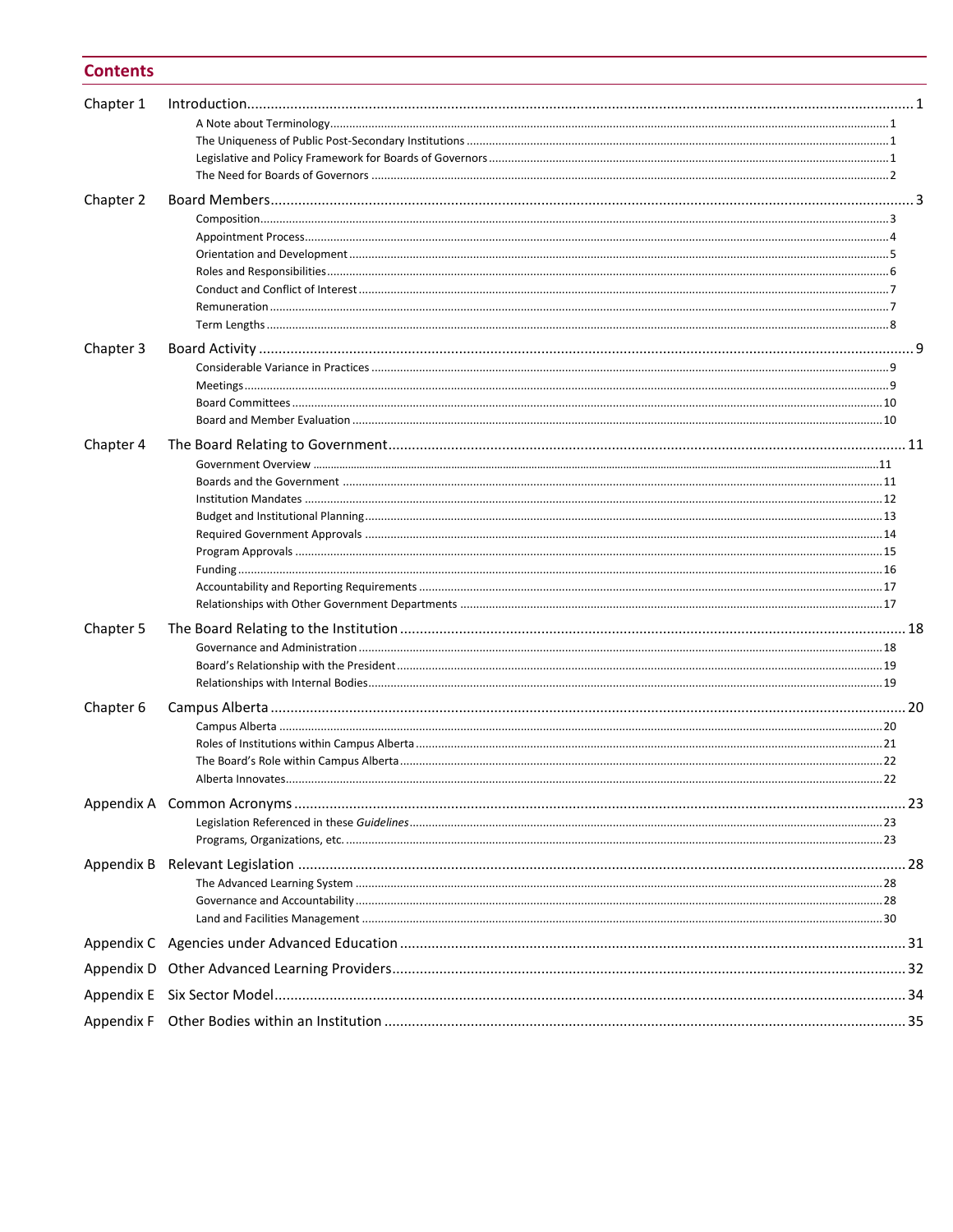#### **Alberta's Public Post-secondary Institutions**



| Alberta College of Art + Design            | acad.ca             | Northern Alberta Institute of Technology | nait.ca                 |
|--------------------------------------------|---------------------|------------------------------------------|-------------------------|
| Athabasca University                       | athabascau.ca       | Northern Lakes College                   | northernlakescollege.ca |
| <b>Bow Valley College</b>                  | bowvalleycollege.ca | Olds College                             | oldscollege.ca          |
| Grande Prairie Regional College            | gprc.ab.ca          | Portage College                          | portagecollege.ca       |
| Keyano College<br>keyano.ca                |                     | <b>Red Deer College</b>                  | rdc.ab.ca               |
| Lakeland College                           | lakelandcollege.ca  | Southern Alberta Institute of Technology | sait.ca                 |
| Lethbridge College<br>lethbridgecollege.ca |                     | The Banff Centre                         | banffcentre.ca          |
| <b>Grant MacEwan University</b>            | macewan.ca          | University of Alberta                    | ualberta.ca             |
| <b>Medicine Hat College</b>                | mhc.ab.ca           | University of Calgary                    | ucalgary.ca             |
| <b>Mount Royal University</b>              | mtroyal.ca          | University of Lethbridge                 | uleth.ca                |
| NorQuest College                           | norquest.ca         |                                          |                         |
|                                            |                     |                                          |                         |

| Northern Alberta Institute of Technology | nait.ca                 |
|------------------------------------------|-------------------------|
| Northern Lakes College                   | northernlakescollege.ca |
| Olds College                             | oldscollege.ca          |
| Portage College                          | portagecollege.ca       |
| <b>Red Deer College</b>                  | rdc.ab.ca               |
| Southern Alberta Institute of Technology | sait.ca                 |
| The Banff Centre                         | banffcentre.ca          |
| University of Alberta                    | ualberta.ca             |
| University of Calgary                    | ucalgary.ca             |
| University of Lethbridge                 | uleth.ca                |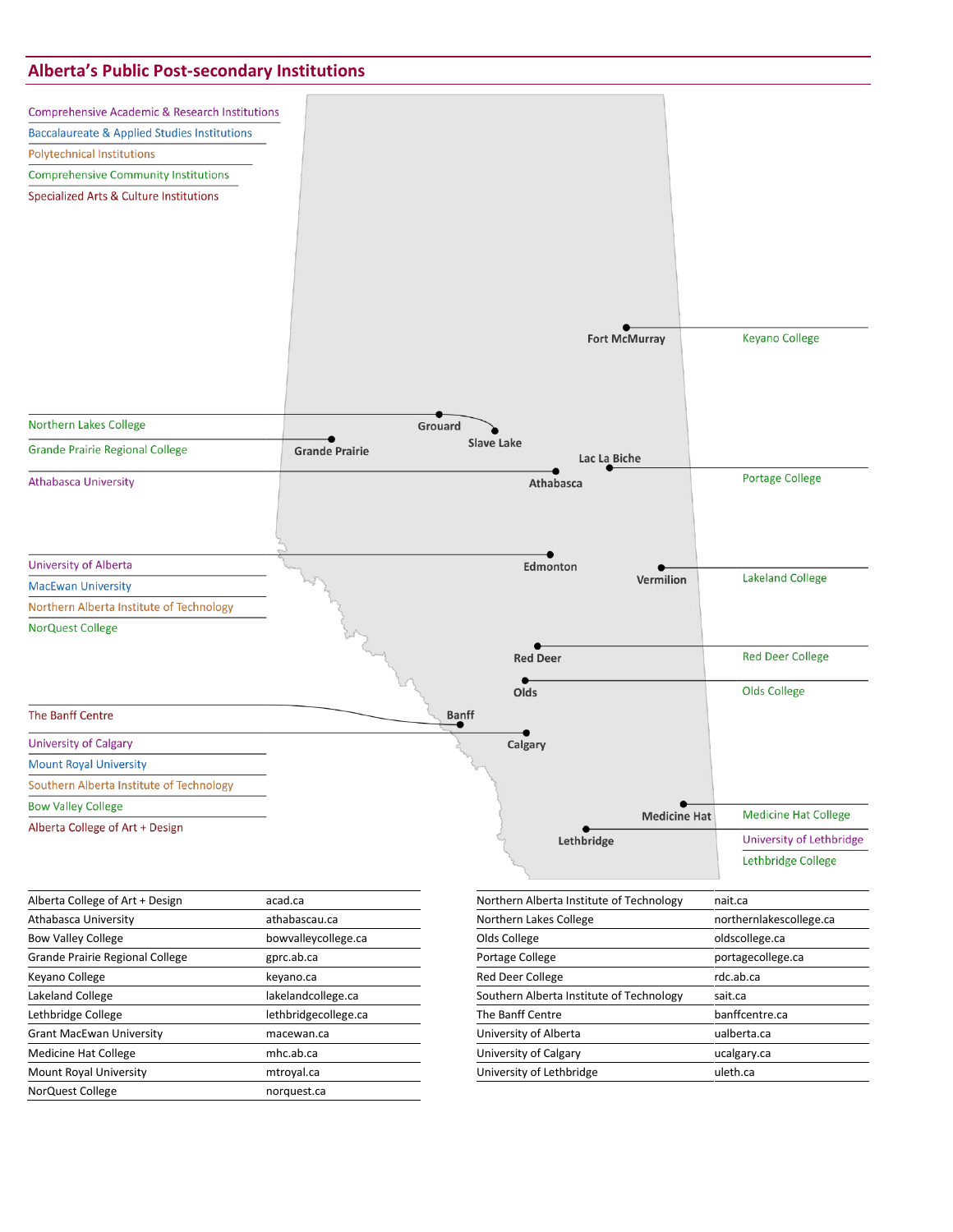# <span id="page-4-0"></span>**Chapter 1 Introduction**

#### <span id="page-4-1"></span>**A Note about Terminology**

For the sake of simplicity these *Guidelines* use a single term in places where many terms may exist. The following are examples:

- $\triangleright$  Twenty of 21 public post-secondary institutions have a "board of governors," so these *Guidelines* refer to the governing body as such. Athabasca University's board, known as "The Governors of Athabasca University," has a different composition (see *Chapter 5*) and some different powers and duties as outlined in the *Athabasca University Regulation*.
- These *Guidelines* refer to "board members." These are the members of the Board of Governors of each institution.
- The term "public agency" as used in these *Guidelines* refers to any agency, board, or commission established by the Government of Alberta, and includes the boards of all public post-secondary institutions.
- $\triangleright$  Unless otherwise noted, the term "Minister" refers to the Minister of Advanced Education.

#### <span id="page-4-2"></span>**The Uniqueness of Public Post-Secondary Institutions**

*In the left column are references to legislation related to the topics discussed. Acronyms used in these Guidelines and elsewhere in the post-secondary system are defined in Appendix A.*

a PSLA s.16(1), 43(1,2)

There are 21 public post-secondary institutions in Alberta, as defined in the *Post-secondary Learning Act* (PSLA). Each institution is ultimately accountable to the people of Alberta through the Minister of Advanced Education (AE). There is an expectation of a high level of accountability and transparency for post-secondary institutions as they are responsible for stewarding public resources. As a public sector agency, the role of a post-secondary institution's board is to work within the broader context of serving the public interest.

Individuals who have participated on the board of a private or not-for-profit organization will recognize many similarities with the practices and responsibilities in their new role with a public agency. However, there are aspects that differentiate public post-secondary boards from other boards:

- $\triangleright$  They are established by, and accountable to, the Government of Alberta.
- $\triangleright$  A majority of board members are appointed by government.
- $\triangleright$  The role of a public post-secondary institution board member is that of a governor or a trustee. Board members have a duty to steward the institution on behalf of the people of Alberta.

#### <span id="page-4-3"></span>**Legislative and Policy Framework for Boards of Governors**

Governments are elected to make laws, set related policies, and establish programs in the public interest. This authority is given by the people of Alberta to the legislature which in turn, designates specific Cabinet ministers with responsibility for particular pieces of legislation.

In the case of public post-secondary institutions, the board of each institution is established by the Lieutenant Governor in Council (LGIC) through the PSLA and the *Athabasca University Regulation*. Subject to any limitations set out in the Act, each board has the capacity, rights, powers, and privileges of a natural person (e.g. authority to enter into contracts, ability to initiate and respond to lawsuits).<sup>a</sup>

a PSLA s.59(1)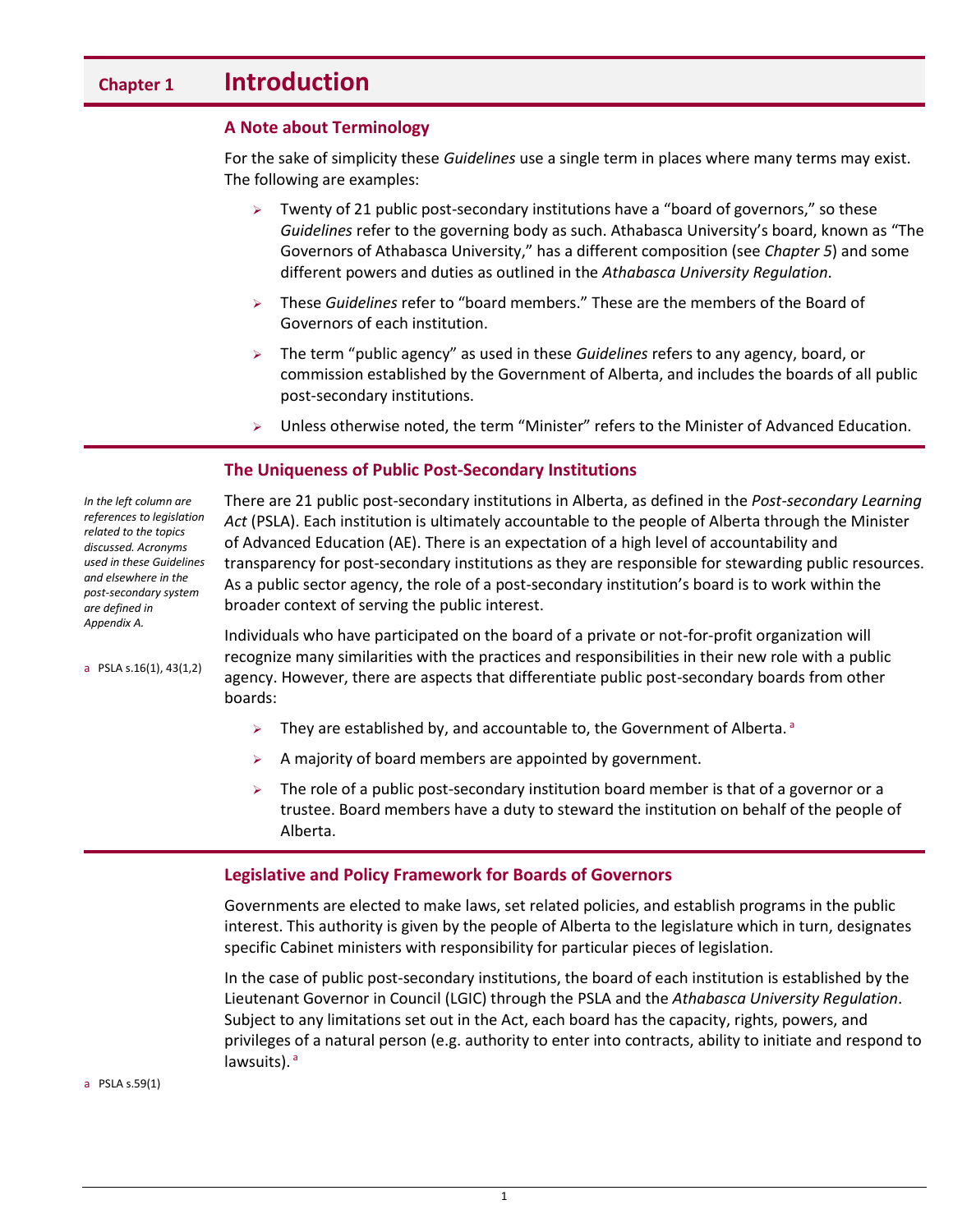With the exception of certain provisions, the PSLA falls under the sole responsibility of the Minister of Advanced Education.<sup>1</sup> The PSLA and its regulations provide for the bulk of the powers of boards as well as limitations on those powers.<sup>a</sup>

a PSLA s.59(2) There is other legislation besides the PSLA that impacts boards. For example, the *Financial Administration Act* (FAA) provides the legislative authority which governs the financial management of Government of Alberta entities, including public post-secondary institutions. Additionally, the *Alberta Public Agencies Governance Act* (APAGA) establishes governance processes and requirements that all public agencies, including boards of post-secondary institutions, must meet. For a more in depth explanation of the FAA and APAGA as well as a complete list of legislation that affects boards of governors, see *Appendix B*.

#### <span id="page-5-0"></span>**The Need for Boards of Governors**

The Minister is ultimately accountable to the legislature for the operation and performance of the post-secondary system. In particular, the Minister is responsible for ensuring that public postsecondary institutions are fulfilling their mandates and meeting the needs of Albertans in an efficient and effective manner.

The Minister has relationships with the board of each institution. So while authority flows from the legislature to the governing board of each institution, accountability flows from the board through the Minister.<sup>2</sup>



Boards play an intermediary role between institutions and the Minister. Boards must steer their institutions in a way that addresses both the unique needs of their institution and the public it serves.<sup>b</sup> Through their chairs, boards provide input into the development of provincial policies. This includes providing advice<sup>c</sup> on issues and trends, reacting to proposals and statements put forward by the Minister and the department, recommending policy changes<sup>d</sup> to the Minister, and keeping the Minister informed about the development of their institutions and their plans for the future.

b PSLA s.60(1) c APAGA s.7(1) d APAGA s. 7(2)

l

Board members bring a variety of perspectives to board business through their interests, educational background, professional experiences, and relationships within and outside the institution. This diversity of perspective enables boards to address complex issues and make decisions in the best interest of the institution as a whole. The board's relationships with the institution's president and with the Government of Alberta (which occurs primarily through the Minister) also help the institution fulfill its mandate.

<sup>&</sup>lt;sup>1</sup> The Minister of Infrastructure has sole responsibility for sections 66(2) and (3) and 67 of the PSLA (Acquisition of Land by Expropriation; Disposition of Land). The Minister of Advanced Education and the Minister of Infrastructure share common responsibility for sections 72(3) and (4) and 73 (Borrowing); section 80 (Reports and Information); and section 99(1)(a) and (2) to (6) (Investigation).

<sup>&</sup>lt;sup>2</sup> The mechanisms in place to fulfill this accountability are described in Chapter 4.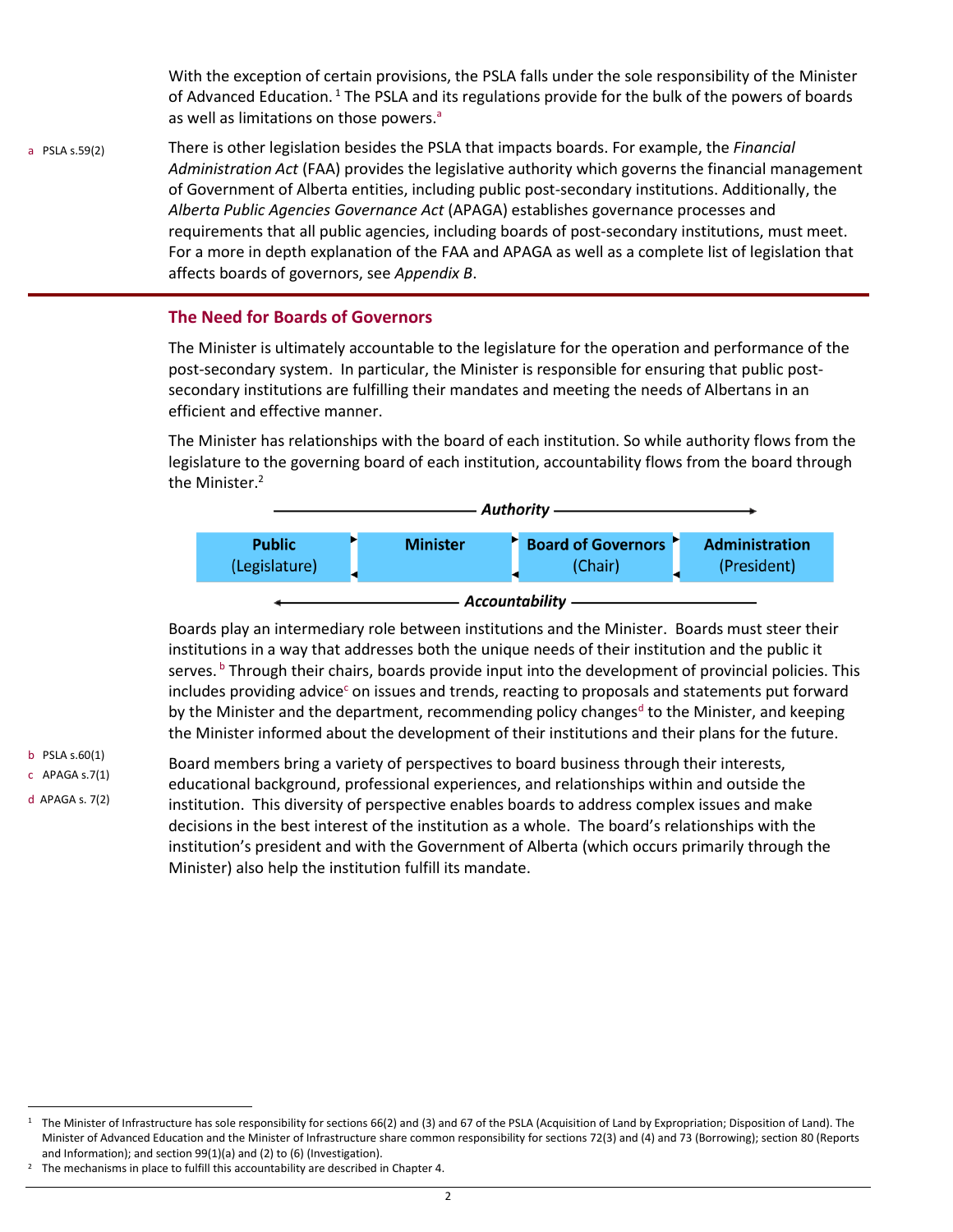# <span id="page-6-0"></span>**Chapter 2 Board Members**

#### <span id="page-6-1"></span>**Composition**

The makeup of boards differs across the types of institutions. Reasons for this may include the presence of a greater number of legislated internal bodies (CARIs), increased involvement of the federal government and professional community (The Banff Centre), and the need for industry representation (PIs). The exact composition is legislated in the PSLA and is intended to reflect a balanced range of perspectives to inform discussions and decision making. However, as indicated in the tables below, the Minister (through Cabinet) has some flexibility to appoint additional members to boards at BASIs, PIs, CCIs, Athabasca University, and the Alberta College of Art + Design (ACAD).

a PSLA s.16(3)(d) b PSLA s.44(2)(b)

c PSLA s.44(1)(b)

d PSLA s.52(1)

|                                         |       | CARIS <sup>a</sup><br>(exc. Athabasca University) | BASIs, CCIs, ACAD <sup>b</sup> | $PIS^C$        | The Banff Centre <sup>d</sup> |
|-----------------------------------------|-------|---------------------------------------------------|--------------------------------|----------------|-------------------------------|
| <b>Public Members</b>                   | Chair | 1                                                 | 1                              | $\mathbf{1}$   |                               |
|                                         | Other | 9 or fewer                                        | 6                              | 9              | 5                             |
| President                               |       | 1                                                 | $\mathbf{1}$                   | 1              | 1                             |
| Academic Staff                          |       | $\overline{2}$                                    | $\mathbf{1}$                   | $\overline{2}$ |                               |
| Non-Academic Staff                      |       | $\mathbf{1}$                                      | $\mathbf{1}$                   | $\mathbf{1}$   |                               |
| <b>Students</b>                         |       | $\overline{2}$                                    |                                | $\overline{2}$ |                               |
| <b>Graduate Students</b>                |       | $\mathbf{1}$                                      |                                |                |                               |
| Chancellor                              |       | 1                                                 |                                |                |                               |
| Alumni                                  |       | $\overline{2}$                                    |                                |                |                               |
| Senate Member                           |       | $\mathbf{1}$                                      |                                |                |                               |
| Additional members as appointed by LGIC |       |                                                   | <b>Yes</b>                     | <b>Yes</b>     | 9 <sup>1</sup>                |
| Total                                   |       | Up to 21                                          | 11 or more                     | 16 or more     | 16                            |

l

e  $AURs.3$  The board at Athabasca University has a slightly different composition.<sup>e</sup>

|                          |       | Athabasca University         |  |
|--------------------------|-------|------------------------------|--|
| <b>Public Members</b>    | Chair | 1                            |  |
|                          | Other | 8 (or up to 10) <sup>2</sup> |  |
| President                |       | $\mathbf{1}$                 |  |
| Academic Staff           |       | $\overline{2}$               |  |
| Non-Academic Staff       |       | $\mathbf{1}$                 |  |
| Students                 |       | $\overline{2}$               |  |
| <b>Graduate Students</b> |       | $\mathbf{1}$                 |  |
| Tutor                    |       | $\mathbf{1}$                 |  |
| Alumni                   |       | $0 - 1^3$                    |  |
| Total                    |       | Up to 20                     |  |

Regardless of the board's composition, the board is by definition a group of peers. While the administration may work in hierarchical relationships for accountability purposes, in the role of a board member no single member has authority over another. That said, **the board chair** often has additional responsibilities, described later in this chapter.

 $1$  These nine members are appointed by the remaining members of the board, and one of the nine must be nominated by the Federal Minister responsible for the National Parks Act.

<sup>&</sup>lt;sup>2</sup> The governing council may request Cabinet appoint two additional public members.

<sup>&</sup>lt;sup>3</sup> The governing council may request the Minister appoint one alumni member.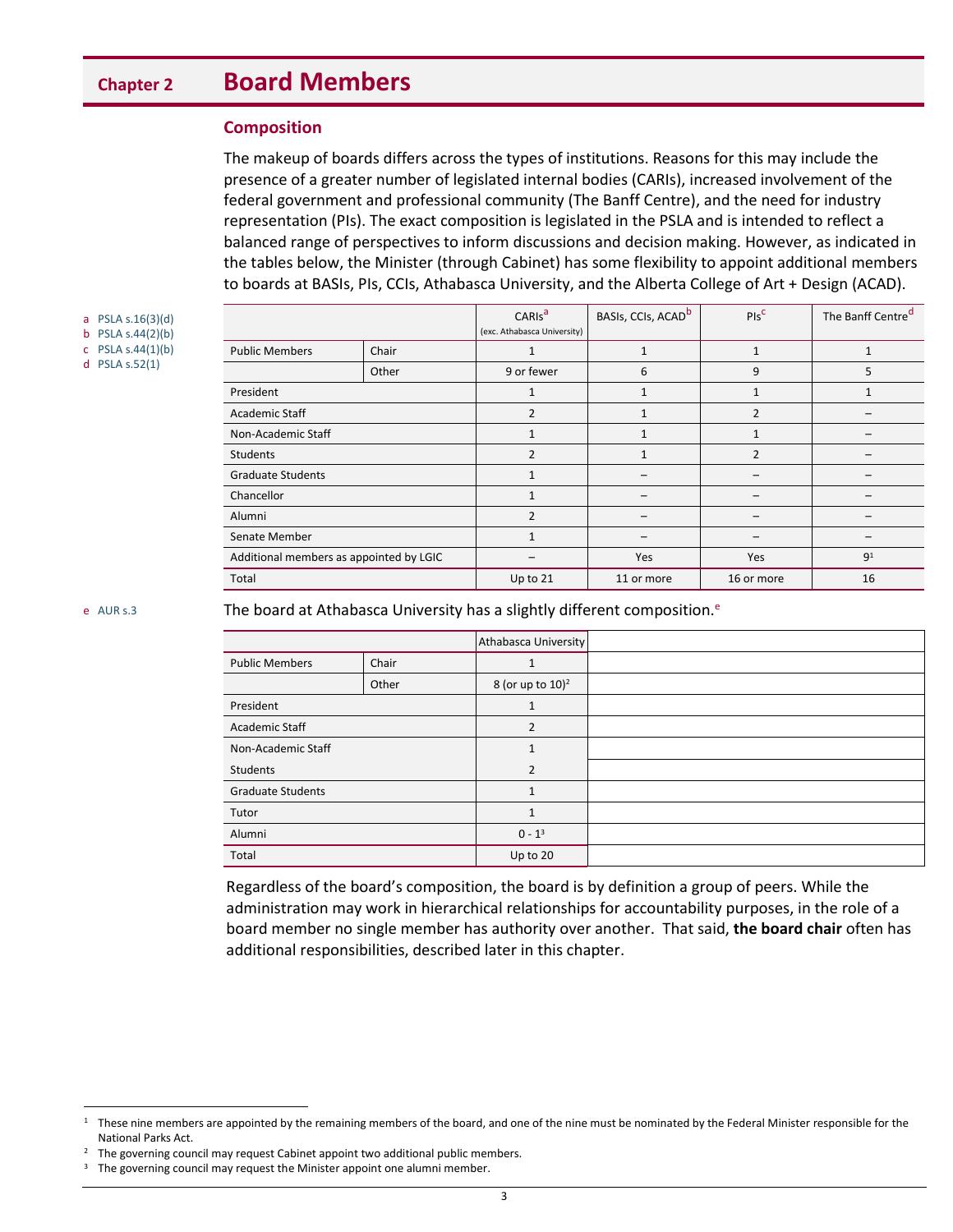#### <span id="page-7-0"></span>**Appointment Process**

Almost all members of the board have to be appointed. The only exceptions are those who are members by virtue of their position. This includes the president and, at the University of Alberta, University of Calgary, and University of Lethbridge, the chancellor.

Selecting capable and well-motivated individuals as members of the board is vital to the board's strength and the success of the institution. As a public sector agency, responsibility for board appointments falls to the Minister but how this looks in practice depends on the type of member being appointed: a public member or a representative member.

On behalf of the Government of Alberta and the Minister, Advanced Education manages a recruitment process for public members that is open, transparent and competency based, and that strives to attract diverse, qualified applicants. Core competency requirements are in place for both public member and chair opportunities.

**Public Members** are appointed through an Order in Council by the Lieutenant Governor in Council. Opportunities for public members are posted on the Government of Alberta's online recruitment board<sup>1</sup> and may be advertised in other media as well. While the Minister makes the final recommendation to Cabinet and the Lieutenant Governor in Council, the board and the Minister work together during the recruitment process. In particular, the board is involved in two key activities:

- Prior to the recruitment being posted, the board, in consultation with Advanced Education, determines the additional skills and competencies<sup>a</sup> that should be considered in recruiting the new member. In support of this work, boards should be evaluating existing membership using a competency matrix to determine where there may be gaps and which competencies to recruit.
- $\triangleright$  After the recruitment has closed, and Advanced Education has completed screening, the board reviews applications that met criteria (core competencies) and considers them based on the additional skill preferences the board identified for the recruitment. The board then forwards its recommendation and rationale to the Minister.
- The board may also be involved in interviews with the Minister's Office before the Minister makes a recommendation to Cabinet.

Board chairs are appointed/designated as such through an Order in Council. Since the role of the chair is particularly critical to effective governance, recruitment to these opportunities may involve additional steps.

**Representative Members** are recommended for appointment by specific constituency groups within the institution and, subject to the Minister's discretion, are appointed by the Minister. Unlike public members, these appointments do not require Lieutenant Governor in Council approval. The process for nomination varies across the groups; however, the appointee cannot be a voting member of the executive body or an officer of an academic or non-academic staff association, or have responsibility for negotiating with the board on behalf of the academic or non-academic staff association.  $b$ 

a APAGA s.13(1)(a)

l

b PSLA s.54

<sup>1</sup> www.alberta.ca/public-agency-opportunities.cfm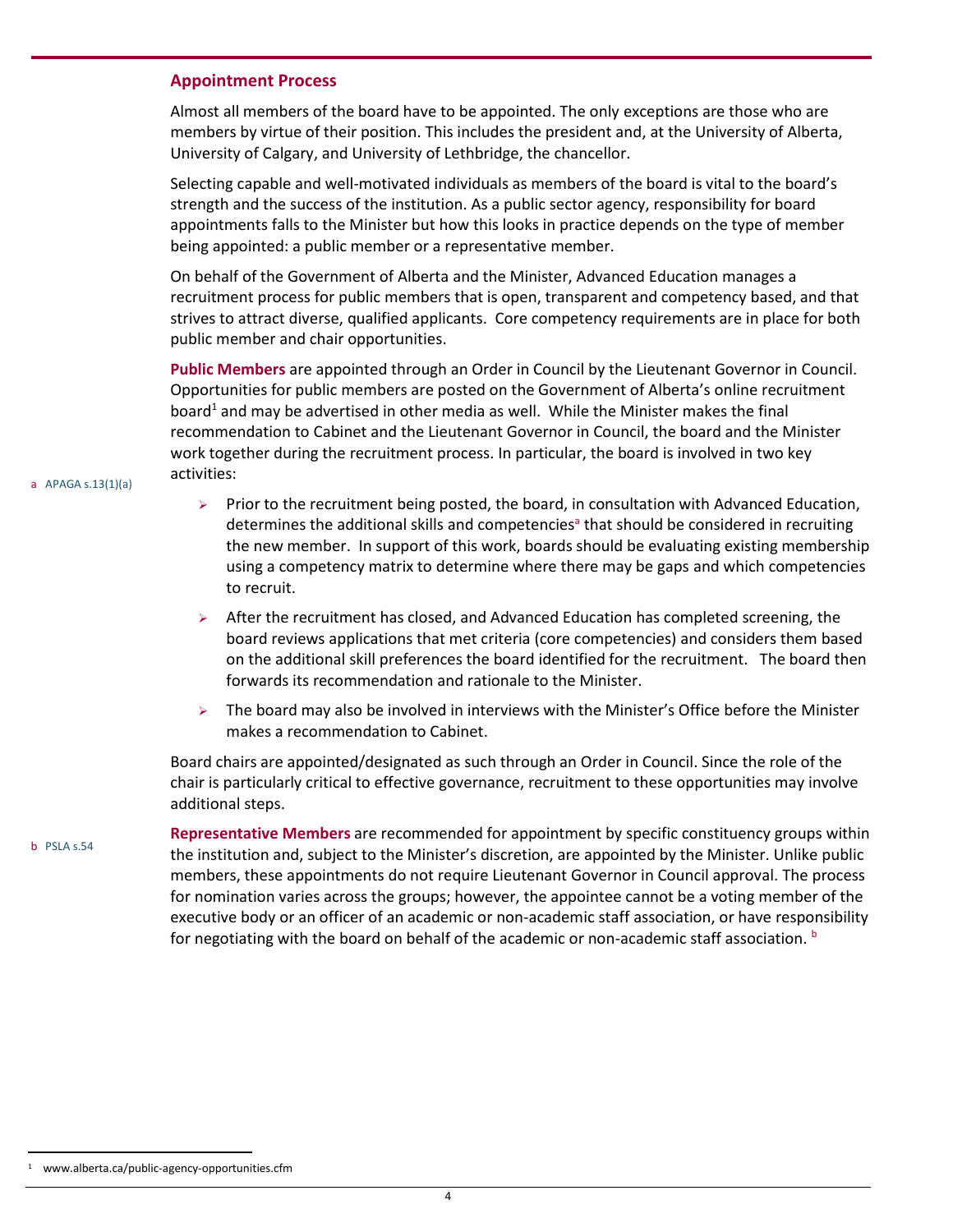#### <span id="page-8-0"></span>**Orientation and Development**

Board member training is an ongoing process. Orientation to the roles and responsibilities of board membership begins immediately following appointment and continues through meetings, committee work, planning sessions, participation in professional organizations, and self-directed learning. The ultimate goal is that all board members are able to exercise their fiduciary duty and steward resources to effectively manage the post-secondary institution. Members must be well enough informed to formulate sound policy and make responsible decisions on any matters brought before the board.

An **Orientation to the Institution**, including its specific governance practices, mandate, and environment, is primarily the responsibility of the board, although

#### **Risk Awareness**

Members should be considering the financial, legal, reputational and security risks inherent in any board decisions. While some risk is necessary, board oversight helps manage these risks and avoid negative repercussions. Boards are responsible for having systems in place to prevent financial mismanagement, and for ensuring effective processes are managing other types of risk.

boards sometimes delegate this task to the institution's administration. (Responsibility should be discussed in each board's Mandate and Roles Document.)<sup>1</sup> As part of this orientation, a new board member may be provided with a brief description of the institution's history and summary of such key information as its academic and administrative organization, policies, programs, priorities, enrolments, faculty characteristics, budget, finances, fundraising programs, and infrastructure priorities. The comprehensive institutional plan (CIP) may also be shared. The member may also be offered facility tours, introduced to key senior members of the administration, and provided access to board policies, plans, and similar documents.

**Self-Directed Learning**, while less formal, should supplement structured orientation activities and may prove to be very meaningful to a new board member. For an intensive period following appointment, members should be prepared to devote time to learning their roles through reading, initiating discussions with the chair, president, and other board members and participating in campus events. In many cases, seeking mentorship from a veteran on the board may be a good way for a new member to learn the board's governance norms and begin contributing sooner.

Members are expected to take personal responsibility to continue learning beyond the orientation stage. Strong board members take the initiative to keep abreast of provincial and national education issues, are empowered to ask questions and seek clarification, and understand developments within their institutions.

**Ongoing Development Opportunities** may also be facilitated by the board for its members throughout the terms of their appointment. As an example, some boards have chosen to do this by including an educational component as a standing item on the agenda for each meeting. In addition, some boards include educational components in annual retreat agendas or provide opportunities for members to participate in conferences and workshops.

Personal reflection is an important step in effective governance. Following each Board meeting, members should reflect on their personal contributions and their effectiveness of contributing to a strong board.

l

<sup>1</sup> https://www.alberta.ca/public-agency-list.cfm#ae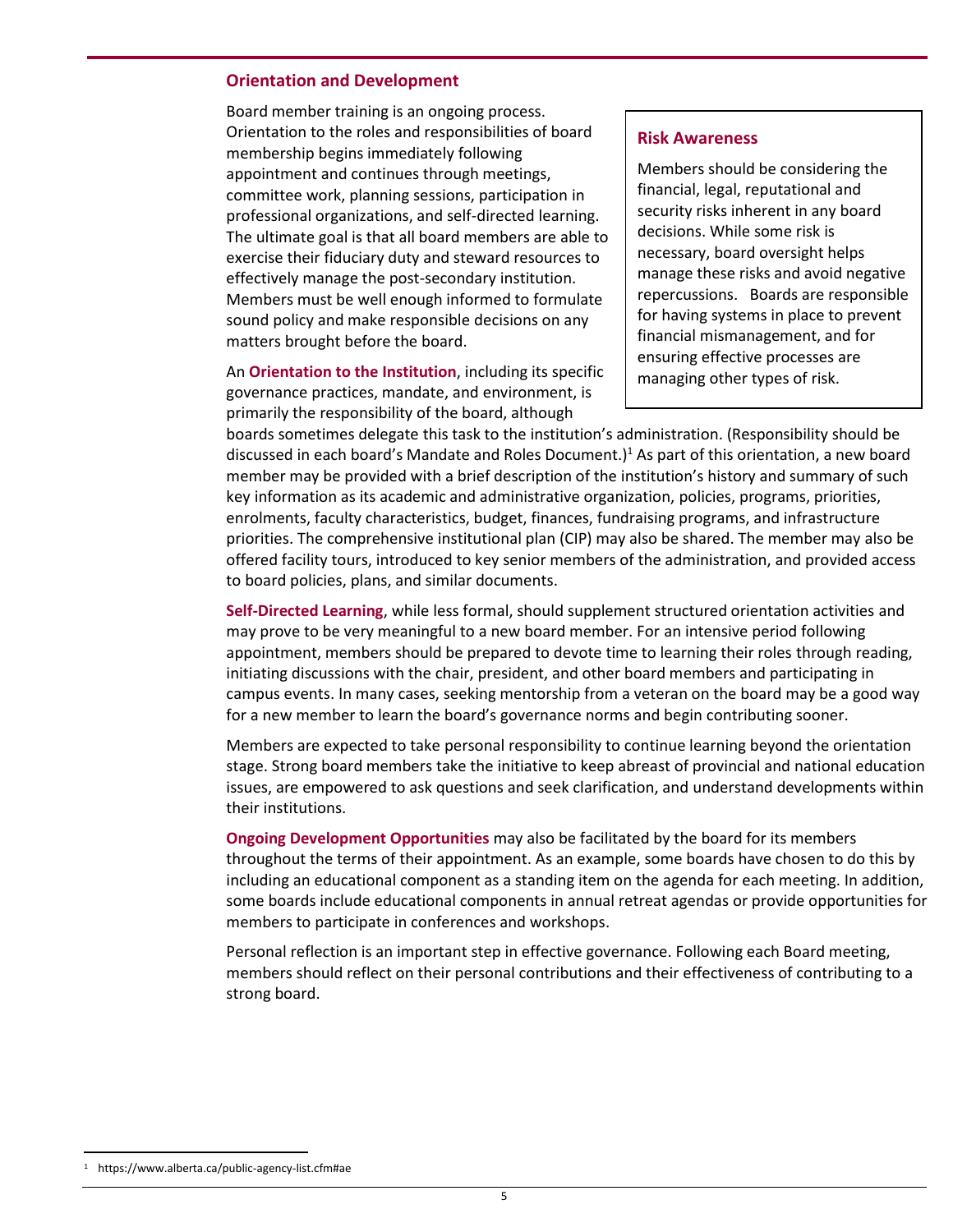#### <span id="page-9-0"></span>**Roles and Responsibilities**

In addition to the requirements of being informed on issues impacting the institution, membership on a board involves a considerable time commitment. Regular attendance at board meetings is essential and members may be expected to serve on standing or special committees of the board. Board members must carefully review materials in advance of meetings in order to prepare for discussions around important strategic issues (for example, financial planning, borrowing and investments, the maintenance of property, capital expenditures, major contracts, delegations of authority, human resources issues), and understand the consequences of any proposed decisions.

During board and committee meetings, and any other times an individual is acting in the capacity of a board member, they bear a **Fiduciary Responsibility** to act in the best interest of their institution.<sup>a</sup> Given the range of perspectives and stakeholders within an institution's community, this is not always a simple task. Board membership is a high calling and requires members to act in a manner that promotes confidence in the fidelity and trust of members, both individually and collectively.

Boards at post-secondary institutions across Canada have had to deal with serious, high-stakes matters including presidential resignations, financial losses, and high-profile student issues. Careful planning to **manage these types of risks** is a key board responsibility.

Post-secondary institutions have a public mandate, serving learners, employees, communities, and the people of Alberta. Their boards are distinct from private sector boards as they are accountable for the expenditure of tax dollars. Some key expectations of post-secondary boards around accountability and risk management include:

- Ensuring effective stewardship of institutional resources
- Setting strategic direction and monitoring implementation
- Ensuring effective processes for identifying, monitoring, and managing risk
- Ensuring an effective system of internal controls.

Regardless of challenges facing them, board members are equally responsible for the success and reputation of the board and the quality of its decisions. **Once a decision is made, it is the responsibility of each board member to publicly support that decision**. While members should not take these responsibilities lightly, they are not held personally liable for decisions made by the board or actions taken by them in good faith. To this end, **Indemnification** is provided for all board members through a provision in the *Post-secondary Learning Act* (PSLA). <sup>b</sup>

The **chair** is granted additional authority within the context of the board. On top of his/her role as a board member, the chair ensures the board stays on task and conducts itself ethically, complying with applicable legislation and the board's own bylaws. The chair is responsible for running effective meetings, facilitating constructive discussions, and fostering an open and transparent board culture. Since the board speaks with one voice, the chair is also an official signatory of the institution, the official spokesperson of the board, and serves as a link between the board, president, Minister, and community.

**Members Nominated by Specific Constituency Groups** within the institution are vital to the full and effective discussion of issues, as each offers the perspective and knowledge of an important stakeholder in the institution's community. However, it is important to remember that these members bear the same fiduciary responsibility as public members, as noted above: to act in the best interest of the institution regardless of the circumstances that bring them to the table.  $\circ$ 

c PSLA s. 16(5), 44(4), 52(5)

a PSLA s. 16(5), 44(4),

b PSLA s.119(1,2)

52(5)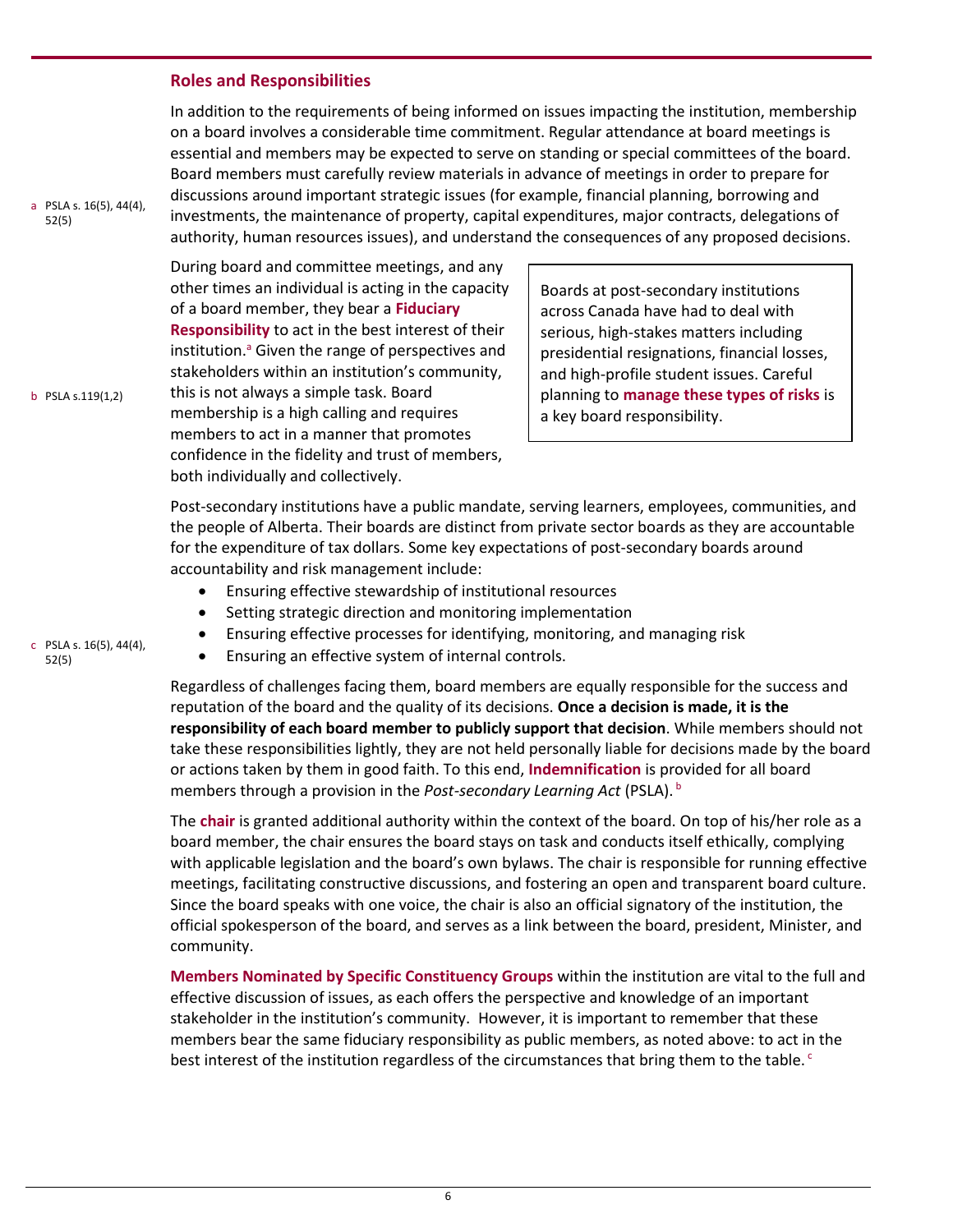#### <span id="page-10-0"></span>**Conduct and Conflict of Interest**

All members of post-secondary institution boards in Alberta must be committed to acting in the best interests of their institution. As representatives, they should behave in a manner that promotes confidence in the board and the institution, maintaining high ethical standards and integrity in decision-making.

Under the *Alberta Public Agencies Governance Act*, all post-secondary institution boards are required to have a Code of Conduct in place<sup>1</sup>. Codes of Conduct include rules around conflicts of interest. They require board members to act impartially and prohibit them from acting in selfinterest or furthering their private interests by virtue of their position on the board.

Manageable conflicts of interest can occur for any member appointed to a board, whether they are a shareholder or director in a business that provides contracted services to the institution, were nominated by a specific constituent group, or have an interest in another community organization that could affect their ability to impartially discuss the institution's relationship with that organization.

Board members are also required to disclose any real or apparent conflicts of interest, whether they are personal, professional or financial in nature. Most boards have mechanisms in place to manage conflicts: for example a member with an interest in a particular matter may have to excuse themselves from meetings when that topic is being discussed, and abstain from voting on that matter.

Managing conflicts of interest preserves the public's confidence in board and post-secondary institutions, demonstrating transparency and a proactive approach to any potential concerns.

**Confidentiality** is another crucial matter. Members are privy to confidential information of all types, both during and outside of meetings. This can include information on collective bargaining negotiations, individual personnel matters, and other matters discussed in closed sessions or provided in confidence. Members are expected to observe the strict confidentiality of these matters.

**Breaches of a Board's Code of Conduct** can have serious consequences. Depending on the severity of the breach, this may necessitate disciplinary action, the involvement of an outside party, and notification of the Minister. In cases involving a nominated member, breaches can also sour relationships between the board, administration, and the constituents that nominated the member.

**Access to Administration** is a topic that boards must consider. Board members have a high level of access to the time and attention of key senior officials, including the president. This access is often required for board members to adequately fulfill their fiduciary responsibilities to the institution. It should not be used as a mechanism to communicate board direction or advance interests outside of the board's agenda.

#### <span id="page-10-1"></span>**Remuneration**

a PSLA s.55

 $\overline{\phantom{a}}$ 

Public service is a core part of serving on a public agency board. While the PSLA allows the board to set remuneration rates for its members, $a$  members should not expect rates to be comparable to those in the private sector for similar work. In fact, many institution boards have chosen to forego direct payment to members and others only offer a small honoraria for time spent on board work. The *Public Sector Compensation Transparency Act* requires institutions to disclose any board member remuneration.<sup>2</sup>

Members may claim expenses related to the performance of their duties. Many boards also set aside funds to support members in attending conferences and workshops.

https://www.alberta.ca/public-agency-conduct.aspx 2 http://www.qp.alberta.ca/documents/Acts/p40p5.pdf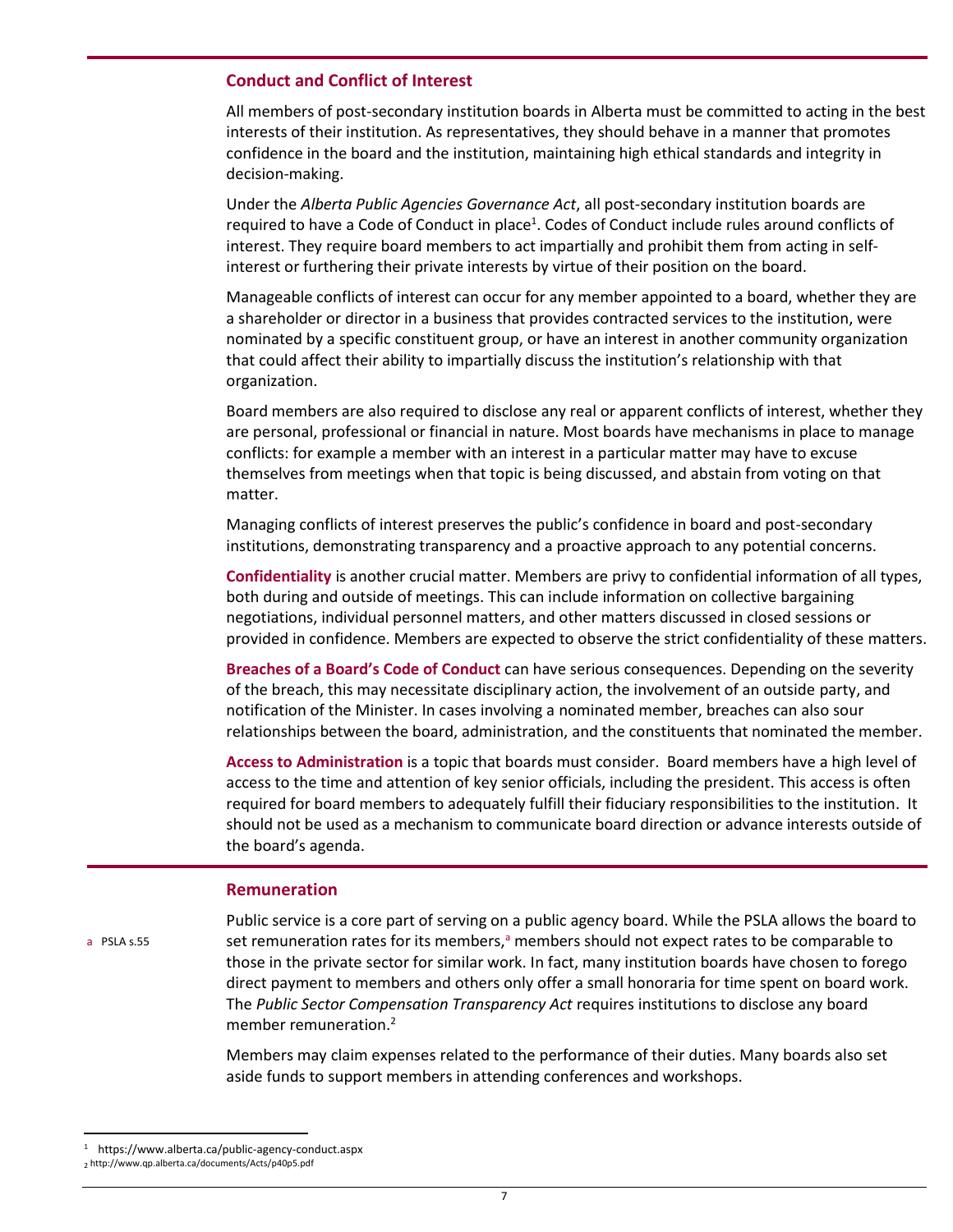## <span id="page-11-0"></span>**Term Lengths**

| a PSLA s.56(1)                     | Appointed board members may hold office for a maximum term of three years, with the possibility<br>of reappointment for one additional term. <sup>a</sup> APAGA limits cumulative terms to a maximum of ten<br>years for post-secondary boards.                                                                                                                                                                                                                                                                                                                                             |
|------------------------------------|---------------------------------------------------------------------------------------------------------------------------------------------------------------------------------------------------------------------------------------------------------------------------------------------------------------------------------------------------------------------------------------------------------------------------------------------------------------------------------------------------------------------------------------------------------------------------------------------|
| b PSLA $s.56(1)(b)$                | Term lengths vary by type of member. Public members are commonly appointed for full three-year<br>terms, however terms can also be set at one or two years so that expiries are staggered and boards<br>can arrange for better succession planning. Students are often nominated to serve for one year at a<br>time. In some cases, academic and non-academic staff members serve for two years. Term lengths<br>are fixed and are prescribed in the appointment.                                                                                                                           |
|                                    | A member continues to hold office after their term until one of the following occurs: $b$                                                                                                                                                                                                                                                                                                                                                                                                                                                                                                   |
|                                    | the member is reappointed for a second term,<br>$\blacktriangleright$                                                                                                                                                                                                                                                                                                                                                                                                                                                                                                                       |
|                                    | a successor is appointed, or<br>➤                                                                                                                                                                                                                                                                                                                                                                                                                                                                                                                                                           |
|                                    | a period of three months has elapsed after the expiration of their term.<br>$\blacktriangleright$                                                                                                                                                                                                                                                                                                                                                                                                                                                                                           |
| c PSLA $s.56(2.1)$                 | In the case of Baccalaureate and Applied Studies Institutions, Polytechnic Institutions,                                                                                                                                                                                                                                                                                                                                                                                                                                                                                                    |
| d PSLA $s.56(3)$<br>e PSLA s.56(4) | Comprehensive Community Institutions and the Alberta College of Art + Design, if a public member<br>is designated as chair during their second term, the member's second term is amended so that the<br>appointment is for a full three year term as chair. This ensures that a new chair will have at least<br>three years in the role. In the case of Comprehensive Academic and Research Institutions and The<br>Banff Centre, the chair is eligible for reappointment on the conclusion of their term in office. <sup>d</sup> This is<br>subject to the 10 year limit set out in APAGA. |
|                                    | Members intending to resign before their term has expired should inform the board chair. This                                                                                                                                                                                                                                                                                                                                                                                                                                                                                               |
|                                    | a a tha an ainm an tha mhan an an an an All mhan an an an an an tha tha an ainm an an an ainm an hair an Amha                                                                                                                                                                                                                                                                                                                                                                                                                                                                               |

notice is needed so that the process to fill the vacancy can begin and to ensure membership of the board is properly constituted at all times. In some cases another individual may be appointed to serve the balance of the exiting member's term.<sup>e</sup>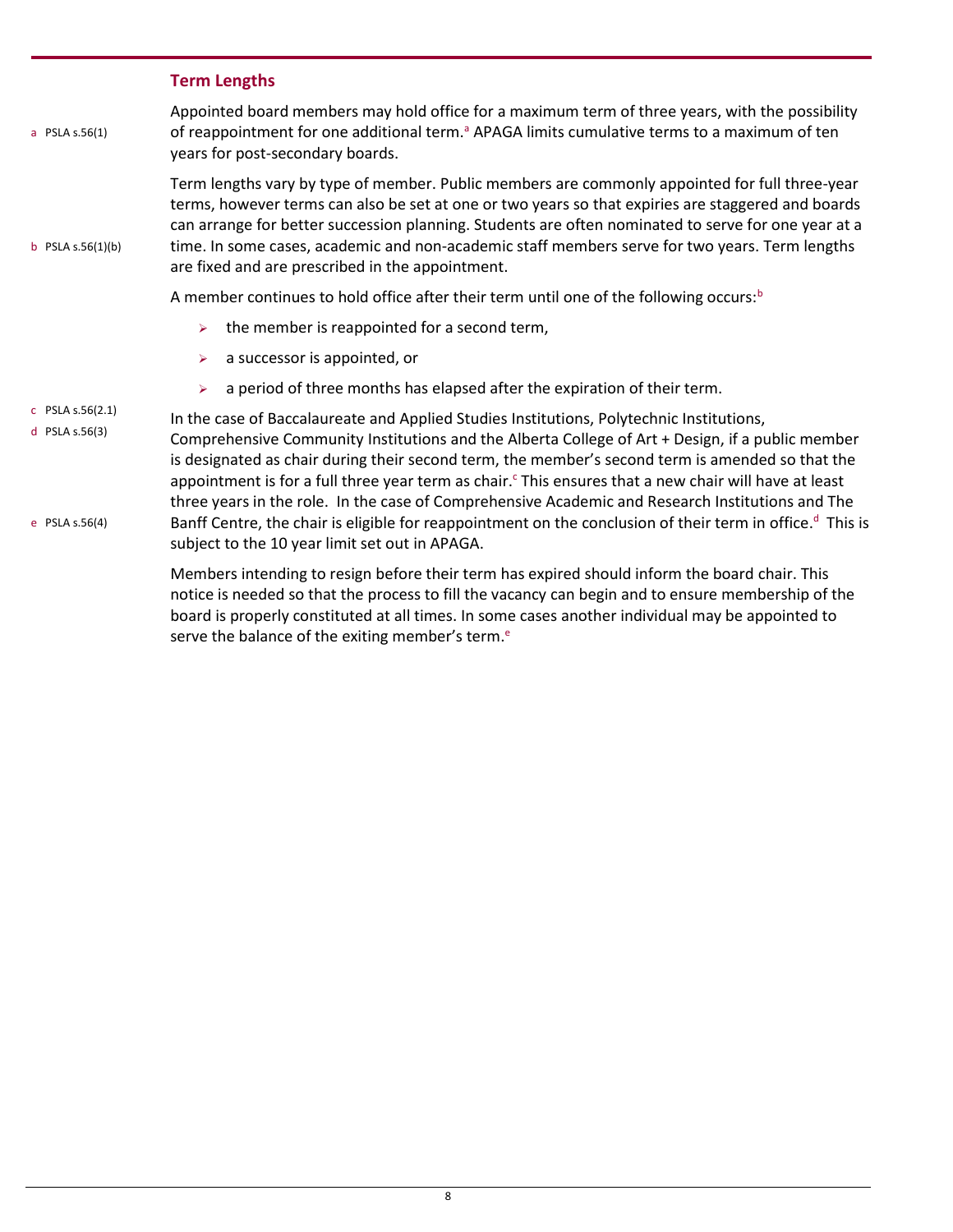## <span id="page-12-0"></span>**Chapter 3 Board Activity**

#### <span id="page-12-1"></span>**Considerable Variance in Practices**

Provincial legislation does not specify exactly how a board should conduct its business. With the variety of communities, needs, and mandates represented across Campus Alberta, individual boards have used this flexibility to conduct their operations in the best interests of their institution.

Notwithstanding boards' liberty to organize meetings and determine procedures that are most appropriate for their needs, they must adhere to core principles of good governance:

- Strategic Vision and Leadership
- Accountability
- Ethics and Integrity
- Effectiveness
- Transparency

Strong boards steward resources efficiently and effectively on behalf of the people of Alberta. They abide by strong codes of conduct, undertake regular reviews in order to continually learn and serve, and use informed approaches to risk management, financial oversight, succession planning, leadership development, and policy and strategic planning.

This chapter provides an introduction to board activity and will lead into the specific in-depth orientation provided by each board to its members. Members should also refer to their board bylaws and Code of Conduct for direction.

#### <span id="page-12-2"></span>**Meetings**

Board meetings provide a venue for members to learn together, contemplate and deliberate together, and decide together. The procedural rules governing these meetings are determined by the board itself and are incorporated into the board's bylaws or policies. While often different across the province, such processes allow the board to fulfill its mandate in a transparent and accountable way.

In general, board meetings occur in three formats: open, closed, and in-camera. For the sake of transparency most boards conduct as many open meetings as possible, allowing any community member to witness the proceedings. Closed sessions only involve the board and its support staff and at times, outside presenters. These are reserved for matters of greater confidentiality such as collective bargaining negotiations or individual personnel matters. In-camera sessions only involve the board and are necessary when highly confidential information must be shared with board members and sensitive topics are discussed.

The term "quorum" represents the minimum number of members that must be present for the board to conduct its business. Having a sufficient number of board members present helps to ensure that decisions are made using the group's collective wisdom, and having considered various perspectives. For the purposes of the PSLA, quorum is 50% +1 of the board's existing membership, not the board's potential membership. When quorum is present, the board is able to make decisions and all members (present or not) are bound to these decisions.<sup>a</sup>

a PSLA s.58(1,2)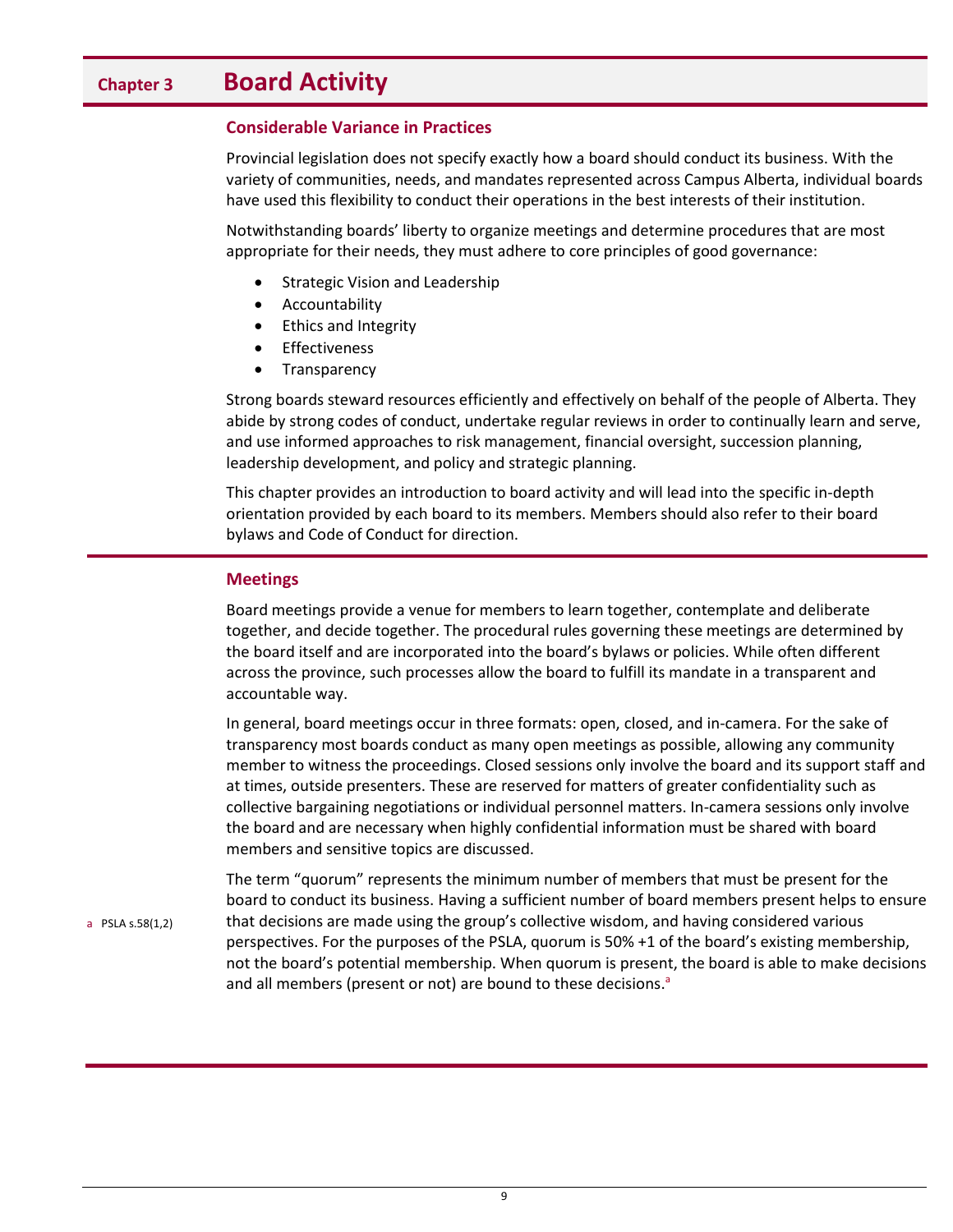#### <span id="page-13-0"></span>**Board Committees**

As discussed in *Chapter 5*, board members may be expected to serve on standing or special committees of the board. Standing committees are those that have a long-term responsibility to the board to thoroughly examine issues in one or more areas. Special committees are established to deal with specific problems or activities and are then disbanded after their tasks are complete. The committee structure of each board should be outlined in its Mandate and Roles Document.<sup>a1</sup>

a APAGA s.3(1)(f)

In some cases, boards may delegate authority to specific committees to make decisions on administrative matters. This delegation may be made to enable the board to spend more time pursuing issues of policy or strategic importance; however, the board maintains full responsibility for the quality of all decisions made. In this context, committees exist to help the board do its job, not to remove difficult choices from the board table. Important decisions should be made by the board as a whole and some decisions, such as collective agreements developed by committee, must be approved by the board before they come into effect.

#### <span id="page-13-1"></span>**Board and Member Evaluation**

The Public Agencies Governance Framework expects Alberta public agencies to have an evaluation process that assesses how well they and their individual members are fulfilling their roles and responsibilities.<sup>2</sup> Board evaluation mechanisms may include member self-evaluation, one-on-one meetings between members and the chair, annual evaluations of board effectiveness, and formal reviews of the board by an external organization.

Regardless of how it is conducted, evaluation is an integral part of the governance process. It enables members to continually improve and increases the effectiveness of the board itself in advancing the institution's mandate and ultimately the success of Campus Alberta.

More information on responsibilities for board and member evaluation should be included in the board's Mandate and Roles Document.<sup>3</sup> The Public Agency Secretariat website provides a number of governance resources, including tools and templates for boards to implementing an evaluation system that is appropriate for their work.<sup>4</sup>

l

<sup>1</sup> https://www.alberta.ca/public-agency-mandates.aspx

<sup>2</sup> http://www.alberta.ca/albertacode/images/ags-2008-02-Public-Agencies-Governance-Framework.pdf

<sup>3</sup> https://www.alberta.ca/public-agency-mandates.aspx

<sup>4</sup> https://www.alberta.ca/public-agency-resources.aspx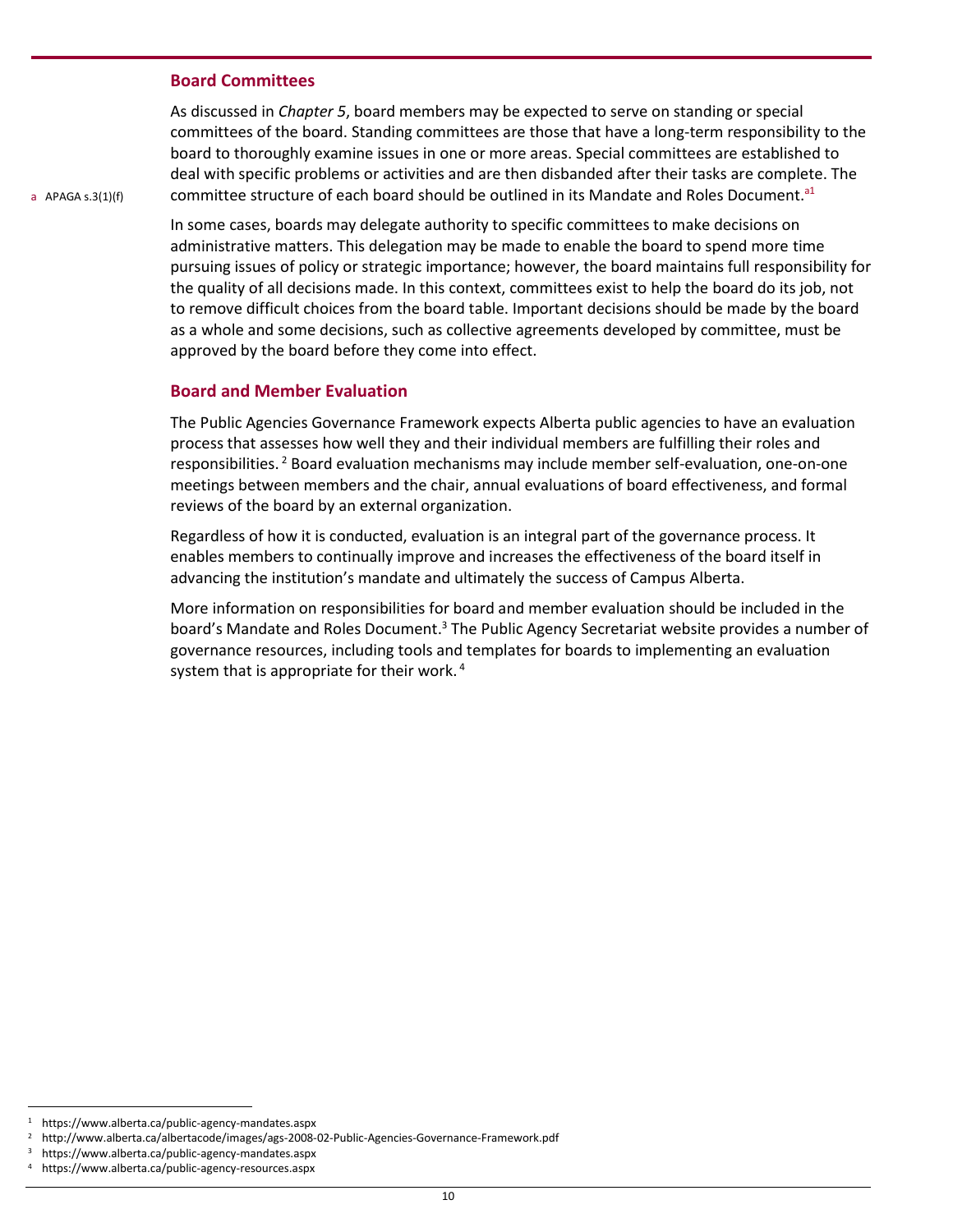## <span id="page-14-0"></span>**Chapter 4 The Board Relating to Government**

#### <span id="page-14-1"></span>**Government Overview**

Members of the Legislative Assembly of Alberta (MLAs) are elected to make laws and set policies to benefit the people of Alberta. As the head of government, the Premier selects MLAs to serve as Cabinet ministers. Each minister is responsible for a department or ministry, and Cabinet as a group makes decisions on the government's policy directions.

The Province of Alberta has 20 government ministries. These departments deliver the programs and services mandated by Alberta's laws. Public agencies - including post-secondary institution boards - are boards, commissions, tribunals or other organizations established by government, but not part of a government department. They work alongside ministries to deliver programs and services.

Legislative changes, including new budgets, are considered by department staff and the Deputy Minister before being forwarded to Cabinet committees, and then Cabinet as a whole. The Treasury Board is specifically responsible for budget and financial issues. Once Cabinet and the Treasury Board are ready to introduce legislative changes and budgets, these are debated in the Legislature before they can be approved.

#### **Boards and the Government**

The relationship between an institution's board of governors and the provincial government is an important one. Boards are accountable to the Minister of Advanced Education, who has primary responsibility for the *Post-secondary Learning Act.*

The Minister oversees strategic planning and direction setting for Alberta's advanced learning system, policy development, funding for general operations and specific purposes, and the promotion of transparency and accountability. The Minister is responsible for providing clear mandate direction to boards, establishing clear expectations for oversight and accountability, and for participating in an ongoing dialogue with boards on important issues.

The board has a governance oversight role in relation to the institution it governs. Because the chair serves as the voice of the board, and is directly accountable to the Minister, the relationship between the Minister and the chair is critical.

Other officials, such as the Deputy Minister, who is effectively the chief executive officer overseeing operations in Advanced Education, will typically be in closer contact with institution presidents and vice-presidents. Similarly, department staff at a variety of levels may be in regular contact with staff of the institutions for a variety of reasons.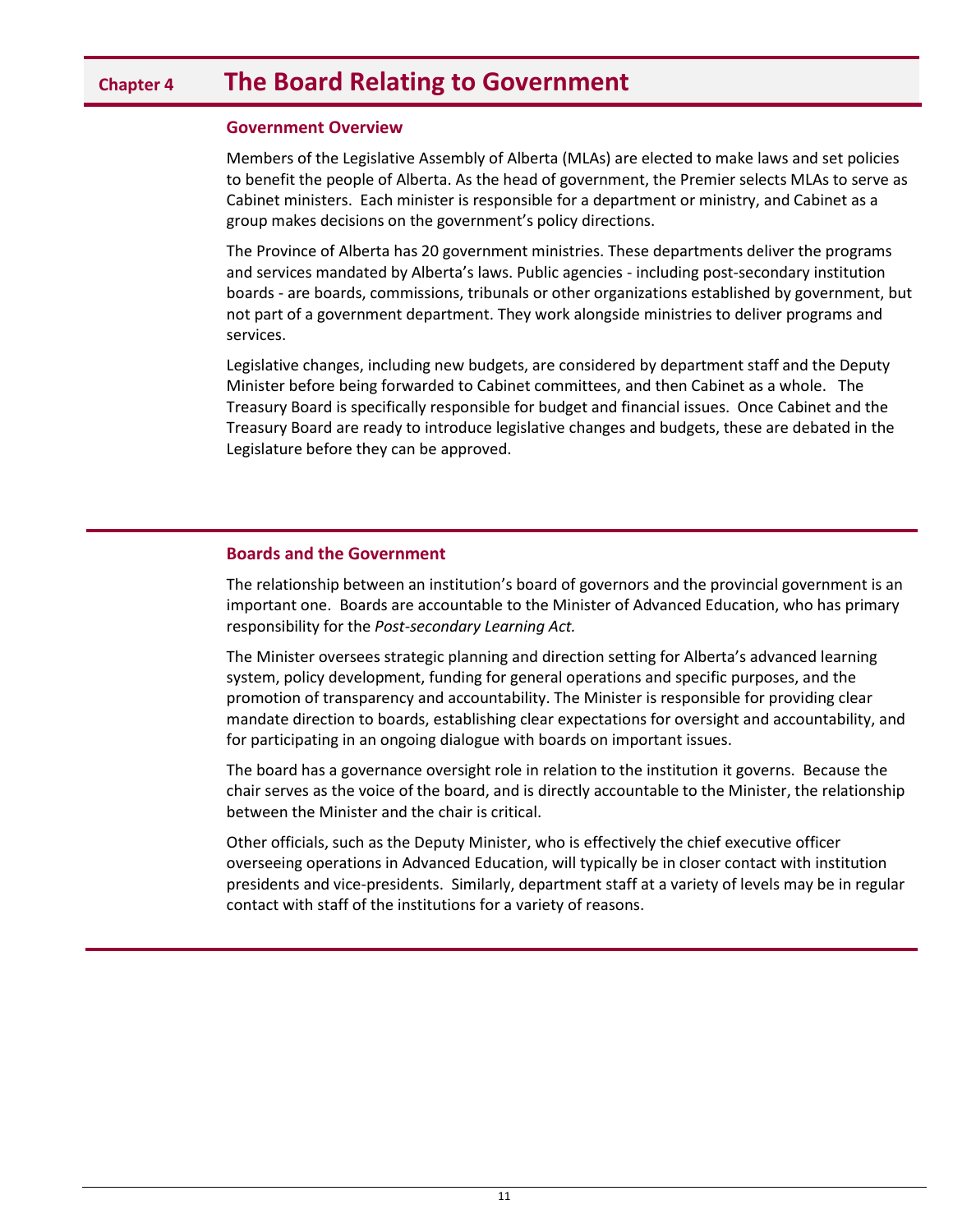#### <span id="page-15-0"></span>**Institution Mandates**

| a PSLA s.103(1)                                             | A Mandate Statement <sup>1</sup> is a requirement of each public institution under the PSLA. It is prepared<br>under the direction of the board and submitted to the Minister for approval. <sup>a</sup> It sets out the<br>institution's authority to operate and provides a scope for the types of activities it may engage in, $b$                                                                             |  |  |  |  |
|-------------------------------------------------------------|-------------------------------------------------------------------------------------------------------------------------------------------------------------------------------------------------------------------------------------------------------------------------------------------------------------------------------------------------------------------------------------------------------------------|--|--|--|--|
| b PSLA s.59(3), $60(1)(a)$ ,<br>103(3)<br>$C$ PSLA s.105(1) | including its types of programs of study, <sup>c</sup> scope of research activity, learner groups, and primary<br>geographic service region. As the priorities of an institution evolve in response to changes in<br>society and demographic or economic pressures, institutions may propose changes to mandate<br>statements. Any such proposals must take into consideration the institution's role and         |  |  |  |  |
| d PSLA s.103(2)                                             | relationships within Campus Alberta and the distinct charge given to it through the Roles and<br>Mandates Policy Framework and the Six Sector Model. <sup>d</sup> Consultation between the institution and<br>Advanced Education would follow any proposed change to an institution's mandate statement,<br>and the Minister's approval is required for any changes to proceed.                                   |  |  |  |  |
|                                                             | Boards must also have a <b>Mandate and Roles Document<sup>2</sup></b> – not to be confused with the Roles and<br>Mandates Policy Framework. These documents provide a high-level understanding of the board's<br>role within the government structure. It outlines the roles and responsibilities of key parties, such<br>as the Minister, Deputy Minister, board chair, board members and institution president. |  |  |  |  |
|                                                             |                                                                                                                                                                                                                                                                                                                                                                                                                   |  |  |  |  |

Mandates and Roles Documents are a requirement under the *Alberta Public Agencies Governance Act.* They must be reviewed and renewed, amended or replaced every three years. As public documents, Mandate and Roles Documents offer the public an opportunity to understand the mandate and roles of each agency in a transparent manner.

 $\overline{a}$ 

<sup>1</sup> http://advancededucation.alberta.ca/post-secondary/institutions/public/mandates.aspx

<sup>2</sup> https://www.alberta.ca/public-agency-mandates.aspx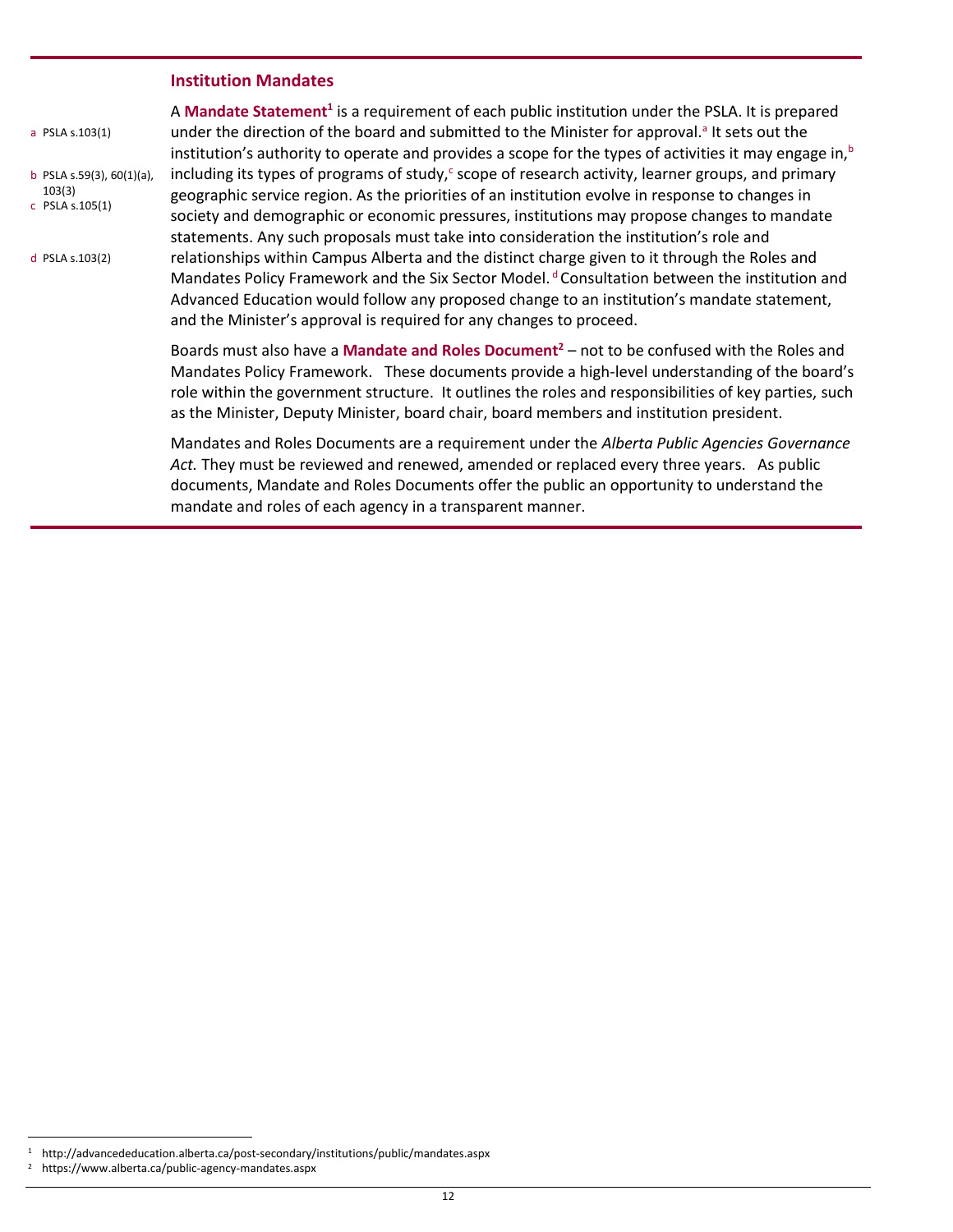#### <span id="page-16-0"></span>**Budget and Institutional Planning**

- a GAA s.7 b GAA s.13 c GAA s.4 Each spring the Government of Alberta releases a budget and a three-year business plan. In support of this, Advanced Education releases its own budget and business plan. $b<sup>1</sup>$  Advanced Education's budget is generally finalized in February or March and incorporated into the Government of Alberta's Estimates of Expenditures which, in turn, is often tabled along with the annual Budget Address during the Spring Session of the Legislative Assembly.<sup>c</sup>
- d PSLA s.78(1); GAA s.16(2)
- e PSLA s.78.1

Around this time, institutions prepare a Comprehensive Institutional Plan (CIP) which is submitted to Advanced Education.<sup>d</sup> CIPs include information on institutional goals, strategies and performance measures and targets, as well as enrolment plans and projections, $e$  academic and research plans, and resource requirements (including a budget and capital requirements). Each CIP is developed with the guidance and formal approval of the board. The CIP is expected to support government's core businesses and goals, especially the goals of Advanced Education.

In addition to the provincial and ministry business plan and budget, several other tools and processes facilitate dialogue within the post-secondary system and guide institutional planning:

The **Campus Alberta Planning Resource** (CAPR)<sup>2</sup> is an annual profile of Campus Alberta. It provides context and broad direction to support planning within Alberta's post-secondary system. It also outlines strategic directions to ensure learners can access post-secondary education across the province and highlights important demographic and economic drivers that impact post-secondary access and participation. This key source of information can be used by boards as a base for longrange planning and collaborative efforts and is also a reference on which strategic directions are set by Advanced Education to support the Campus Alberta vision.

The **Post-secondary Capital Plan** is an internal government planning process. It supports the Government of Alberta's strategic capital plans to ensure post-secondary facilities are adequately maintained and there is sufficient capacity to meet projected enrolment demand. Institutions are responsible for identifying expansion and preservation priorities annually through their comprehensive institutional plans. Government reviews and prioritizes institution requests within the context of the CAPR. In addition, institutions are expected to develop long-range land use and development plans relating to land owned by or leased to them.

The 2016 **Alberta Research and Innovation Framework** (ARIF) conveys government's strategic priorities for research and innovation for Alberta. ARIF was developed with the intention of aligning research and innovation efforts in the province with leveragint Alberta's strengths, stimulating job creation, and better positioning the province for economic shifts. As such, Comprehensive Institutional Plans may note alignment of their research and innovation activities with the following high level outcomes: economic diversification and job creation, environmental stewardship, effective resource management, and engaged individuals and communities for a healthy Alberta. To advance these outcomes, Alberta is focusing on key strengths in the sectors of energy, environment, food, fibre/bioindustrial and health.

**Institutional Consultations** build on the tools and processes above to assist each institution in developing its Comprehensive Institutional Plan. Given the scope of activities included in this plan, Advanced Education officials representing planning, programming, research, and accountability perspectives visit each institution to share information and discuss the institution's plans, opportunities, and challenges for moving forward. These meetings are a key instrument in establishing the positive working relationships that are essential for institutions to fulfill their mandates.

 $\overline{a}$ 

<sup>1</sup> http://advancededucation.alberta.ca/ministry/reports/businessplans/

<sup>&</sup>lt;sup>2</sup> The most recent version of the CAPR publication is available publicly at http://advancededucation.alberta.ca/post-secondary/policy/capr/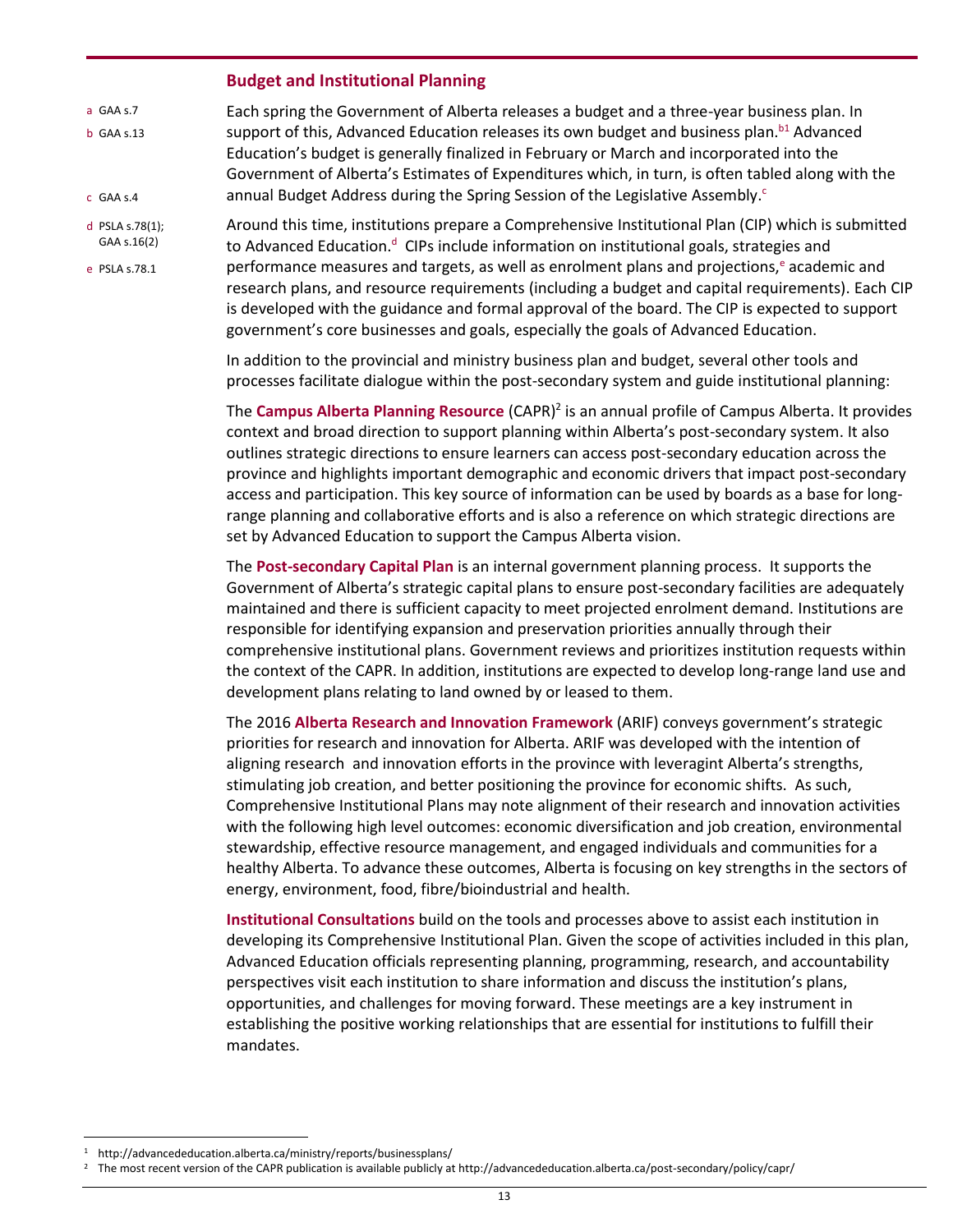## <span id="page-17-0"></span>**Required Government Approvals**

Documents like the Comprehensive Institutional Plan and Annual Report are developed under the direction of the board and are approved by the board. In some cases, further approval is required from government before a board can implement activities proposed in these documents. The source of approval differs depending on the action requested. The following are examples of actions requiring the Minister's approval:

| a PSLA s.103(1) |                                          | Revisions to an institution's mandate statement. <sup>a</sup><br>⋗                                                                                                                                                                                                     |
|-----------------|------------------------------------------|------------------------------------------------------------------------------------------------------------------------------------------------------------------------------------------------------------------------------------------------------------------------|
|                 |                                          | Establishment, change, or discontinuation of programs of study, as discussed below.<br>➤                                                                                                                                                                               |
|                 | b PSLA $s.47.1(1)$                       | Establishment of an Alternative Academic Council <sup>b</sup> to replace the Academic Council<br>➤<br>(Baccalaureate and Applied Studies Institutions; Polytechnical Institutions; Comprehensive<br>Community Institutions, and Alberta College of Art + Design only). |
|                 | $C$ PSLA s.78(3)                         | A deficit budget $\epsilon$ (i.e. where the consolidated operating expense exceeds the consolidated<br>➤<br>operating revenue).                                                                                                                                        |
|                 | d PSLA s.73(1), FAA s.81                 | Long-term borrowing <sup>d</sup> for purposes that include capital expansion and renovation through<br>$\blacktriangleright$<br>the Alberta Capital Finance Authority. LGIC, TBF                                                                                       |
|                 | e PSLA s.77                              | Setting up, acquiring, or dissolving a subsidiary corporation. <sup>e, LGIC</sup><br>➤                                                                                                                                                                                 |
|                 | f $PSLA S.69(2)(b)$<br>g PSLA s.69(2)(c) | Establishing a registered pension plan <sup>f, LGIC</sup> or a supplementary pension plan. <sup>8</sup><br>➤                                                                                                                                                           |
|                 |                                          | The Minister of Infrastructure must approve the following:                                                                                                                                                                                                             |
|                 | h PSLA s.66                              | Expropriation of land <sup>h</sup> for the purposes of the institution. <sup>LGIC</sup><br>⋗                                                                                                                                                                           |
|                 | $i$ PSLA s.67(1.1)                       | Sale or exchange of an interest in land <sup>i</sup> (other than donated land), or the lease of land for a<br>➤<br>term longer than five years. LGIC                                                                                                                   |
|                 |                                          | These items also require Treasury Board and Finance approval.<br><b>TBF</b><br>These theme are the first supercultive that the moment Common to Comeil (i.e. Cabinett affect the Michael backmanned the                                                                |

LGIC *These items require final approval by the Lieutenant Governor in Council (i.e. Cabinet) after the Minister has approved the request.*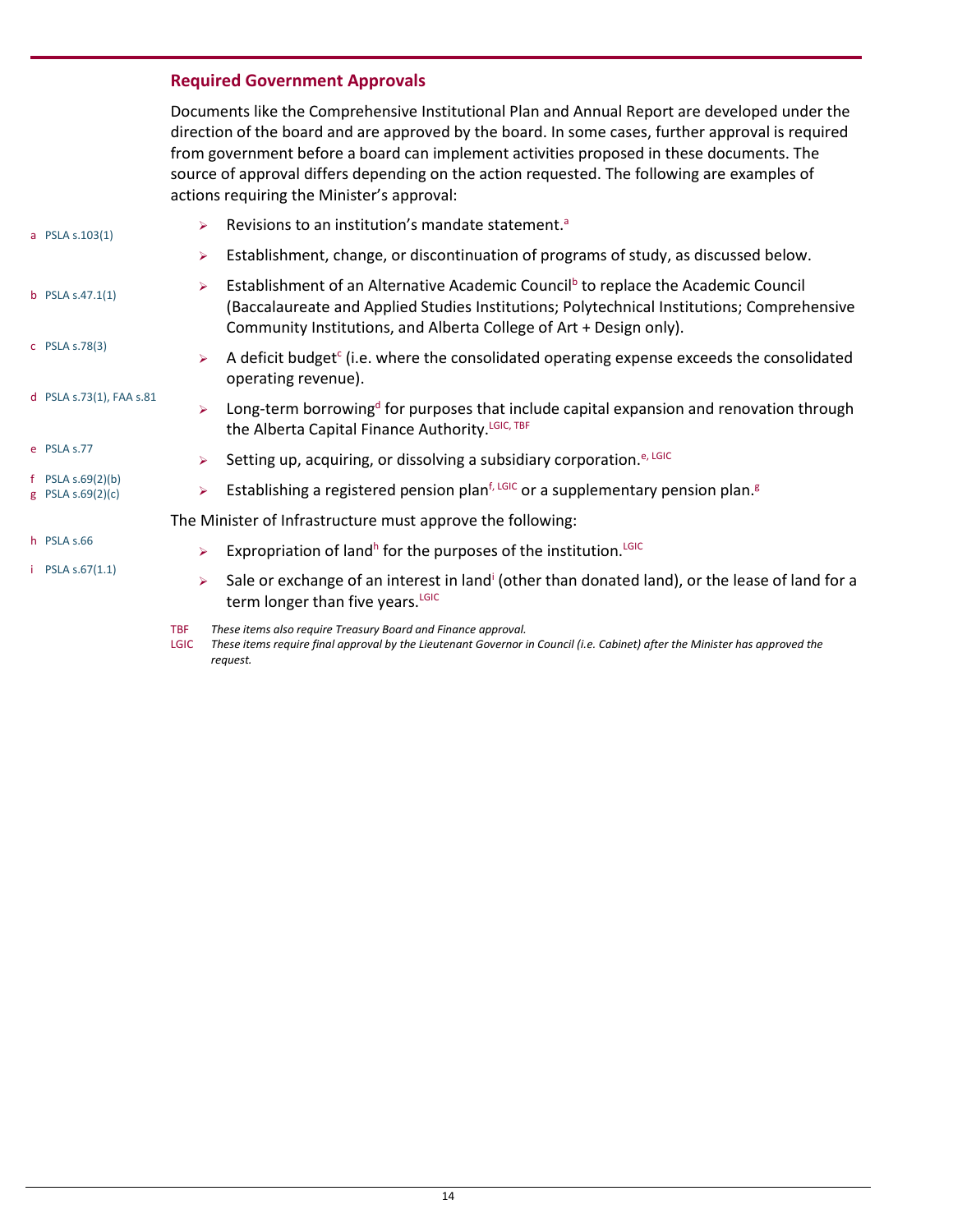#### <span id="page-18-0"></span>**Program Approvals**

Boards and academic bodies play an internal approval role for programs of study at institutions, including ministry-approved programs, and institution-approved programs. Ministry approvals can involve new programs, program changes, program suspensions and program terminations. Individual institutions have internal policies that document the roles various officials and academic bodies play in program approval, and in what circumstances board approval is delegated.

With respect to ministry-approved programs, Advanced Education manages a rigorous review and approval process. This includes a system coordination review which assesses the alignment of the proposed program with the approved institutional mandate, as well as looking at the relationship with programs and initiatives in Campus Alberta, student and labour market demand, financial sustainability and risk issues, benefits and affordability for learners, institutional capacity, and fit with provincial strategic priorities, including those of partner ministries.

For degree programs, a quality review is conducted by the Campus Alberta Quality Council (CAQC). These reviews require institutions to demonstrate they can offer education of sufficient breadth and depth to meet national and international program standards related to faculty and staff, academic policies, resource capacity, program content, regulation and accreditation and research and graduate supervision plans.

Once a decision has been made regarding a program approval request, a letter will be sent to the institution, and the program's approval, change, suspension or termination will be recorded in Advanced Education's Provider and Program Registry System.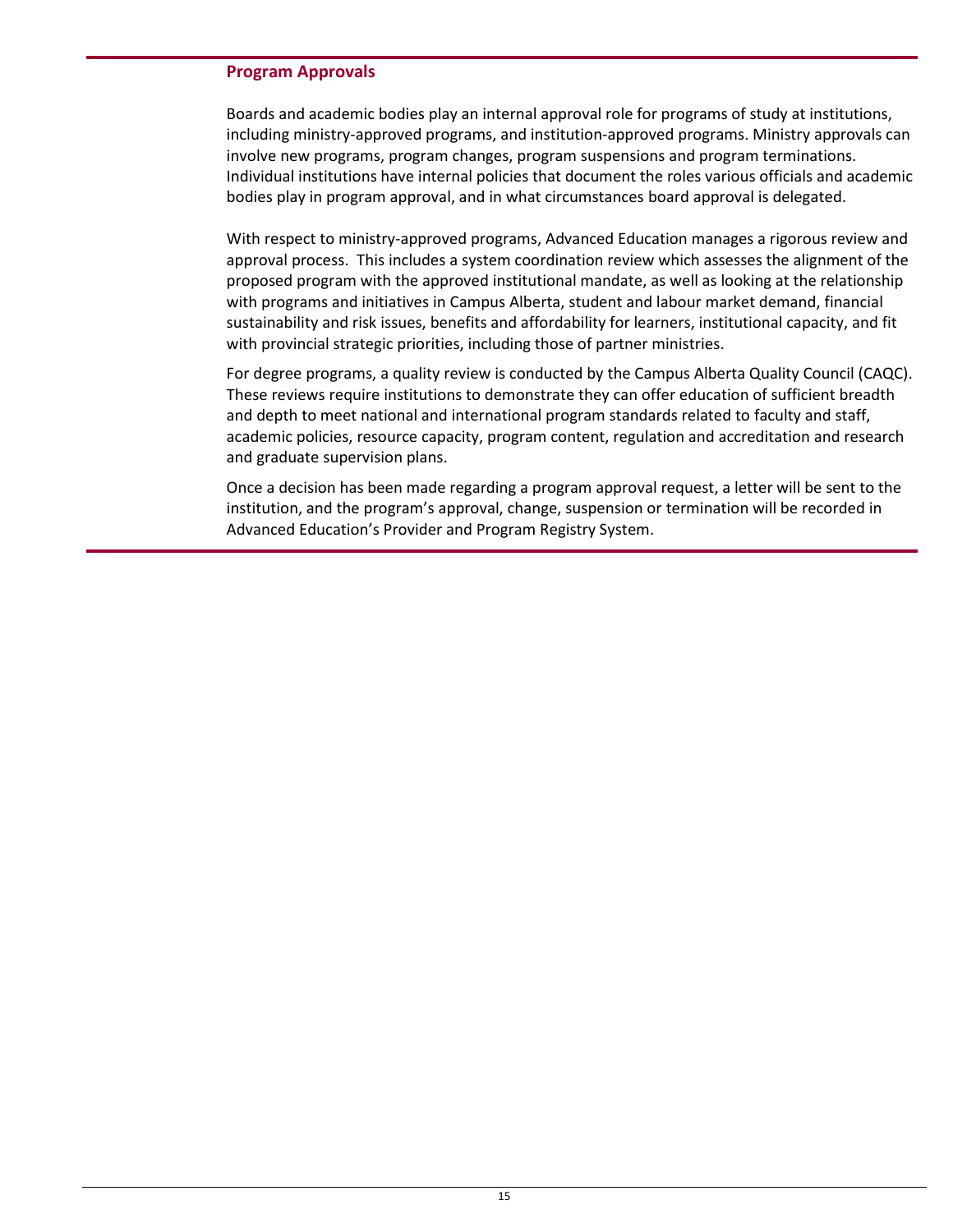#### <span id="page-19-0"></span>**Funding**

An important role that Advanced Education plays within Campus Alberta is the provision of funding support for post-secondary institutions. Institutions that receive support from other government and non-government sources must steward all funds responsibly, and for the benefit of the institution, regardless of the source of funds.

The **Campus Alberta Grant** supports the delivery of approved credit programming, apprenticeship seats, and research at Alberta's publicly funded post-secondary institutions. Supported activities include access, instruction and program operating costs, academic support, student services, computing, network and communications services, institutional support, and facilities management, operations, and maintenance. The Minister's annual grant letter to the board chair includes accountability requirements for this funding.

**Capital Grants** support the infrastructure needs of Alberta's 21 public institutions related to instruction, research, and administration. This funding supports expansion projects needed to increase student access and research capacity, as well as preservation projects needed to maintain and improve existing buildings. Specific funding through the Infrastructure Maintenance Program provides additional funding support for the preservation and maintenance of facilities. Capital grants do not support facilities for revenue generation or ancillary services, such as parkades or student/staff residences.

**Research Grants** are available to public post-secondary institutions in accordance with their research mandate within the Six Sector Model. While a portion of each Comprehensive and Academic Research Institution's Campus Alberta Grant implicitly supports pure and sponsored research activity, the province also invests in research through other programs, providing the tools and facilities required to conduct leading-edge research, build capacity and excellence, train highly qualified personnel, and recruit and retain full-time academic faculty members at Alberta institutions.

The **Apprenticeship Technical Training Grant** is a dynamic funding mechanism that allows apprenticeship technical training providers (e.g. Polytechnical Institutions and some Comprehensive Community Institutions) to plan for and respond adequately to learner demand. It supplements the apprenticeship seats funded through the Campus Alberta Grant. Advanced Education estimates the number of seats required at each institution according to criteria which include the number of registered apprentices eligible for training in each region, training facility availability, and current and historical class fill rates.

Apprenticeship technical training seats are conservatively estimated for initial registration. Since apprentices can begin their training at many points during the year, seats can be added accordingly when there is evidence they will be filled.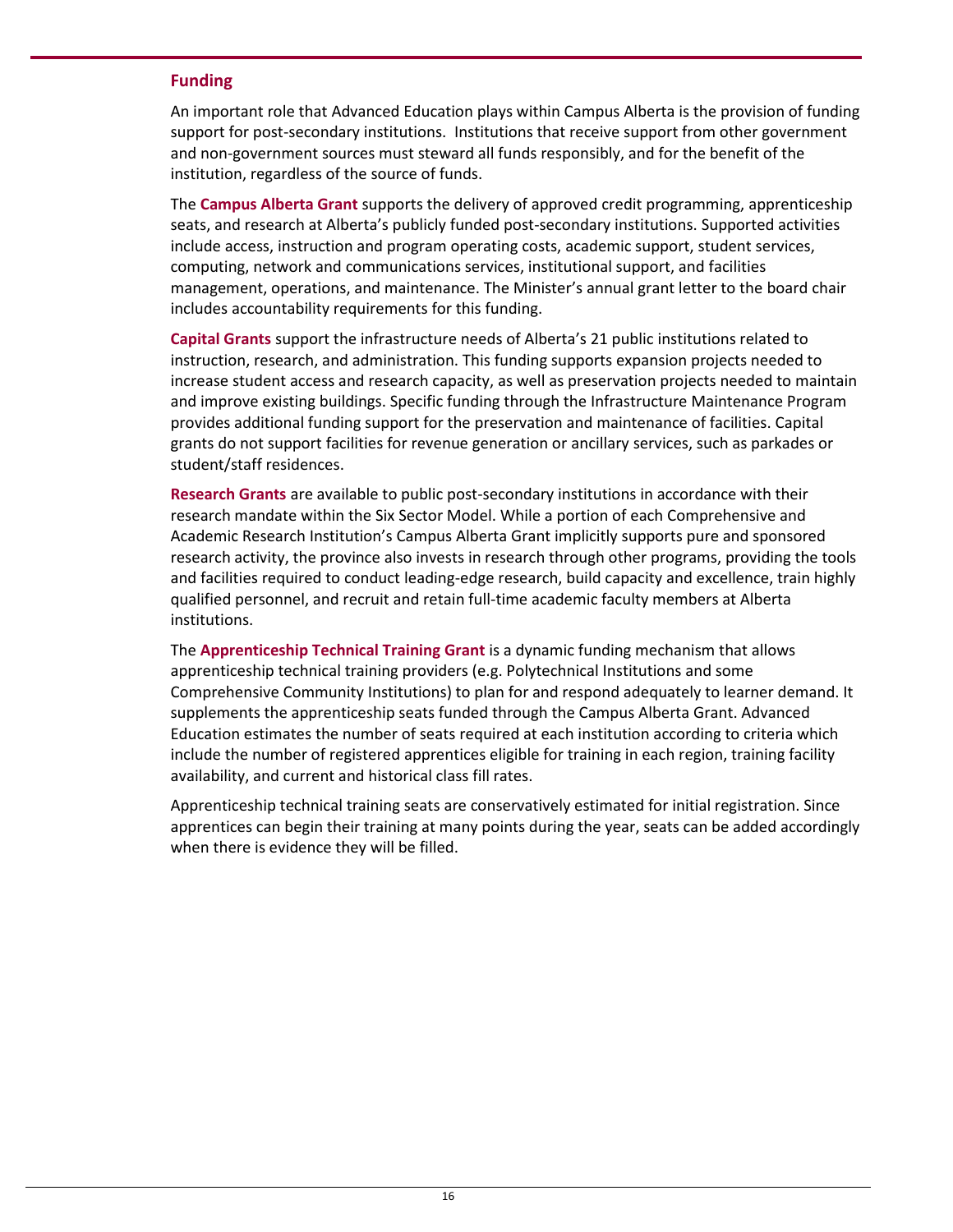#### <span id="page-20-0"></span>**Accountability and Reporting Requirements**

All public institutions are ultimately accountable to the people of Alberta (through the Minister), and must demonstrate that public funds are being used effectively and appropriately. With the exception of audits by the Auditor General, this accountability is primarily the responsibility of the board and the Minister. The Minister has the authority to request any reports and other information from the institution, which the institution is required to provide.

Each board's annual report discusses the institution's performance in relation to the plans set out in its comprehensive institutional plan and includes audited financial statements. The preparation of these documents is supported by regular reporting on student applications and enrolments, financials, costing for credit and non-credit programs of study, and other performance indicators. Advanced Education manages several databases in coordination with institutions to handle these types of reporting.

Details on each institution's specific accountability and reporting requirements can be found in their annual Campus Alberta Grant letter, and are also outlined in the board's Mandate and Roles  $document.<sup>1</sup>$ 

#### <span id="page-20-1"></span>**Relationships with Other Government Departments**

Post-secondary institutions have varied relationships with provincial ministries other than Advanced Education. These relationships are based on the unique mandates of each ministry and each institution in question. Other ministries may offer funding opportunities (with associated accountability requirements); provide strategic planning and oversight of local, provincial, national, and international initiatives; and execute contracts for research and the provision of training. For example, institutions with a strong academic focus on agriculture may receive research funding from Agriculture and Forestry. Institutions training students in health related subjects may liaise closely with Alberta Health. Institutions seeking to build new facilities may partner with Alberta Infrastructure.

More information on interactions with other departments is included in each board's Mandate and Roles Document.<sup>2</sup>

 $\overline{a}$ 

<sup>1</sup> https://www.alberta.ca/public-agency-list.cfm#ae

<sup>2</sup> https://www.alberta.ca/public-agency-list.cfm#ae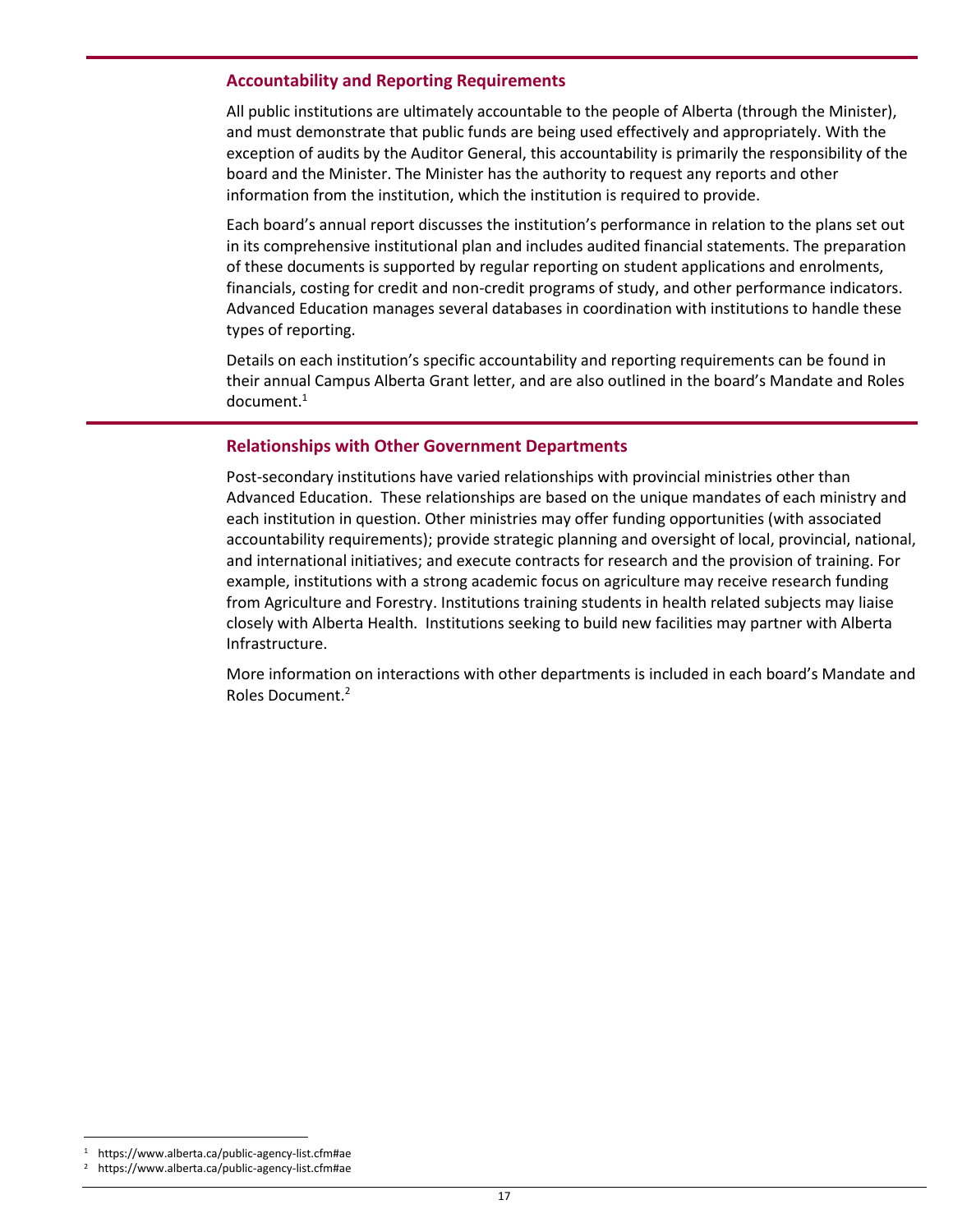# <span id="page-21-0"></span>**Chapter 5 The Board Relating to the Institution**

*For most institutions, governance is defined generally as being the realm of the board of governors. However, at some institutions, responsibility for business affairs rests with the board and responsibility for academic affairs rests with a second body (subject to the overall authority of the board). The name of the second body differs depending on the type of institution. See Relationships with Internal Bodies below* 

*for information.* a PSLA s.81(1) b PSLA s. 87(1), 89, 96(1) c PSLA s.103(1) d PSLA s.78-80 e PSLA s.75(3)

- f PSLA s.78(1)
- g PSLA s.121(2) (CARIs only) h PSLA s.19(e), 45(3)
- i PSLA s.61(1); TFR
- j PSLA s.61(3)
- k PSLA s.64
- l PSLA s.31(1)
- m PSLA s.63 n PSLA s.60(1)(b)

#### <span id="page-21-1"></span>**Governance and Administration**

The Board of Governors is a policy-making and governance oversight body with responsibility for senior oversight of the institution, and ensuring the activities of the institution are consistent with its mandate. Policies are made and approved by the board, in consultation with the administration and other stakeholders, to govern all major areas. This includes both strategic policy as well as more operational policy related to programming, finances, student services, personnel, infrastructure, and internal and external relations. The following are some of the specific tasks and responsibilities given to the board in the PSLA:

- $\triangleright$  Appointing the President<sup>a</sup> and monitoring his/her performance.
- $\triangleright$  Collective agreements.<sup>b</sup>
- $\triangleright$  Formulating the institution's mandate.<sup>c</sup>
- $\triangleright$  Government relations and accountability.<sup>d</sup>
- $\triangleright$  Developing investment policies.<sup>e</sup>
- $\triangleright$  Approving comprehensive institution plans and policies,<sup>f</sup> long-range plans,<sup>g</sup> and programs of study<sup>h</sup> for submission to the Minister.
- Approving tuition levels<sup>i</sup> (except for apprenticeship students).<sup>j</sup>
- $\triangleright$  Community relations.
- $\triangleright$  General supervision of student affairs<sup>k</sup> (at CARIs, this responsibility belongs to the General Faculties Council<sup>I</sup>).
- $\triangleright$  Serving as an appeal body.<sup>m</sup>

Outside of these tasks, the board also exists as a reminder that the institution has a public mandate.<sup>n</sup> This public mandate is best served not only by thinking more broadly than the wants and needs of one constituency group, but by considering what is best for Campus Alberta and the broader community.

While the PSLA imposes some specific requirements on boards, it also authorizes the board to delegate any of its powers, duties or functions (with the exception of the power to make bylaws) to any person in the institution's administration as the board sees fit. For effective governance, it is critical that any delegation of authority is clearly articulated and that, once made, the delegation is respected so that board members have a clear understanding of their role versus the role of administration.

The **Administration** (which includes the president, vice-presidents, registrar, and other senior officials) is given responsibility for the day-to-day operations of the institution and other tasks as determined by the board. Administration is accountable to the board for how well these tasks are accomplished. Whereas the board is primarily a policy-making and oversight body, the administration's role is in the implementation of board policies and direction, although it has a role in proposing policies and at times developing them under the direction of the board. Since the board is accountable for the quality and performance of the institution, it is important that it evaluates the administration's overall efficiency and effectiveness in using financial and human resources to meet institutional objectives.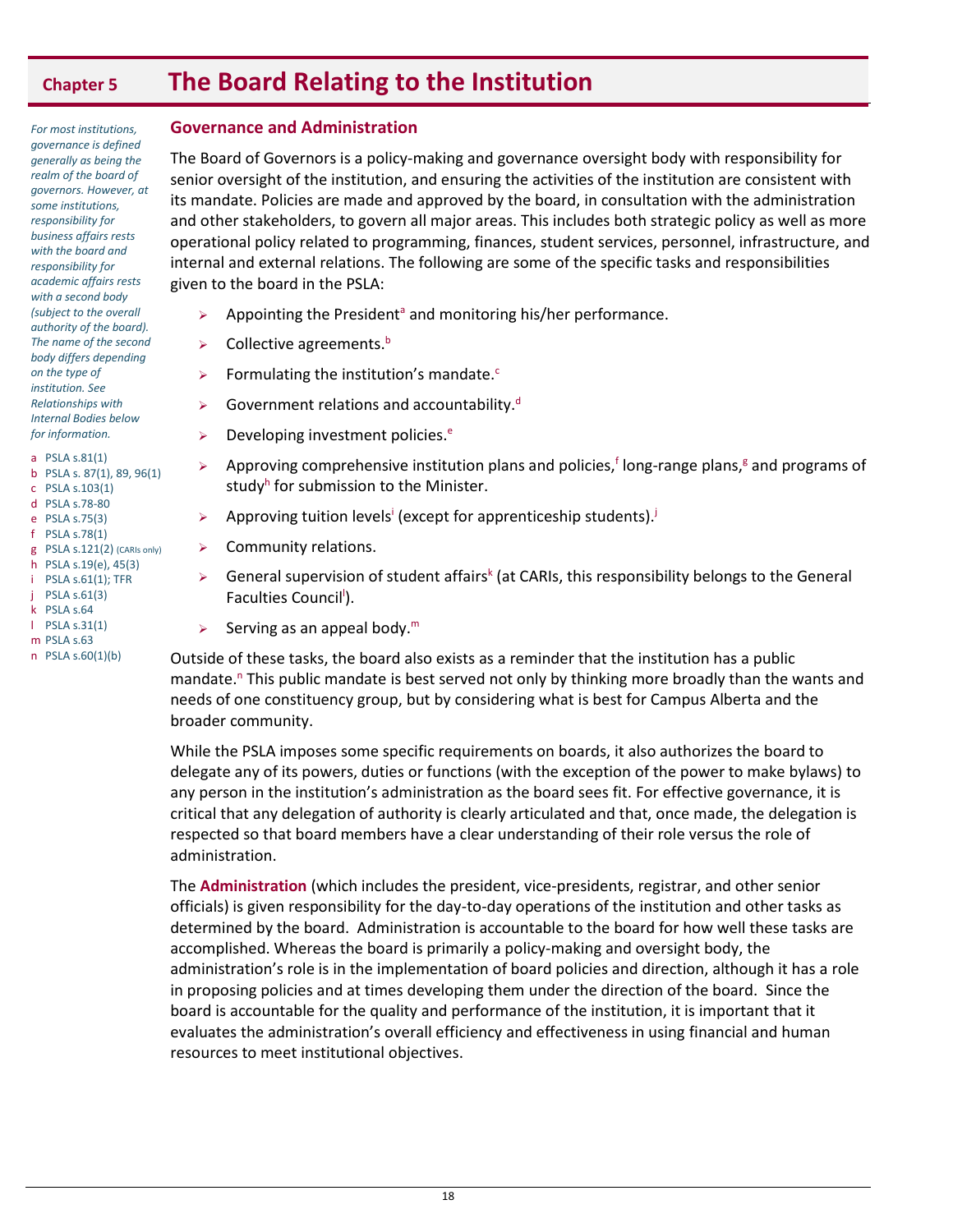#### <span id="page-22-0"></span>**Board's Relationship with the President**

As noted above, the board is responsible for appointing the president and monitoring his or her performance. The president's role is to ensure staff fulfills the expectations of the board by supervising and directing the operation of the institution. However, in an organization with anywhere between 250 and 15,000 staff and faculty, this can be a significant undertaking. This is why the president may assign and delegate any of his or her powers, duties, or functions.<sup>a</sup>

Since the board is ultimately responsible for the quality and performance of the institution's administration, a crucial board responsibility is the recruitment of a president to lead the institution's operations. Unlike other governance models, the president is a member of the board at post-secondary institutions because of their position and knowledge of the institution and Campus Alberta. While boards, usually through their chairs, have a relationship with the Minister of Advanced Education, the president ordinarily connects with the Deputy Minister.

#### b PSLA s.81(1,2); APAGA s.17(1)

a PSLA s.81(4)

**Presidential Recruitment** processes vary across institutions, but in all cases, the board has primary responsibility for recruitment, appointment, and prescribing the term of office and remuneration<sup>b</sup> for a president. When approaching this process, boards should keep in mind that a successful president must possess certain personal attributes: an understanding of education, administrative skills, interpersonal skills, personal integrity, and leadership ability. Aside from these, the qualities desirable in a president depend largely upon the particular needs of the institution and how the board envisions its future direction.

In **Regular Decision Making**, it is important that the board respects the responsibilities and authority delegated to the president as such matters should not be decided by the board or its committees. This does not take away from the board's ultimate accountability for decisions, but it points to the importance of setting clear expectations for the president and then holding him or her to account that those expectations are being met.

**Regular Performance Reviews** are the most effective way to develop and maintain objective relationships between the board and president, which in itself is essential to the institution's success. It is important that the evaluation criteria used are clearly established when the president is appointed and revised or reinforced with each successive performance appraisal.

#### <span id="page-22-1"></span>**Relationships with Internal Bodies**

The PSLA establishes several internal bodies within an institution and empowers them to engage in certain activities, either on behalf of constituent groups within the institution or the general public. In every case, the board is the senior body with overarching authority, normally drawing upon the advice of these groups to satisfy its responsibilities. The existence of some of these groups differs across types of institutions, with a higher number existing at CARIs than other types of institutions.

*Appendix F* highlights the internal bodies established by or discussed in the PSLA. Except in cases where the name is legislated by the PSLA, some may operate under different names at various institutions.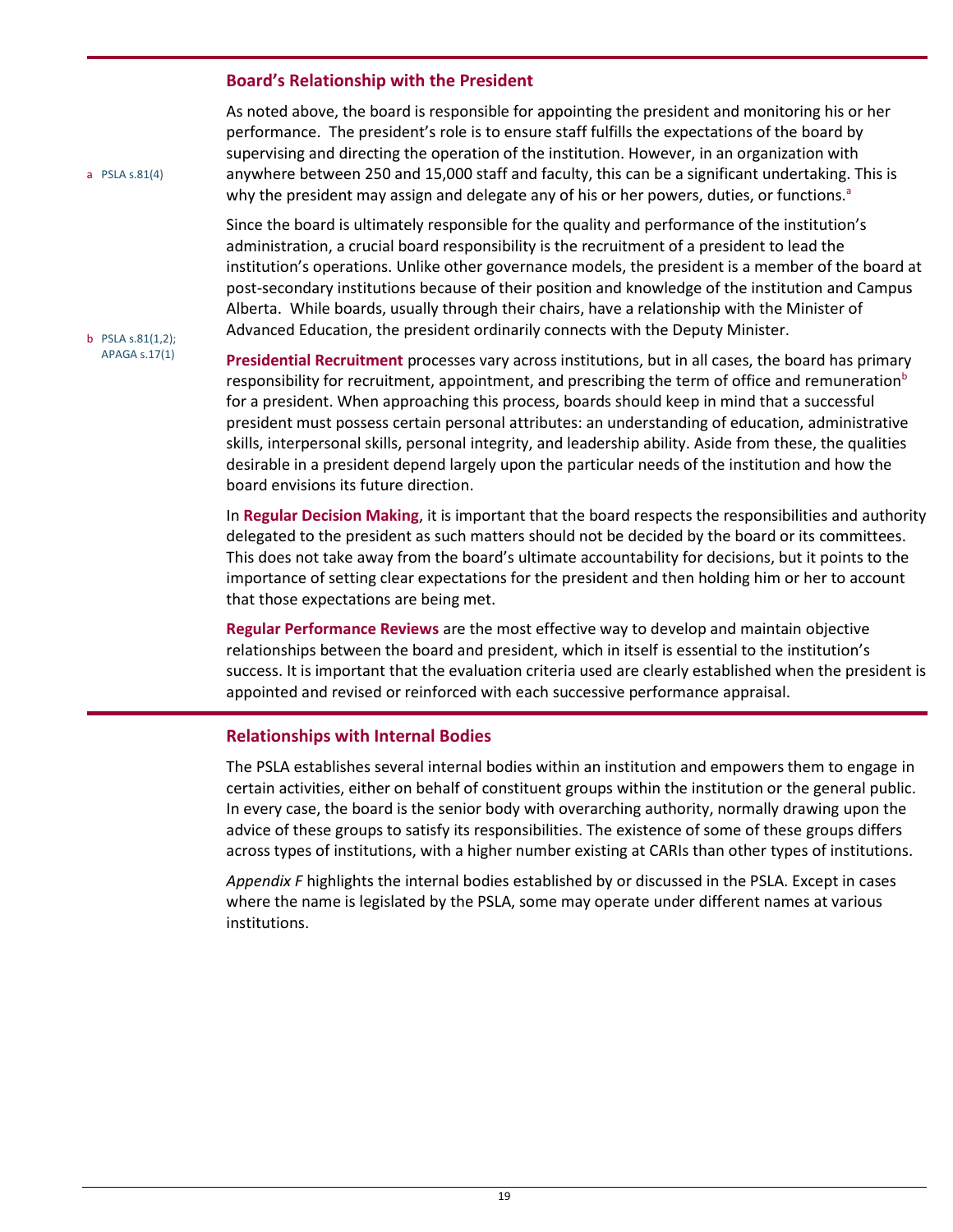## <span id="page-23-0"></span>**Chapter 6 Campus Alberta**

#### <span id="page-23-1"></span>**Campus Alberta**

The concept of Campus Alberta involves post-secondary education and training providers working together to provide an accessible, affordable and quality advanced education system that meets the needs of learners, taxpayers, and society, advancing Alberta's social, economic and cultural prosperity. The ultimate goals of Campus Alberta are to increase access to quality programming and better serve learners, achieve efficiencies, leverage expertise, foster collaboration, contribute to economic diversification and maximize available resources.

**Learners** are the core beneficiaries of an integrated advanced learning system. Campus Alberta partners deliver accessible and affordable high quality learning opportunities, building pathways within their institutions and with other institutions and community partners for learners to pursue the education or training they need.

**Taxpayers** are well served through a quality advanced learning system that provides a high return on their investments. Taxpayers should have confidence that programs supporting provincial strategic priorities are sustainable.

**Society** benefits whenever human potential is realized. From basic literacy training to job readiness, and apprenticeship training to graduate and post-graduate studies, Campus Alberta is at the centre of developing the province's social, economic and cultural prosperity, enhancing Alberta's communities and competitiveness and ultimately, contributing to a bright future for all Albertans.

Collaboration is demonstrated through established projects and entities such as ApplyAlberta, the Lois Hole Campus Alberta Digital Library, and eCampusAlberta, as well as in board discussions and day-to-day decisions made by institution staff.

Publicly funded post-secondary institutions are the cornerstones of Campus Alberta. They support the same set of principles and work together to create a learner-centered system that is accessible, affordable, high-quality, sustainable, responsive and relevant. Private providers, community-based organizations, and industry also support diverse learning opportunities within and in support of Campus Alberta. No matter the provider, each has a role in making Alberta a great place to learn and grow.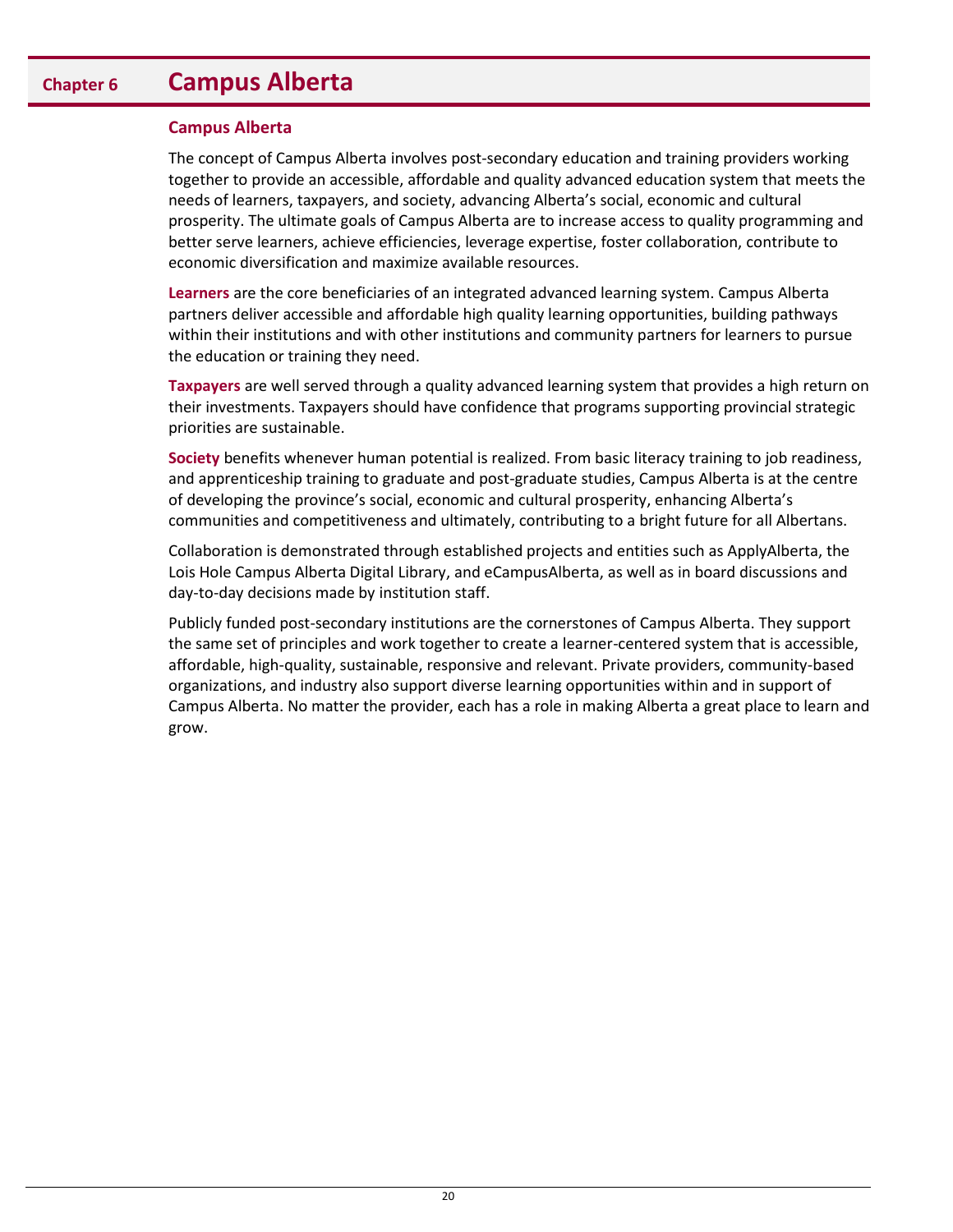#### <span id="page-24-0"></span>**Roles of Institutions within Campus Alberta**

The *Roles and Mandates Policy Framework for Alberta's Publicly Funded Advanced Education System<sup>1</sup>* , released in 2007, is the foundation of Campus Alberta. Among other things, the framework introduced the **Six Sector Model** which defines distinct and differentiated roles for each publicly funded institution in terms of programs offered, type of research conducted, and geographic area served. These roles are summarized in *Appendix E*.

The sectors are as follows:

*The Six Sector Model includes both the 21 public institutions and five independent academic institutions.*

#### **Comprehensive Academic and Research Institutions (CARIs)**

- $\triangleright$  Athabasca University
- University of Alberta
- $\triangleright$  University of Calgary
- > University of Lethbridge

#### **Polytechnical Institutions (PIs)**

- $\triangleright$  Northern Alberta Institute of Technology (NAIT)
- $\triangleright$  Southern Alberta Institute of Technology (SAIT Polytechnic)

#### **Independent Academic Institutions (IAIs)**2

- $\triangleright$  Ambrose University
- $\triangleright$  Burman University
- $\triangleright$  Concordia University of Edmonton
- $\triangleright$  St. Mary's University
- $\triangleright$  The King's University

#### **Baccalaureate and Applied Studies Institutions (BASIs)**

- $\triangleright$  Grant MacEwan University
- Mount Royal University

#### **Comprehensive Community Institutions (CCIs)**

- $\triangleright$  Bow Valley College
- Grande Prairie Regional College
- $\triangleright$  Keyano College
- > Lakeland College
- $\blacktriangleright$  Lethbridge College
- $\triangleright$  Medicine Hat College
- > NorQuest College
- $\triangleright$  Northern Lakes College
- $\triangleright$  Olds College
- $\triangleright$  Portage College
- $\triangleright$  Red Deer College

## **Specialized Arts and Culture Institutions (SACIs)**3

- $\triangleright$  Alberta College of Art + Design
- $\triangleright$  The Banff Centre

l

<sup>1</sup> http://advancededucation.alberta.ca/post-secondary/policy/roles/

<sup>&</sup>lt;sup>2</sup> IAIs are not public institutions. See Appendix D to learn more about this type of institution.

<sup>3</sup> The two Specialized Arts and Culture Institutions, The Banff Centre and Alberta College of Art & Design (ACAD), are established under different sections of the PSLA and are discussed separately in these Guidelines.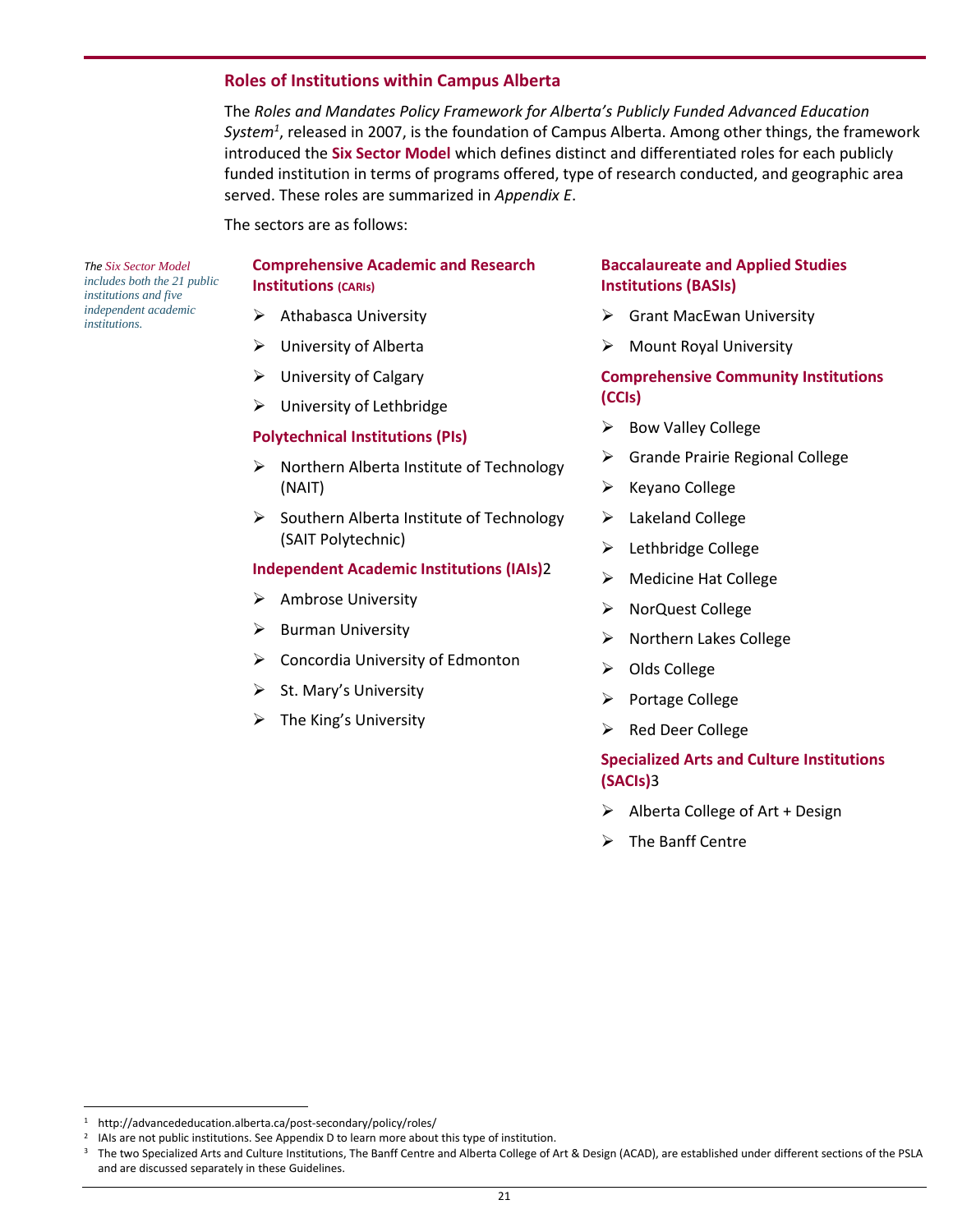#### <span id="page-25-0"></span>**The Board's Role within Campus Alberta**

Each public post-secondary institution board is uniquely positioned to contribute to the success of Campus Alberta. As a public agency, the board's role in guiding its institution with wisdom and foresight takes place within a public mandate to pursue the advancement of communities and the province as a whole. Reflecting on the diversity of learners and societal demands however, it is clear that acting alone, an institution cannot meet every need for training and education in its region.

Boards continue to work with partner institutions to maximize learner pathways and credential recognition. When institutions work together, their reach and capacity increases and they contribute to the long-term sustainability of the system. Together, institutions are better equipped to contribute to the growth of the innovative, educated, and highly skilled population that will drive Alberta's prosperity for generations to come.

#### <span id="page-25-1"></span>**Alberta Innovates**

On November 1, 2016, the Alberta government consolidated the four previous Alberta Innovates corporations into one agency, Alberta Innovates. Alberta Innovates works with key innovation support agencies, publicly funded post-secondary institutions, industry, and government to advance research and innovation in the province and make Alberta more competitive in the global economy.

The Ministry of Economic Development and Trade provides long-term strategic direction and collaborates with Alberta Innovates to ensure Alberta's innovation system effectively delivers innovation services that promote economic growth and diversification, along with advancing our environmental performance and social well-being. Post-secondary institutions are key players in advancing Alberta's innovative future, both by producing highly qualified and skilled people and facilitating ground-breaking research.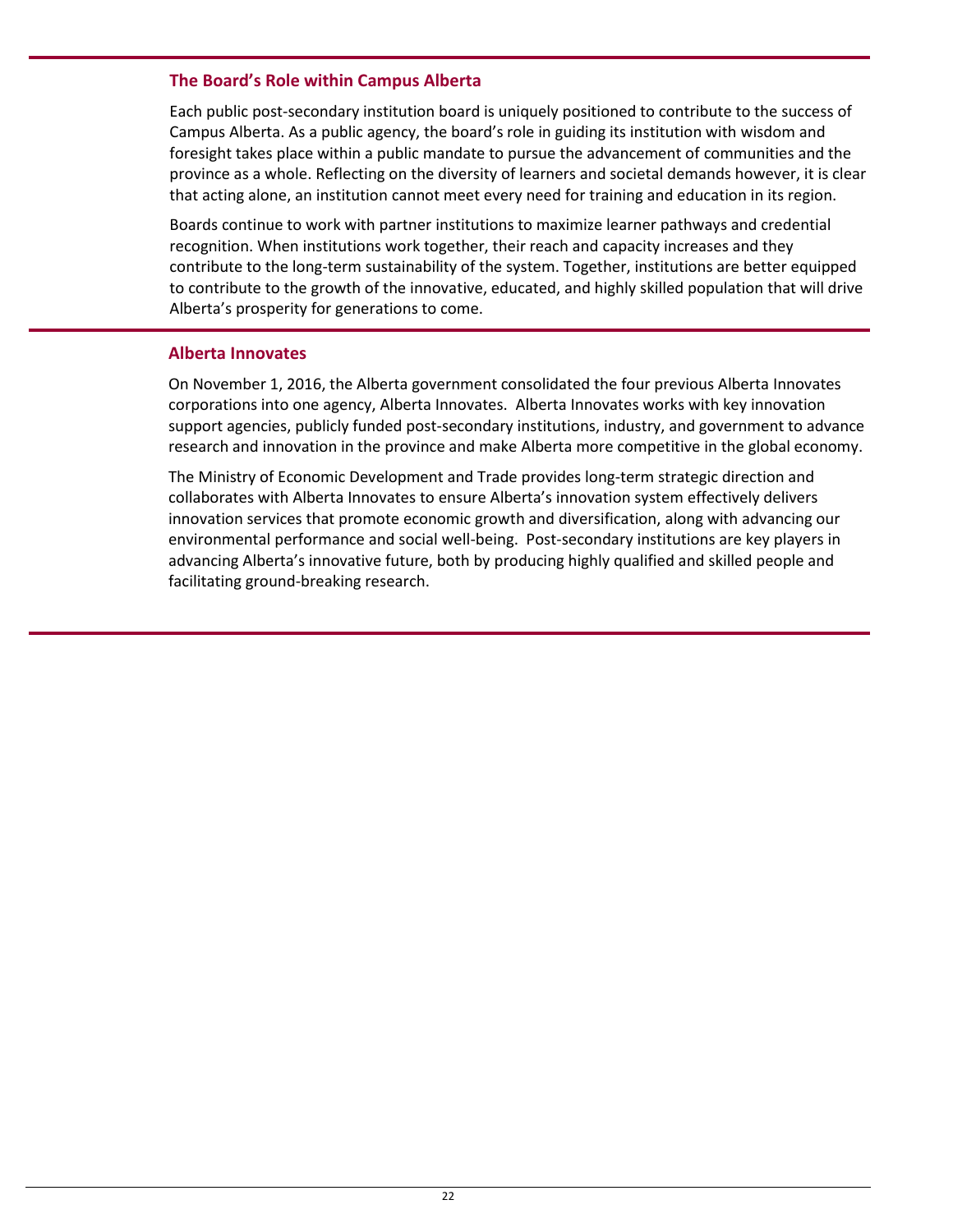## <span id="page-26-0"></span>**Appendix A Common Acronyms**

## <span id="page-26-1"></span>**Legislation Referenced in these** *Guidelines*

The following Acts and Regulations are referenced by acronym in these *Guidelines*. A brief overview of each is available in *Appendix B*, and consolidated (unofficial) versions are accessible at **qp.alberta.ca**.

| <b>AACR</b>  | <b>Alternative Academic Council Regulation</b>                     |
|--------------|--------------------------------------------------------------------|
| <b>APAGA</b> | Alberta Public Agencies Governance Act                             |
| <b>AUR</b>   | <b>Athabasca University Regulation</b>                             |
| <b>FAA</b>   | <b>Financial Administration Act</b>                                |
| <b>PSLA</b>  | <b>Post-secondary Learning Act</b>                                 |
| <b>TFR</b>   | <b>Public Post-secondary Institutions' Tuition Fees Regulation</b> |

#### <span id="page-26-2"></span>**Programs, Organizations, etc.**

The following acronyms may be encountered by board members during their course of duty:

#### **AE Advanced Education**

The government ministry that leads the development of a knowledge-driven future through a dynamic and integrated advanced learning and innovation system.

#### **ACAT Alberta Council on Admissions and Transfer**

A body that oversees the Alberta transfer system to ensure effective transferability of courses and programs.

#### **ACFA Alberta Capital Finance Authority**

A provincial authority that provides local school boards, municipalities, and other entities with low-interest financing for capital projects.

#### **ACIFA Alberta Colleges and Institutes Faculties Association**

Professional association acting on behalf of academic staff associations at Alberta's colleges and technical institutes. Promotes the professional and economic interests of its members.

#### **ab-GPAC Alberta Graduate Provincial Advisory Council**

Represents and promotes the interests of graduate students in Alberta to the provincial government and other interested stakeholders.

#### **AIT Apprenticeship and Industry Training**

An industry-driven partnership with government that ensures a highly skilled, internationally competitive workforce in almost 60 designated trades and occupations. Also a work unit within Advanced Education.

#### **ALIS Alberta Learning Information Service**

An online information resource that helps Albertans plan and achieve educational and career success. The website provides information on career planning, post-secondary education and training, educational funding, job search, labour market trends, and workplace issues.

#### **APAS Alberta Post-secondary Application System**

Online system that allows students to apply at one or more post-secondary institutions and authorize transcript transfers between participating institutions in the province. Known as ApplyAlberta.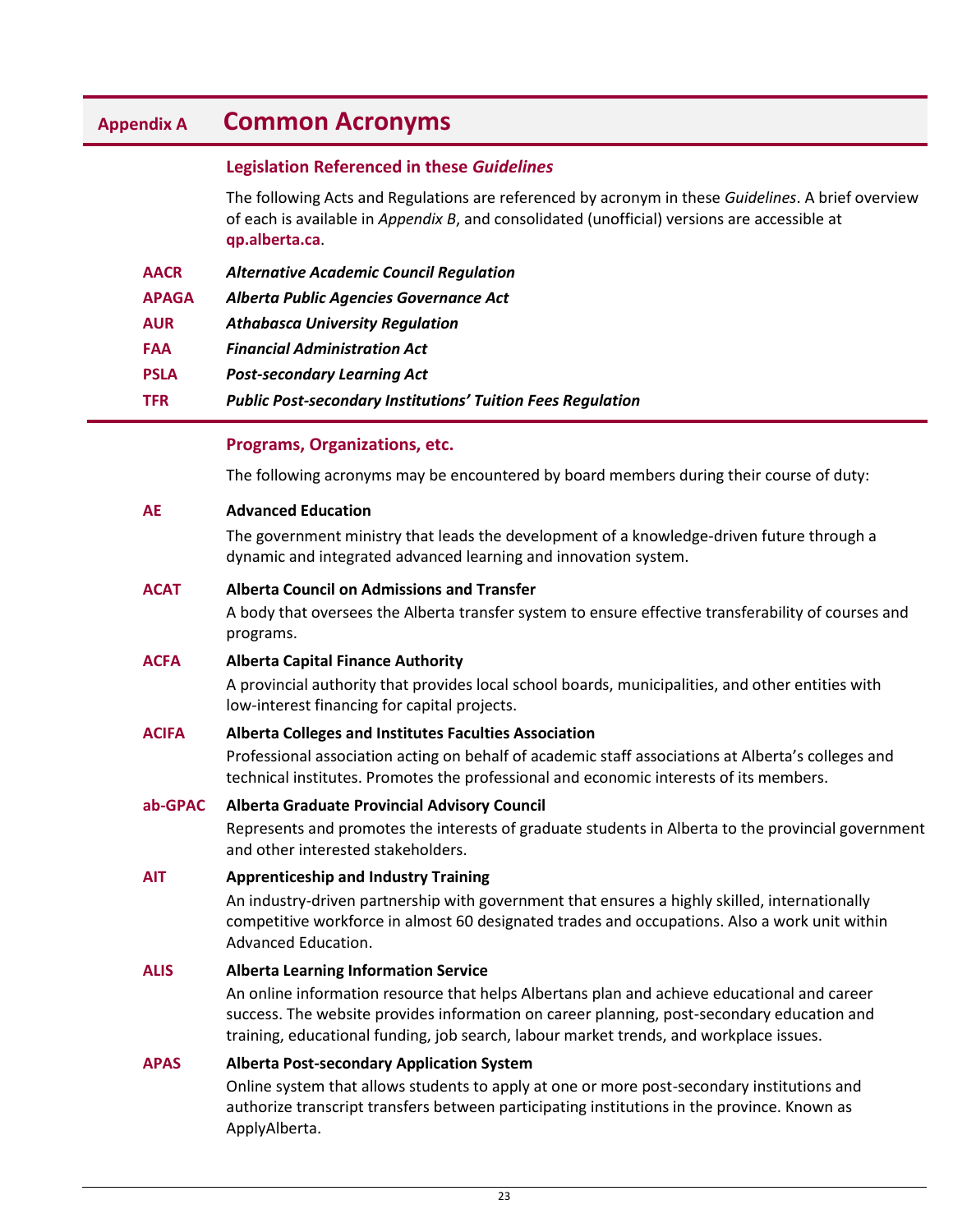| <b>ARIF</b> | <b>Alberta Research and Innovation Framework</b><br>A provincial strategic framework that helps convey and align strategic priorities for research and<br>innovation in Alberta.                                                                      |
|-------------|-------------------------------------------------------------------------------------------------------------------------------------------------------------------------------------------------------------------------------------------------------|
| <b>ASEC</b> | <b>Alberta Students' Executive Council</b><br>Advocates to government on behalf of the students of 12 Alberta public post-secondary institutions.                                                                                                     |
| <b>ASI</b>  | <b>Application Submission Initiative</b><br>Data on student application and enrolments used for ministry and institutional planning.                                                                                                                  |
| <b>ASN</b>  | <b>Alberta Student Number</b><br>A single unique identifier for all Alberta learners.                                                                                                                                                                 |
| <b>AUA</b>  | <b>Alberta Universities Association</b>                                                                                                                                                                                                               |
|             | Advocacy group for Alberta's four Comprehensive Academic and Research Institutions.                                                                                                                                                                   |
| <b>AUCC</b> | <b>Association of Universities and Colleges of Canada</b><br>Represents the majority of Canadian public universities, not-for-profit universities, and<br>university-degree level colleges. Develops policy on higher education.                      |
| <b>BASI</b> | <b>Baccalaureate and Applied Studies Institution</b>                                                                                                                                                                                                  |
|             | Includes two Alberta institutions, Grant MacEwan University and Mount Royal University. Focus on<br>learners interested in education oriented to employment or academic study.                                                                        |
| <b>BETW</b> | <b>Building and Educating Tomorrow's Workforce</b><br>Alberta government's 10-year labour force strategy. Aims to inform, attract, develop, and retain<br>workers and employers.                                                                      |
| <b>CAFA</b> | <b>Confederation of Alberta Faculty Associations</b>                                                                                                                                                                                                  |
|             | A federation of three associations: Association of Academic Staff University of Alberta, Athabasca<br>University Faculty Association, and University of Lethbridge Faculty Association.                                                               |
| <b>CALP</b> | <b>Community Adult Learning Program</b>                                                                                                                                                                                                               |
|             | Provides non-credit learning opportunities to adults in English as a Second Language/French as a<br>Second Language, foundational learning, literacy, and employability enhancement. Located across<br>Alberta.                                       |
| <b>CAPR</b> | <b>Campus Alberta Planning Resource</b>                                                                                                                                                                                                               |
|             | An annual department publication that provides a context and the broad direction to support<br>planning within the province's post-secondary system.                                                                                                  |
| <b>CAQC</b> | <b>Campus Alberta Quality Council</b>                                                                                                                                                                                                                 |
|             | An arms-length quality assurance agency that makes recommendations to the Minister of Advanced<br>Education on applications from post-secondary institutions seeking to offer new degree programs in<br>Alberta.                                      |
| <b>CARI</b> | <b>Comprehensive Academic and Research Institution</b>                                                                                                                                                                                                |
|             | Includes four institutions: Athabasca University, University of Alberta, University of Calgary and<br>University of Lethbridge. They focus on students seeking undergraduate and graduate level<br>education in a comprehensive research environment. |
| <b>CAUS</b> | <b>Council of Alberta University Students</b>                                                                                                                                                                                                         |
|             | Represents the interests of undergraduate students in Alberta from the University of Alberta, the<br>University of Calgary, and the University of Lethbridge.                                                                                         |
| <b>CAUT</b> | <b>Canadian Association of University Teachers</b>                                                                                                                                                                                                    |
|             | The national voice for academic staff. Representing 65,000 teachers, librarians, researchers, and<br>other academic professionals and general staff.                                                                                                  |
|             |                                                                                                                                                                                                                                                       |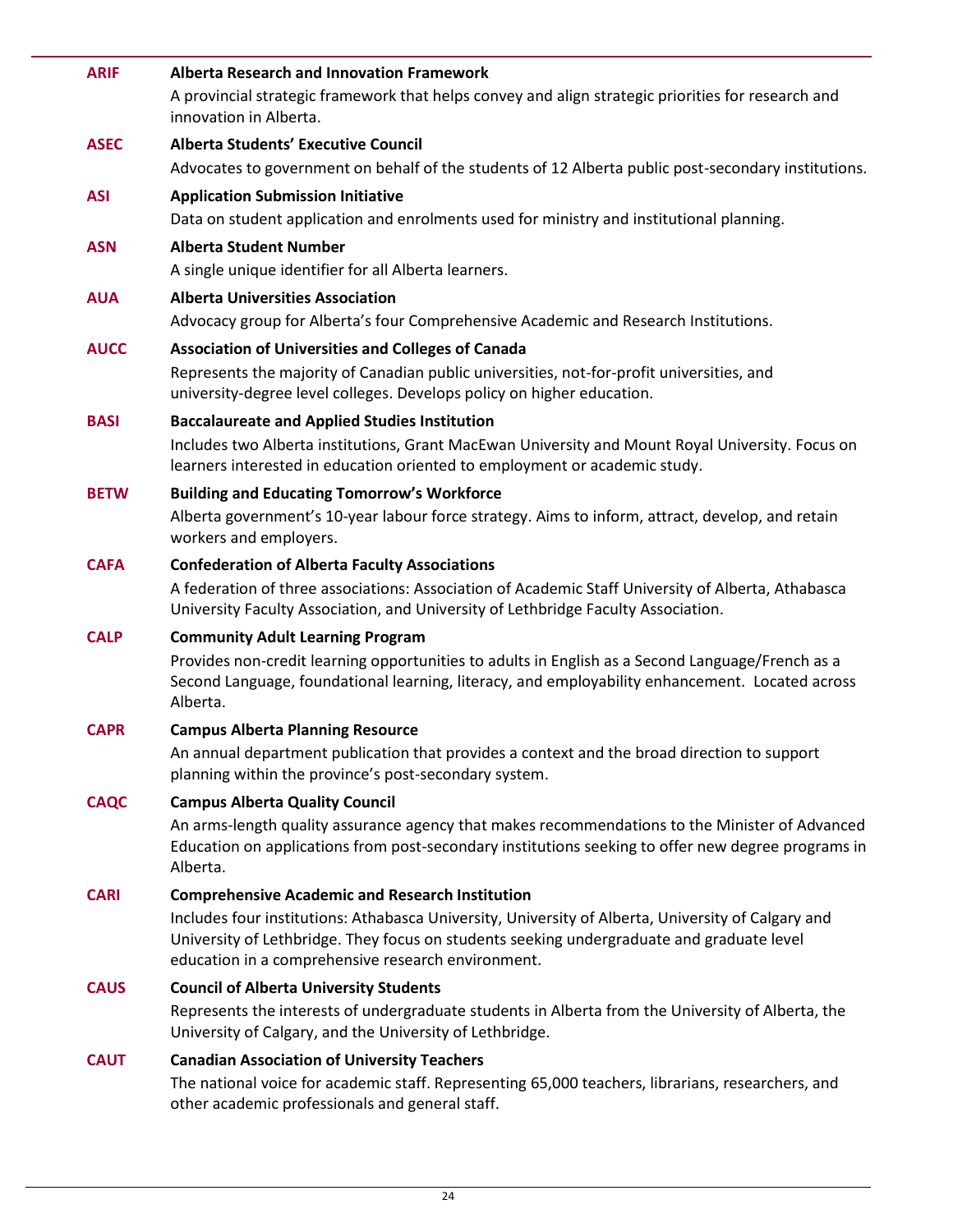#### **CCI Comprehensive Community Institution**

Includes 11 institutions spread throughout the province. Focus on learners interested in preparatory, career, and academic programming.

#### **CMEC Council of Ministers of Education, Canada**

An intergovernmental body composed of the ministers responsible for elementary-secondary and advanced education from the provinces and territories.

#### **COPPOA Council of Post-Secondary Presidents of Alberta**

COPPOA is a body made up of presidents from Alberta's 26 publicly funded post-secondary institutions.

#### **CPI Consumer Price Index**

A measure estimating the average price of consumer goods and services purchased by households.

#### **FIRS Financial Information Reporting System**

Deals with revenue, expense and related financial data, tuition fee data, and basic information on staff submitted by the publicly funded post-secondary institutions.

#### **FLE Full-Load Equivalent**

A unit measure of enrolment in which one FLE represents one student for a year of study (typically September through April) taking a full load.

#### **FNAHEC First Nations Adult Higher Education Consortium**

Not-for-profit group whose membership includes 11 adult and post-secondary institutions from Western Canada. Coordinates the efforts of its members to provide quality adult and higher education, controlled entirely by people of the affiliated First Nations.

#### **FNC First Nations College**

There are five First Nations Colleges in Alberta: Maskwacis Cultural ollege, Old Sun Community College, Red Crow Community College, Yellowhead Tribal College and University nuhelot'įne thaiyots'į nistameyimâkanak Blue Quills. They provide programming ranging from foundational learning to college level certificates and diplomas. They may offer degrees in collaboration with public institutions.

#### **Health Workforce Action Plan**

 **HWAP** Outlines 19 key initiatives designed to address Alberta health workforce issues. Involves the ministries of Health, Advanced Education, and Labour.

#### **IAI Independent Academic Institution**

Includes five institutions in Alberta. Focus on learners interested in academic programs which may be within a faith-based environment.

#### **IAIC Independent Academic Institutions Council**

Advocates on behalf of Alberta's five independent academic institutions, also known as private university colleges.

#### **IMP Infrastructure Maintenance Program**

Provides funds to post-secondary institutions to assist with maintaining the condition of facilities and to cover the cost of repairs, upgrades, maintenance to and replacement of building systems and major building components.

#### **KIP Knowledge Infrastructure Program**

A federal initiative to renew Canada's college and university infrastructure.

#### **KPIRS Key Performance Indicators Reporting System**

Collects data about performance indicators such as operations costs per FLE, graduate student satisfaction, and university transfer program leavers.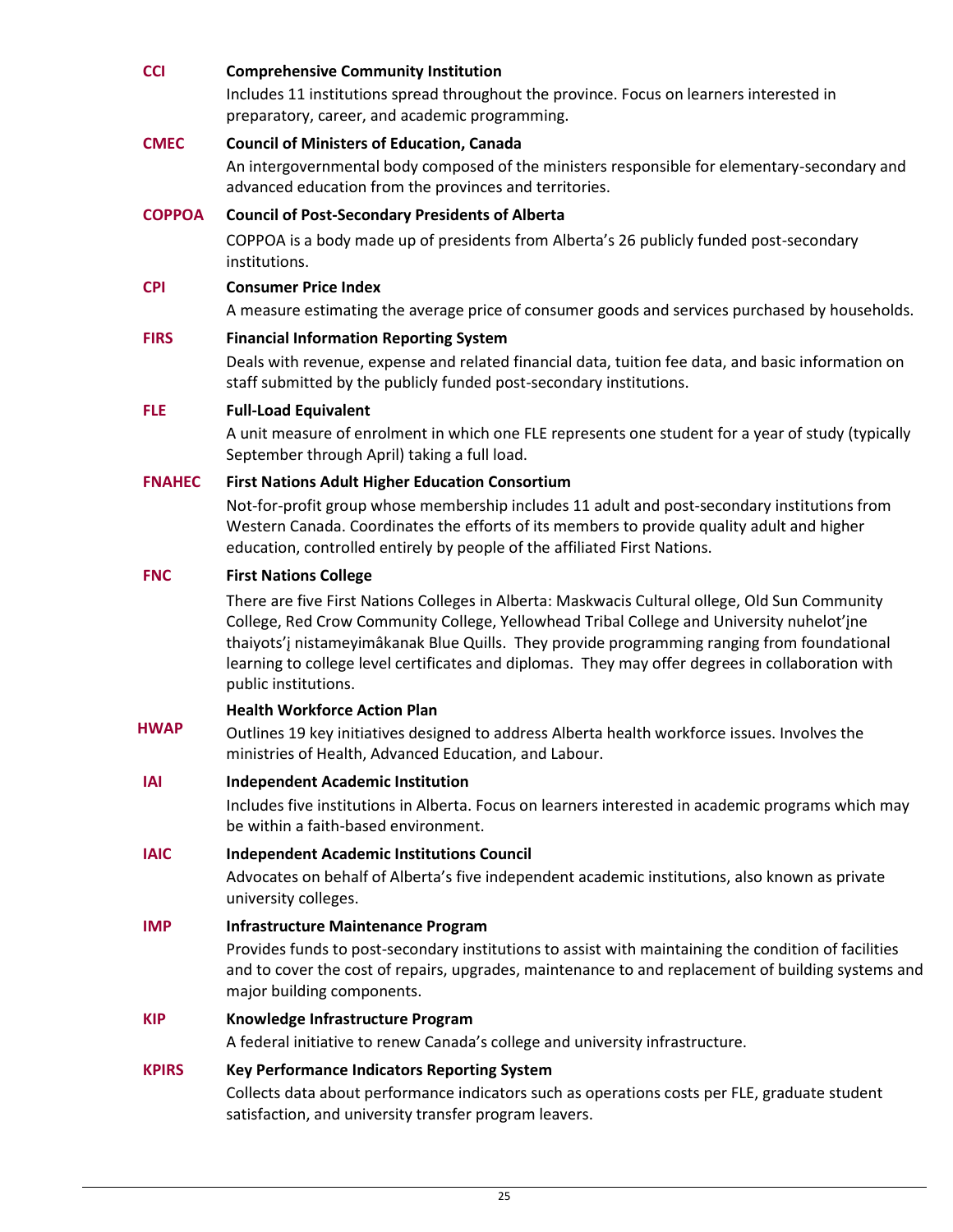#### **LERS Learner and Enrolment Reporting System**

Designed to collect, check, report, and analyze information regarding learners and their enrolments in approved credit programs offered by the public post-secondary institutions.

#### **LGIC Lieutenant Governor in Council**

Consists of members of Executive Council (or cabinet) and the Lieutenant Governor, the provincial representative of the monarch, and the head of state. It reviews and passes orders in council.

#### **MRD Mandate and Roles Document**

Requirement of all Alberta public sector agencies under the *Alberta Public Agencies Governance Act*. Provides and understanding of the agency's role within government structure and outlines the goals and performance expectations of the responsible minister.

#### **NWPTA New West Partnership Trade Agreement**

A comprehensive British Columbia/Alberta/Saskatchewan trade agreement that commits its parties to removing barriers to trade, investment, and labour mobility, further enhancing the competitiveness of Canada's western provinces.

#### **PI Polytechnical Institution**

Includes two institutions, NAIT and SAIT. Focus on learners interested in career and technical programming.

#### **PLAR Prior Learning Assessment Recognition**

Assessment and recognition of learning gained through experiences other than taking formal credit courses.

#### **PAPRS Provider and Program Registry System**

The province's official database for all ministry-approved programs offered by publicly funded postsecondary institutions. Collects program data for all post-secondary training providers/institutions. Source of information on credit programs for publicly funded institutions to facilitate enrolment counting and for government publications to advise potential students on program availability.

#### **PAS Public Agency Secretariat**

Promotes a consistent approach to governance among Alberta's public agencies.

#### **PSE Post-Secondary Education**

Formal education following the full or partial completion of secondary education (Grade 12).

#### **PSI Post-Secondary Institution**

Advance the Campus Alberta vision, provide world-class learning experiences, and generate the human and information resources that will lead Alberta's knowledge-driven future.

#### **RAP Registered Apprenticeship Program**

A successful program that enables students to become employed apprentices while they complete high school.

#### **RESP Registered Education Savings Plan**

A special savings account that allows families to save early for their children's education and training after high school. Money in RESPs can grow with interest and will not be taxed as income until withdrawn by a student.

#### **SACI Specialized Arts and Culture Institution**

Includes two institutions: The Banff Centre and Alberta College of Art + Design. Focus on learners interested in the fine arts and creativity.

#### **TFP Tuition Fee Policy**

Aims to ensure cost is not a barrier to post-secondary education for learners. Enshrined in *the Public Post-secondary Institutions' Tuition Fees Regulation.*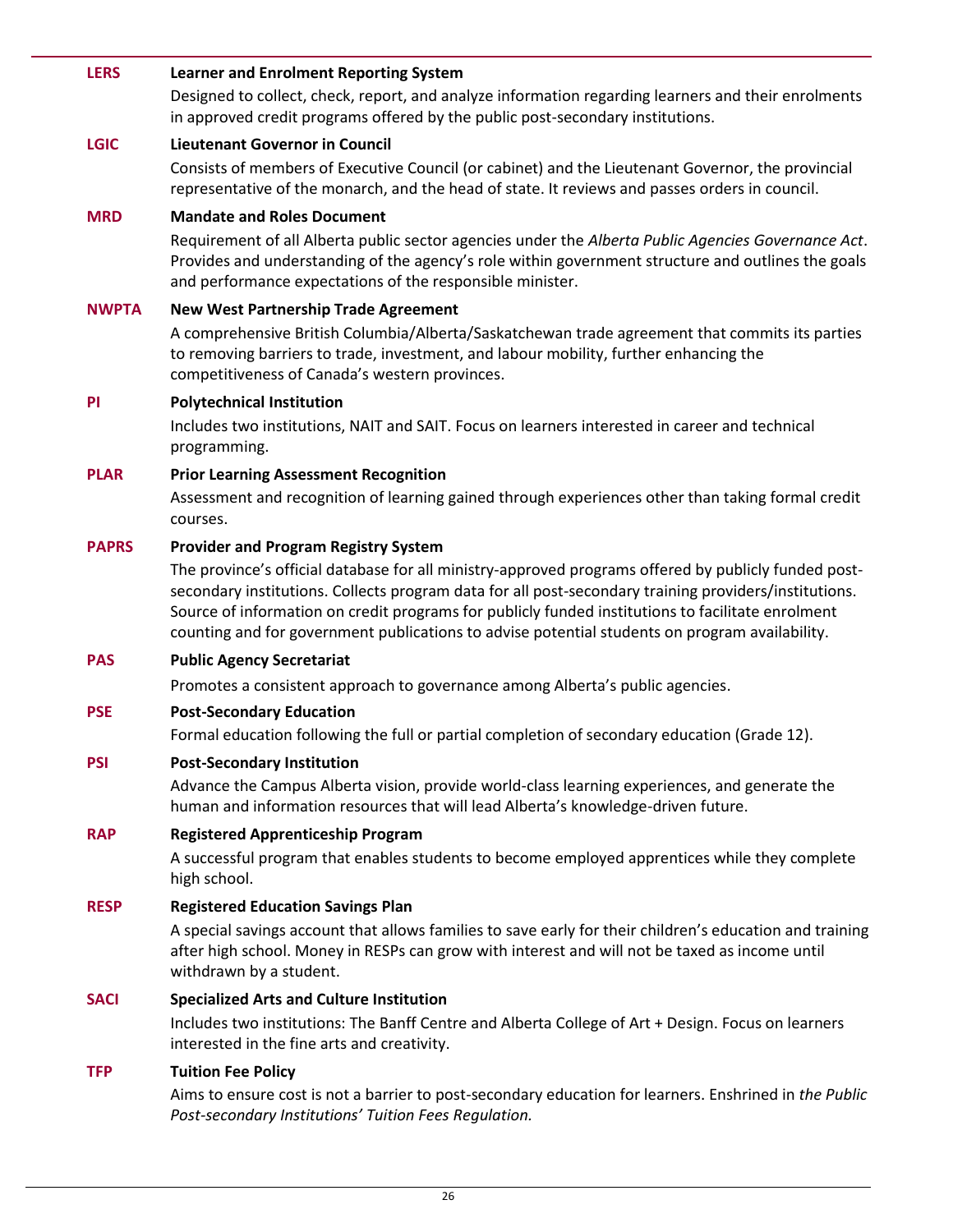## **TILMA Trade, Investment and Labour Market Agreement**

An Alberta/British Columbia trade agreement that commits its parties to removing barriers to trade, investment, and labour mobility. Supplanted by the NWPTA.

#### **UC Universities Canada**

Represents the majority of Canadian public universities, not-for-profit universities, and university degree level colleges. Develops policy on higher education.

#### **UCEP University and College Entrance Program**

Programs that enable students to complete the courses needed to gain entrance requirements for college and university programs.

#### **UT University Transfer**

A program allowing students to complete up to 60 credits of courses at an institution before transferring to a degree-granting institution to complete the program.

#### **YAP Youth Apprenticeship Project**

A project that helps students starting in Grade 7 and continuing on to Grade 12 to explore career options through integrated learning activities.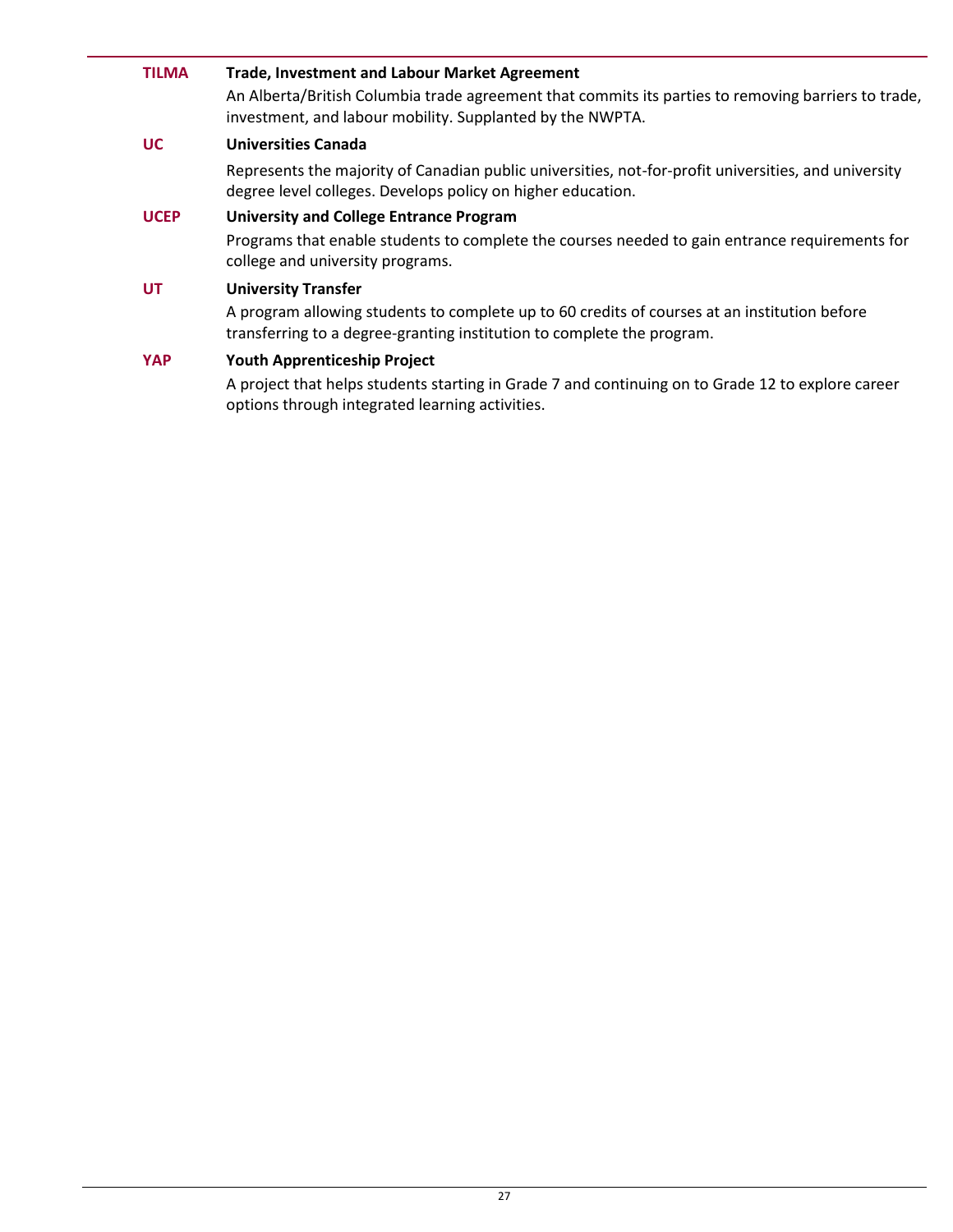## <span id="page-31-0"></span>**Appendix B Relevant Legislation**

Consolidated (unofficial) versions of Alberta legislation can be accessed and printed directly from the Queen's Printer website:

#### **qp.alberta.ca**

When relevant, other websites are listed below for further information.

The following legislation has a direct impact on the operations of public post-secondary institutions. This information is provided for general reference only and is not intended to be relied on as a substitute for legal advice. Because statutes can be amended or repealed at any time, please contact Advanced Education with any specific questions about current legislation.

#### <span id="page-31-1"></span>**The Advanced Learning System**

The *Access to the Future Act* outlines broad objectives related to the accessibility, affordability, and quality of the advanced learning system.

The *Apprenticeship and Industry Training Act* provides the framework for Alberta's apprenticeship and industry training system and outlines the requirement for government to provide training in designated trades. It also regulates who can work in compulsory certification trades. In addition, there are regulations for each designated trade.

The *Post-secondary Learning Act* (PSLA) and the following regulations under that Act, comprehensively govern the post-secondary system. References to PSLA requirements are provided throughout these *Guidelines*.

- *Alternative Academic Council Regulation*
- *Athabasca University Regulation*
- *Campus Alberta Sector Regulation*
- *Land Use Regulation*
- *Model Provisions Regulation*
- *Pension Validation Regulation*
- *Programs of Study Regulation*
- *Public Post-secondary Institutions' Tuition Fees Regulation*

The *Professional Statutes Amendment Act, 2010* amended eight separate Acts, adding the requirement that professional regulatory organizations consult with the minister responsible for those Acts and the Minister of Advanced Education, and consider their comments before changing academic qualifications for registration requirements.

#### <span id="page-31-2"></span>**Governance and Accountability**

The *Alberta Public Agencies Governance Act* outlines the Government of Alberta's expectations on governance practices for public agencies. It includes the requirements for a Mandate and Roles document, code of conduct and competency-based recruitment process. These documents must be made publicly available.

The *Auditor General Act* provides that the Auditor General of Alberta (AG) is the auditor of every ministry, department, regulated fund, and public sector agency. The AG must report annually to the Legislative Assembly on the results of its audits and any significant recommendations. Section 71 of the PSLA clarifies that the AG is the auditor of the board of every public post-secondary institution other than The Banff Centre. In practice, however, the audited financial statements of The Banff Centre are also reported to the Legislative Assembly.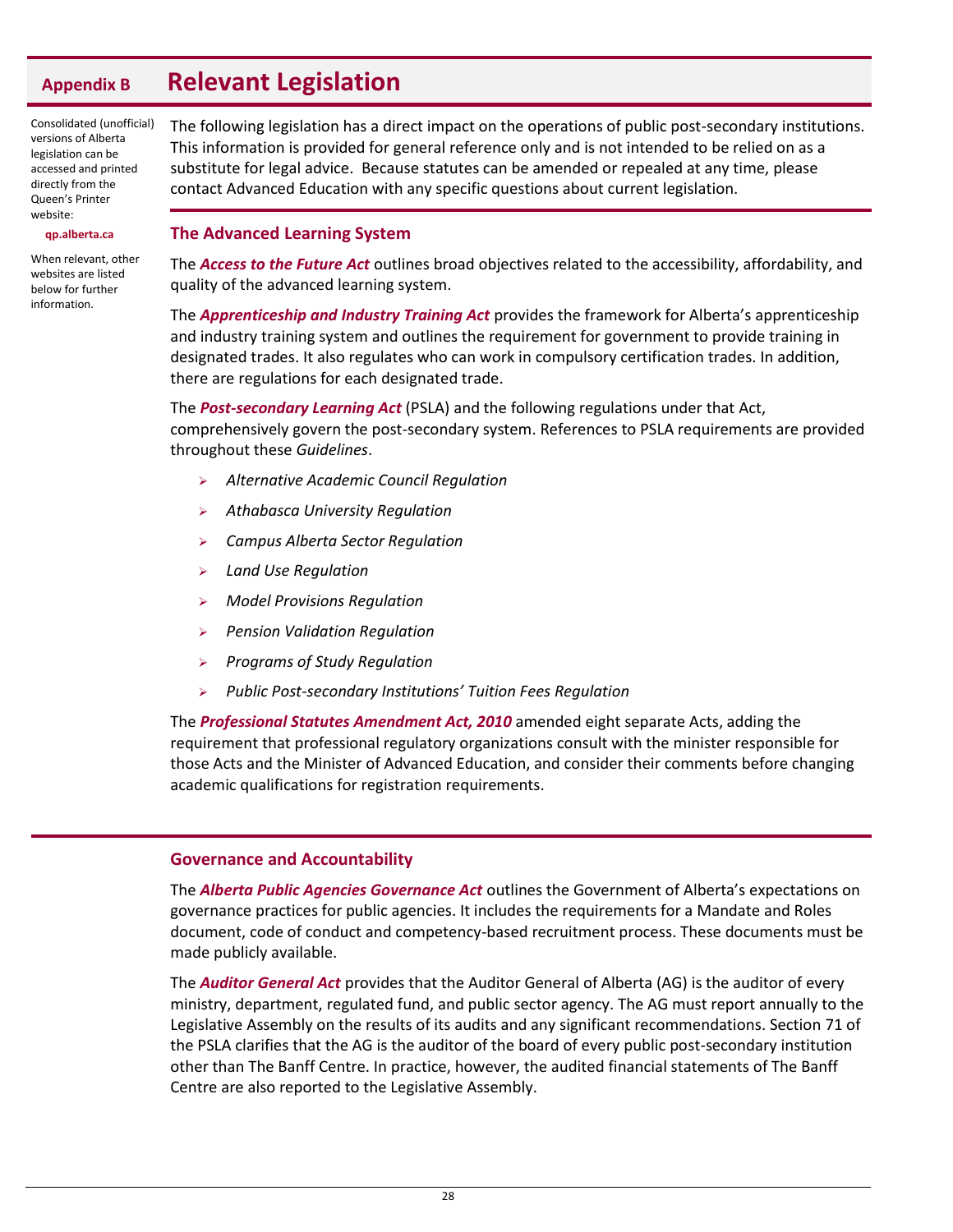The *Financial Administration Act* (FAA) is the primary legislative authority for the financial management of the Government of Alberta. With the exception of The Banff Centre, boards of public post-secondary institutions must comply with the FAA since the majority of their members are appointed by the Lieutenant Governor in Council or the minister. Only the following provisions of the FAA apply to these boards:

- Section 1 Definitions
- $\triangleright$  Section 2 Application of the FAA
- Section 5 Duties of Treasury Board
- Section 7 Treasury Board regulations and directives
- $\triangleright$  Section 13(3) Power to obtain information
- Section 80 Incorporation and acquisition of subsidiaries; Lieutenant Governor in Council approval required
- Section 81 Control of Provincial corporation borrowings; Lieutenant Governor in Council approval required

**qp.alberta.ca**

The *Freedom of Information and Protection of Privacy Act* (FOIP Act) ensures that public bodies are open and accountable to the public by providing a right of access to records, and protects the privacy of individuals by controlling the manner in which public bodies collect, use, and disclose personal information. Each public post-secondary institution under the PSLA is a public body as defined in the FOIP Act. Each institution has its own FOIP Coordinator.

The *Government Organization Act*, and the *Designation and Transfer of Responsibility Regulation* under that Act, together establish the departments of the Government of Alberta, designate specific ministers to administer those departments and to be responsible for specific Acts (solely, or in common with other ministers), and specify the powers, duties, and functions to be exercised or performed by specific ministers.

The *Lobbyists Act* recognizes that lobbying public office holders is a legitimate activity, but that the public and public office holders should be able to know who is engaged in lobbying activities and who is contracting with the Government of Alberta and provincial entities. Schedule 1 to the Lobbyists Act General Regulation identifies which provincial entities are "prescribed provincial entities." This includes both public post-secondary institutions as well as their boards. The impact of being a prescribed Provincial entity is threefold:

**lobbyistsact.ab.ca**

- 1. Individuals who lobby a prescribed provincial entity must register as lobbyists and information about them and their lobbying activities will be publicly available as part of the lobbyist registry.
- 2. Those individuals must comply with the prohibition against providing paid advice and lobbying on the same issue at the same time.
- 3. Once regulations regarding payment information are enacted, each prescribed provincial entity will be required to publish information about the payments they have made.

The *Public Interest Disclosure (Whistleblower Protection) Act* facilitates the disclosure and investigation of significant and serious matters an employee believes may be unlawful, dangerous or injurious to the public interest, and protects employees who make such a disclosure.

The *Public Sector Compensation Transparency Act* requires the public disclosure of compensation paid to public sector employees, appointees and others.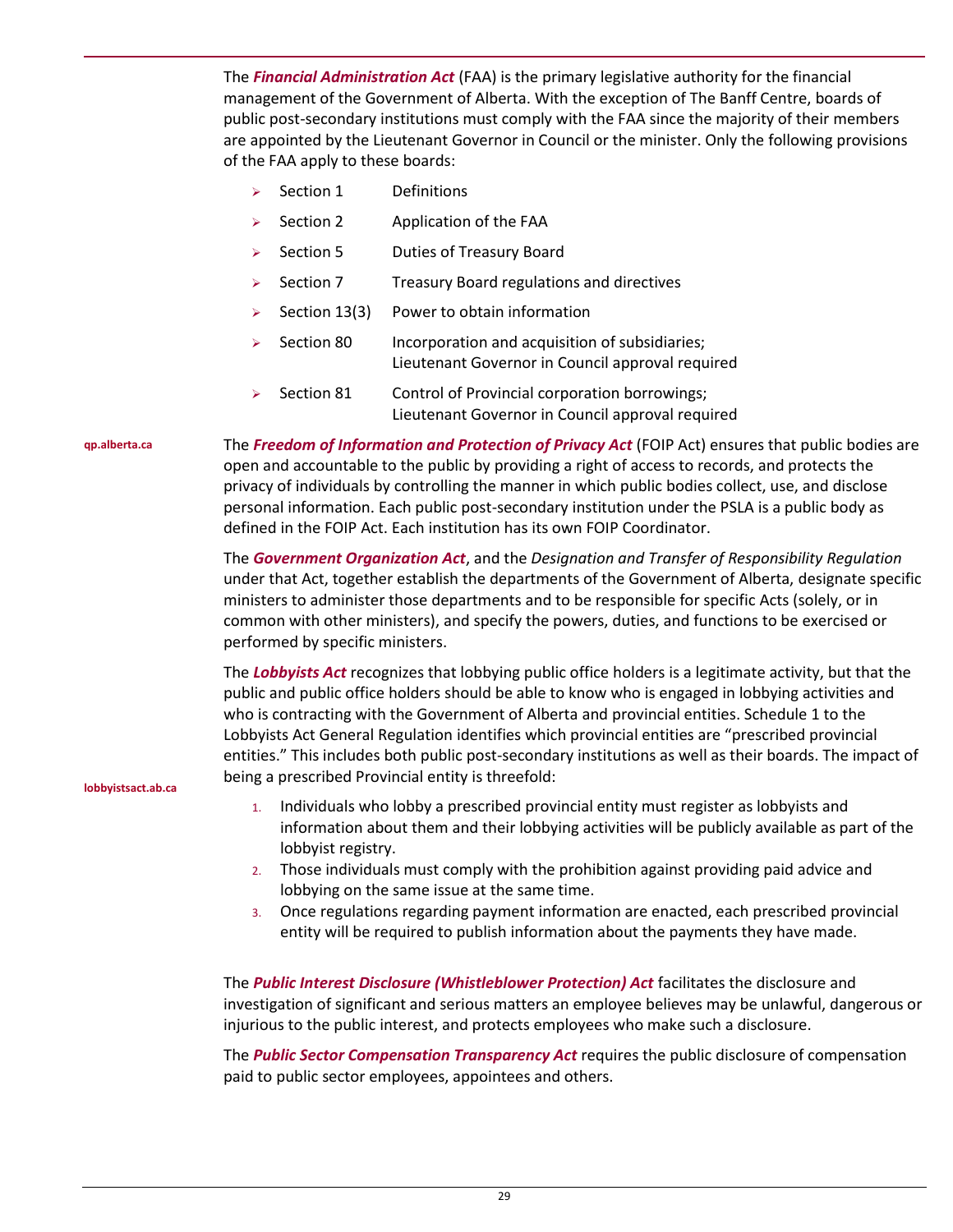#### <span id="page-33-0"></span>**Land and Facilities Management**

The *Alberta Land Stewardship Act* (ALSA) sets out the regional planning process and potentially affects all activities on land in Alberta and all Albertans. ALSA makes regional plans binding on all provincial government departments and decision-making boards and agencies (which includes boards of universities, public colleges, and technical institutes). ALSA made a consequential amendment to the *Post-secondary Learning Act* (section 121(3.1)), which provides that the board of a university must act in accordance with any applicable ALSA regional plan.

Part 17 of the *Municipal Government Act* (MGA) establishes the authority for municipal planning, subdivision, and development control. Municipalities may adopt plans and land use bylaws and make planning decisions to achieve the beneficial use of land without infringing on the rights of individuals, except to the extent necessary for the greater public interest. The MGA is applicable to public post-secondary institutions; however, section 121 of the *Post-secondary Learning Act* provides that building codes, land use bylaw, and statutory plans as defined in part 17 of the MGA, do not apply to the use or development of land by the board of a CARI (unless it is for primarily commercial purposes as defined in the *Land Use Regulation* under the *Post-secondary Learning Act*). As noted under the *Alberta Land Stewardship Act* (ALSA), the board of a university must act in accordance with any applicable ALSA regional plan.

As noted above, a Land Use Regulation as established under the *Post-secondary Learning Act* relates to land development and planning.

The *Safety Codes Act* and the regulations under that Act, including any code adopted under that Act, apply to the use and development of any land owned by or leased to a public post-secondary institution.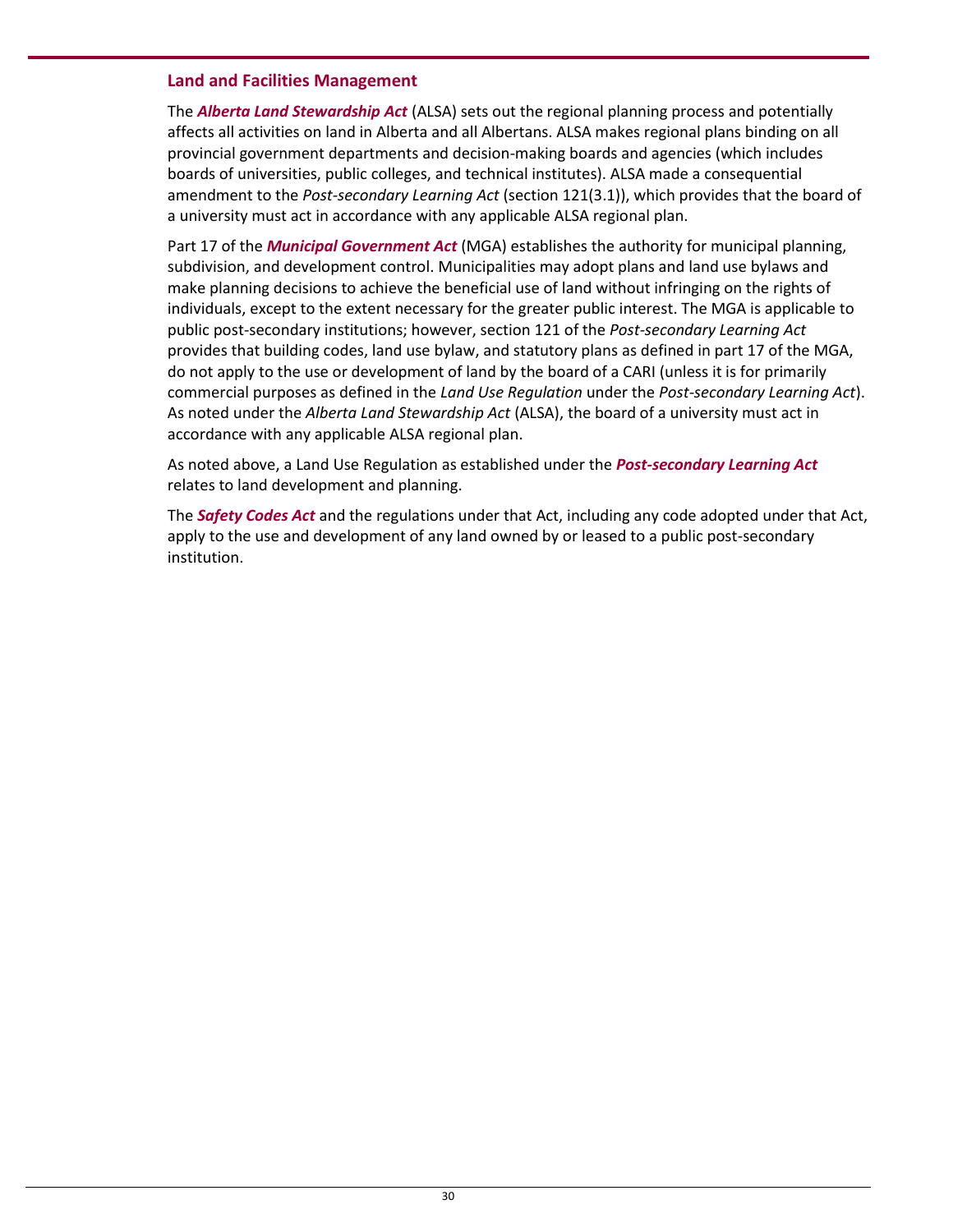## <span id="page-34-0"></span>**Appendix C Agencies under Advanced Education**

Public sector agencies such as post-secondary institution boards, play a vital role in advancing the priorities of Advanced Education and supporting the businesses of Campus Alberta and the apprenticeship and industry training system. They accomplish this by providing coordination, planning, and advice to the Minister, governing institutions and corporations, and providing services to the public. Each agency is established through provincial legislation and abides by the requirements of other statutes such as those noted in *Appendix B*. 1 Some key agencies are described below.

**Alberta Apprenticeship and Industry Training Board** supports the mission of the Alberta apprenticeship and industry training system by providing advice and recommendations to the minister on all matters related to the training and certification of persons in the designated trades and occupations and the needs of the Alberta labour market.

**tradesecrets.gov.ab.ca/setting\_industry\_standards/ait\_board.html**

Established in January 1992 under section 2 of the *Apprenticeship and Industry Training Act*.

**Alberta Council on Admissions and Transfer** (ACAT) serves as a body through which stakeholders work cooperatively for the benefit of learners to ensure smooth transitions—both secondary to post-secondary and post-secondary to post-secondary—and effective transferability of courses and programs within the post-secondary system.

#### **acat.gov.ab.ca**

Established in 1974 under the powers granted to the Minister in section 7 of the *Government Organization Act*.

**Campus Alberta Quality Council** (CAQC) makes recommendations to the Minister of Advanced Education regarding the quality review of proposals from post-secondary institutions for new degree programs in Alberta, and monitors degree programs to ensure quality standards continue to be met.

#### **caqc.gov.ab.ca**

l

Established in 2004 under section 108 of the *Post-secondary Learning Act*; duties and powers outlined in the *Programs of Study Regulation*.

Also se[e http://advancededucation.alberta.ca/ministry/agencies/](http://advancededucation.alberta.ca/ministry/agencies/) for information on each Advanced Education agency.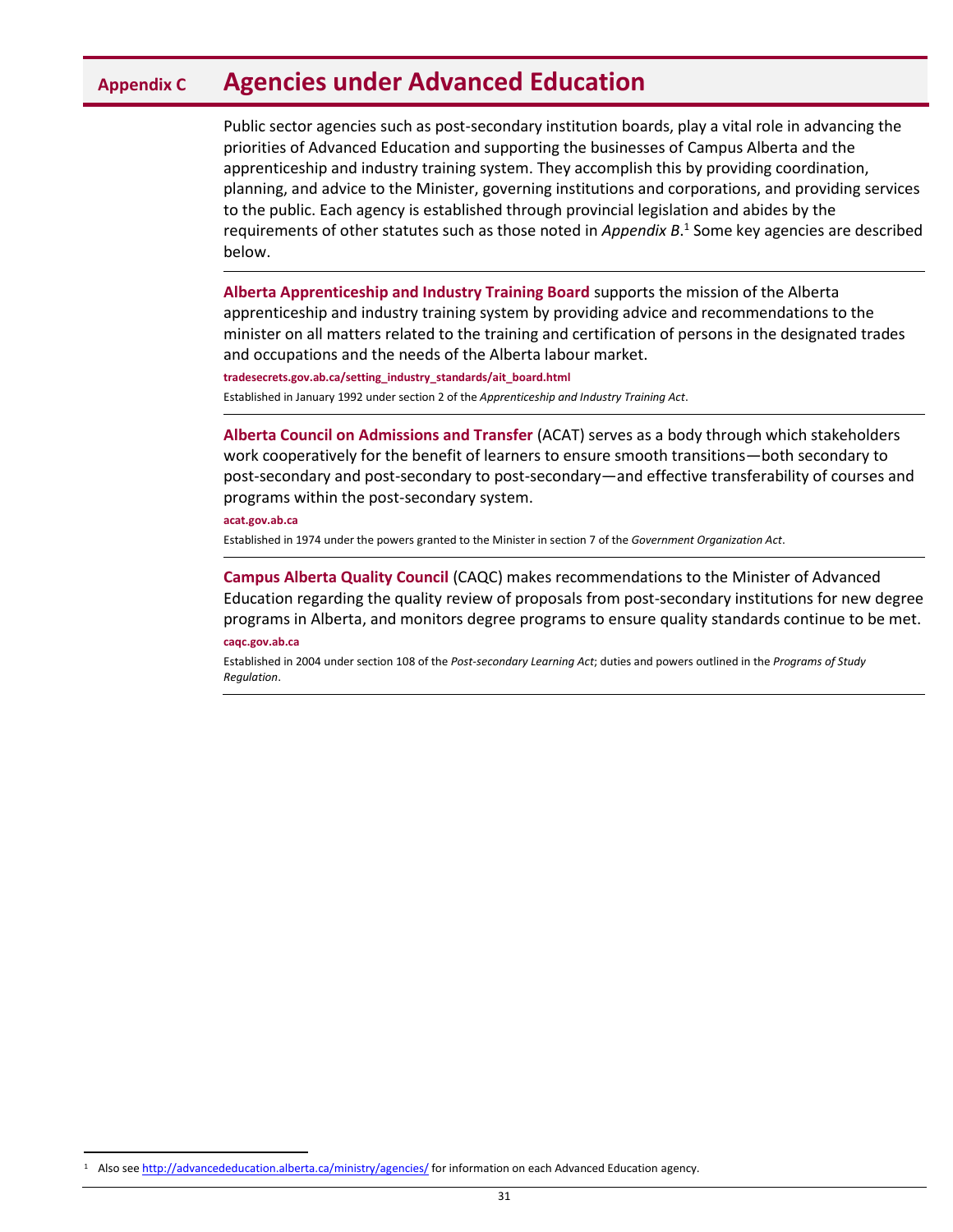## <span id="page-35-0"></span>**Appendix D Other Advanced Learning Providers**

Alberta's advanced education landscape is broader than the system of 21 public institutions that are the subject of these Guidelines. Other advanced learning providers in Alberta include the following:

**First Nations Colleges** are band-governed post-secondary providers that offer a range of learning opportunities within a culturally affirming environment. Some programs may be offered in collaboration with a publicly funded institution and transfer agreements for programs and courses may exist between these and other institutions. All of Alberta's First Nations Colleges are members of the First Nations Adult and Higher Education Consortium. Advanced Education provides the First Nations College Grant to these colleges. The Colleges do not receive capital funding. Programs at the Colleges are not approved by the Minister but a few are licensed under the Private Vocational Training Act; students in those programs may be eligible for student financial assistance.

**Community-Based Adult Learning Organizations** receive funding and other supports through Advanced Education's Community Adult Learning Program to facilitate part-time, primarily nonformal, adult learning opportunities in local communities. This network of 130 funded organizations strives to build safe and welcoming local access points to meet the unique needs of the learners that walk through their doors. The Community Adult Learning Program promotes a vision that: *Adults acquire and build on foundational learning skills through vibrant learning communities*.

Through the Community Adult Learning Program, organizations provide programming to support the development of adult and family literacy, numeracy, basic computer and foundational life skills, as well as English language learning. Organizations also work closely with their local Comprehensive Community Institution (CCI) to identify learning needs in the region, and work together to address those needs.

**English as a Second Language (ESL) Schools** are distinct private corporations that operate ESL schools, typically providing services to international students. These institutions do not receive government funding. Some of these institutions belong to either the Canadian Association for Private Language Schools or the Canadian Language Council, both of which have their own quality accreditation systems.

a PSLA s.106(2)(b) **Independent Academic Institutions** (IAIs) provide ministry-approved<sup>1</sup> and publicly funded degree programming, primarily in the liberal arts, sciences, business, and education. Unlike public institutions, these not-for-profit private institutions are not established in the PSLA but are empowered through it.<sup>a</sup> Because they receive some public funding for approved degree programs, they have accountability requirements that are similar to public institutions and are included in the Six Sector Model.<sup>2</sup>

> Some IAIs also offer non-publicly funded programs, primarily religious studies and divinity degrees.<sup>3</sup> While these specific programs are not reviewed or approved by Advanced Education, the institution may voluntarily meet the accreditation standards of other bodies such as the Association for Biblical Higher Education, and students enrolled in these programs may be eligible to apply for student financial assistance.

> **Non-Resident Institutions**, in certain circumstances, are authorized to offer ministry-approved degree programs in Alberta. While these institutions must be accredited or recognized in their home jurisdiction, their degree programs are still reviewed by Advanced Education to ensure they meet Alberta's quality standards<sup>4</sup>. Non-resident institutions do not receive government support, although students at these institutions may be eligible to apply for student financial assistance.

 $\overline{a}$ 

 $1$  See Required Government Approvals in Chapter 4

 $2$  See Appendix E.

<sup>3</sup> A degree in divinity is described in s.14 of the Programs of Study Regulation as a program that primarily prepares students for service in the work of a religious group. Since degrees in divinity are excluded from s.106(1) of the PSLA, they do not require ministry approval.

<sup>4</sup> See Required Government Approvals in Chapter 4.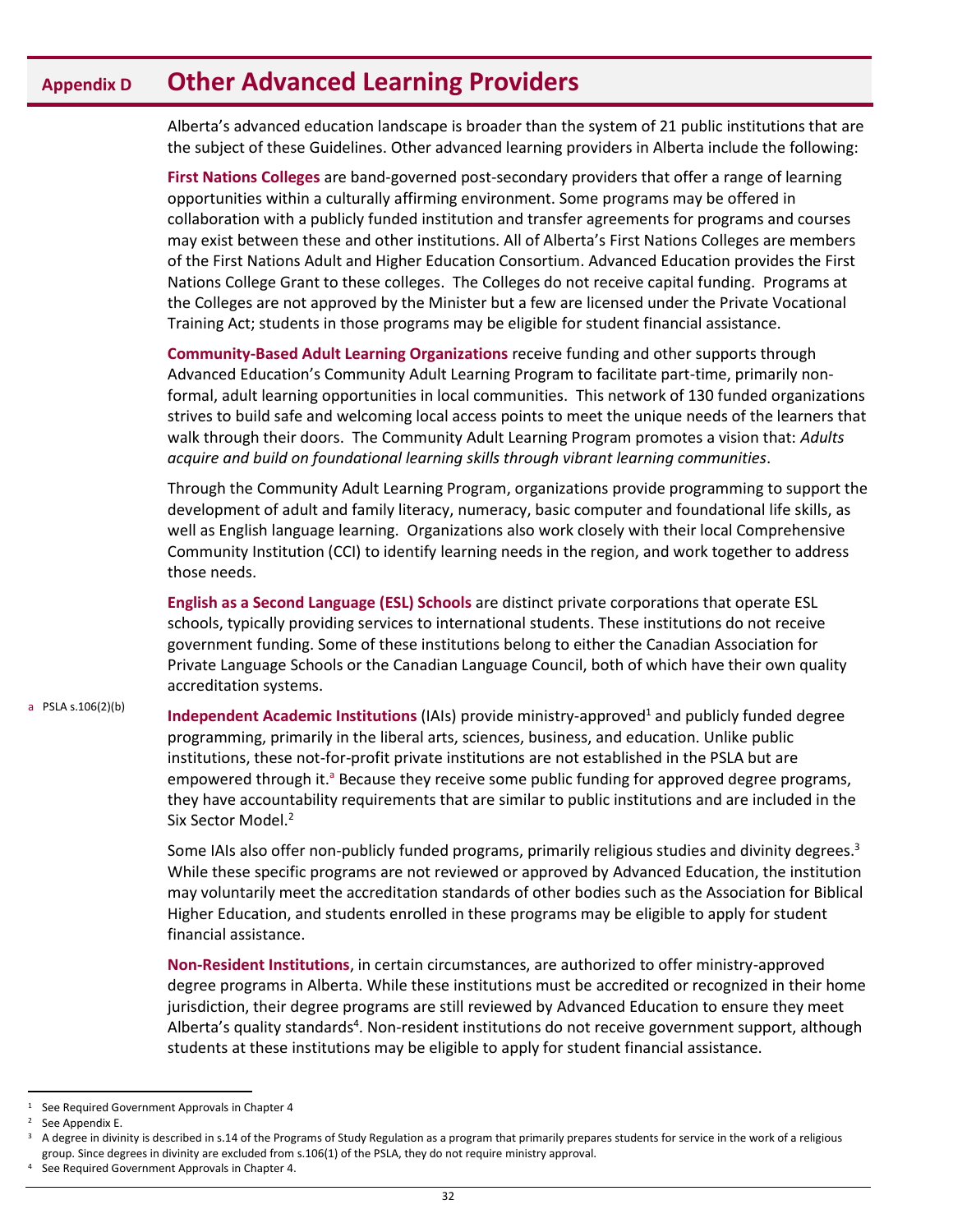**Private Career Colleges** offer both licensed and non-licensed short-term, vocation-specific training programs. The approximately 140 private vocational providers offering licensed programs operate under the *Private Vocational Training Act* and related regulation.

The licensing process requires demonstration of industry support and labour market demand for graduates, relevance of the curriculum, appropriateness of admission requirements to students, and suitability of the instructor's qualifications. If there is a professional body that regulates the field, its requirements need to be met prior to applying for training. Institutions offering licensed programs must remain in compliance with the *Private Vocational Training Act* and Regulation in order to maintain their license. Private vocational training institutions do not receive funding from Advanced Education, although students enrolled in licensed programs may be eligible to apply for student financial assistance.

**Religious Training Institutions** operate under the names of theological colleges, Bible colleges or institutes and seminaries, and offer religious and faith-grounded vocational education in Alberta. Some of these institutions offer combined programs where students earn both a provincially recognized credential and a non-ministry approved divinity degree. Students at some of these institutions may be eligible to apply for student financial assistance.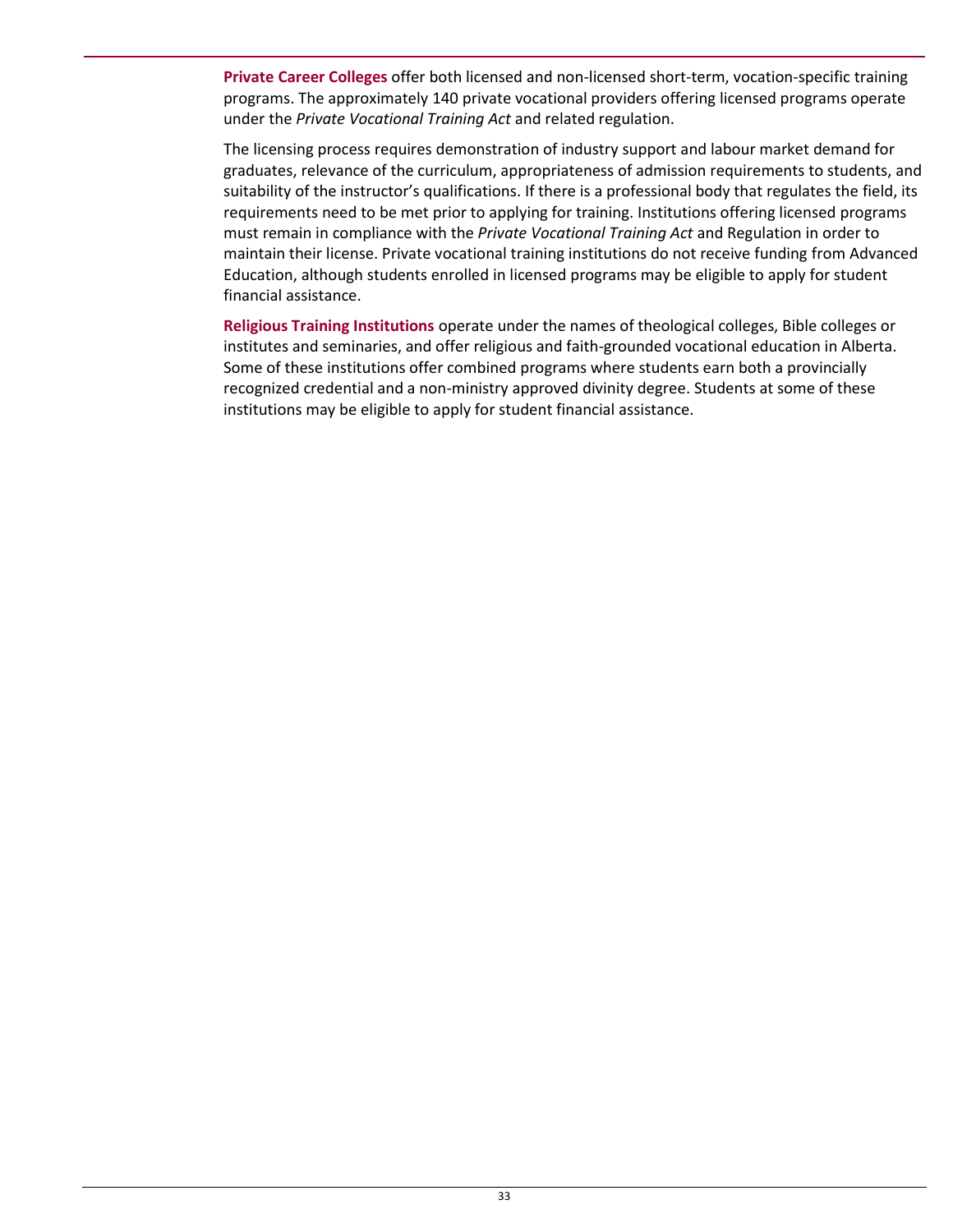<span id="page-37-0"></span>

| <b>Appendix E</b>                                             |                          | Six Sector Model <sup>1</sup>                                                                   |                                         |                                                                    |                                                                          |
|---------------------------------------------------------------|--------------------------|-------------------------------------------------------------------------------------------------|-----------------------------------------|--------------------------------------------------------------------|--------------------------------------------------------------------------|
| Institution                                                   | Service Area             | <b>Primary Credential Offerings</b>                                                             | <b>Research Activity</b>                | <b>Primary Clients</b>                                             | Program/Delivery / Research                                              |
| <b>Comprehensive Academic and Research Institutions</b>       |                          |                                                                                                 |                                         |                                                                    |                                                                          |
| <b>University of Alberta</b>                                  | Alberta and              | Comprehensive baccalaureate &                                                                   | Comprehensive                           | Learners interested in a                                           | Broad focus, various                                                     |
| <b>University of Calgary</b>                                  | external                 | graduate programs                                                                               | research function                       | comprehensive, research                                            | centres of excellence                                                    |
| <b>University of Lethbridge</b>                               |                          |                                                                                                 |                                         | intensive environment                                              |                                                                          |
| <b>Athabasca University</b>                                   |                          |                                                                                                 |                                         | Learners interested in<br>open, flexible learning<br>opportunities | Primary focus on distance<br>delivery & related<br>technologies          |
| <b>Baccalaureate and Applied Studies Institutions</b>         |                          |                                                                                                 |                                         |                                                                    |                                                                          |
| <b>Grant MacEwan</b><br><b>University</b>                     | Northern<br>Alberta      | Baccalaureate degrees in<br>specified areas, certificates,                                      | Applied research/<br>scholarly activity | Learners interested in<br>career & academic                        | Areas of instructional<br>excellence                                     |
| <b>Mount Royal University</b>                                 | Southern<br>Alberta      | diplomas, and applied degrees                                                                   |                                         | programming                                                        |                                                                          |
| <b>Polytechnical Institutions</b>                             |                          |                                                                                                 |                                         |                                                                    |                                                                          |
| <b>Northern Alberta</b><br><b>Institute of Technology</b>     | Northern<br>Alberta      | Apprenticeship, certificate &<br>diploma programs for technical                                 | Applied research/<br>scholarly activity | Learners interested in<br>career & technical                       | Areas of instructional<br>excellence & specialization                    |
| <b>Southern Alberta</b>                                       | Southern                 | vocations, some applied &                                                                       |                                         | programming                                                        |                                                                          |
| <b>Institute of Technology</b>                                | Alberta                  | baccalaureate degrees in<br>specified areas                                                     |                                         |                                                                    |                                                                          |
| <b>Comprehensive Community Institutions</b>                   |                          |                                                                                                 |                                         |                                                                    |                                                                          |
| <b>Lakeland College</b>                                       | East Central             | Certificates & diplomas, adult                                                                  | Applied research/                       | Learners interested in                                             | Areas of instructional                                                   |
|                                                               | Alberta                  | academic upgrading,                                                                             | scholarly activity                      | preparatory, career &<br>academic programming                      | excellence                                                               |
| <b>Lethbridge College</b>                                     | Southwestern<br>Alberta  | apprenticeship, applied degrees,<br>primarily collaborative<br>baccalaureate programming        |                                         |                                                                    |                                                                          |
| <b>Medicine Hat College</b>                                   | Southeastern<br>Alberta  |                                                                                                 |                                         |                                                                    |                                                                          |
| <b>Olds College</b><br><b>West Central</b><br>Alberta/Alberta |                          |                                                                                                 |                                         |                                                                    | Agricultural, horticultural<br>and environmental                         |
| <b>Red Deer College</b>                                       | Central Alberta          |                                                                                                 |                                         |                                                                    |                                                                          |
| <b>Grande Prairie</b>                                         | Northwestern             | Certificates & diplomas, adult                                                                  |                                         |                                                                    |                                                                          |
| <b>Regional College</b>                                       | Alberta                  | academic upgrading,<br>apprenticeship, primarily                                                |                                         |                                                                    |                                                                          |
| <b>Keyano College</b>                                         | Northeastern<br>Alberta  | collaborative baccalaureate<br>programming                                                      |                                         |                                                                    |                                                                          |
| <b>Northern Lakes College</b>                                 | North Central<br>Alberta | Certificates and diplomas, adult<br>academic upgrading,                                         | Applied research                        |                                                                    | Foundational learning                                                    |
| <b>Portage College</b>                                        | East Central<br>Alberta  | apprenticeship                                                                                  |                                         |                                                                    |                                                                          |
| <b>Bow Valley College</b>                                     | Calgary and<br>region    | Certificates and diplomas, adult<br>academic upgrading                                          |                                         | Learners interested in<br>preparatory and career                   |                                                                          |
| <b>NorQuest College</b>                                       | Edmonton &<br>region     |                                                                                                 |                                         | programming                                                        |                                                                          |
| <b>Independent Academic Institutions</b>                      |                          |                                                                                                 |                                         |                                                                    |                                                                          |
| <b>Concordia University</b>                                   | Edmonton &               | Limited baccalaureate programs,                                                                 | Applied research/                       | Learners interested in a                                           | Liberal arts, science and                                                |
| The King's University                                         | region                   | may offer limited graduate<br>programming in niche areas                                        | scholarly activity                      | faith based environment                                            | education programs                                                       |
| <b>Burman University</b>                                      | Central Alberta          |                                                                                                 |                                         |                                                                    |                                                                          |
| <b>Ambrose University</b>                                     | Calgary and              |                                                                                                 |                                         |                                                                    |                                                                          |
| St. Mary's University                                         | region                   |                                                                                                 |                                         |                                                                    |                                                                          |
| <b>Specialized Arts and Culture Institutions</b>              |                          |                                                                                                 |                                         |                                                                    |                                                                          |
| Alberta College of Art +<br>Design                            | Alberta and<br>external  | Certificates and diplomas,<br>applied/baccalaureate &<br>graduate degrees in specified<br>areas | Applied research/<br>scholarly activity | Learners interested in<br>career & academic<br>programming         | Areas of instructional<br>excellence in visual culture<br>and design     |
| <b>The Banff Centre</b>                                       |                          | Non-parchment programs                                                                          | Applied research                        | Learners with prior<br>academic & professional<br>experience       | Professional development<br>& unique programming in<br>arts & creativity |

l

<sup>1</sup> See http://advancededucation.alberta.ca/post-secondary/institutions/public/types/ for more information.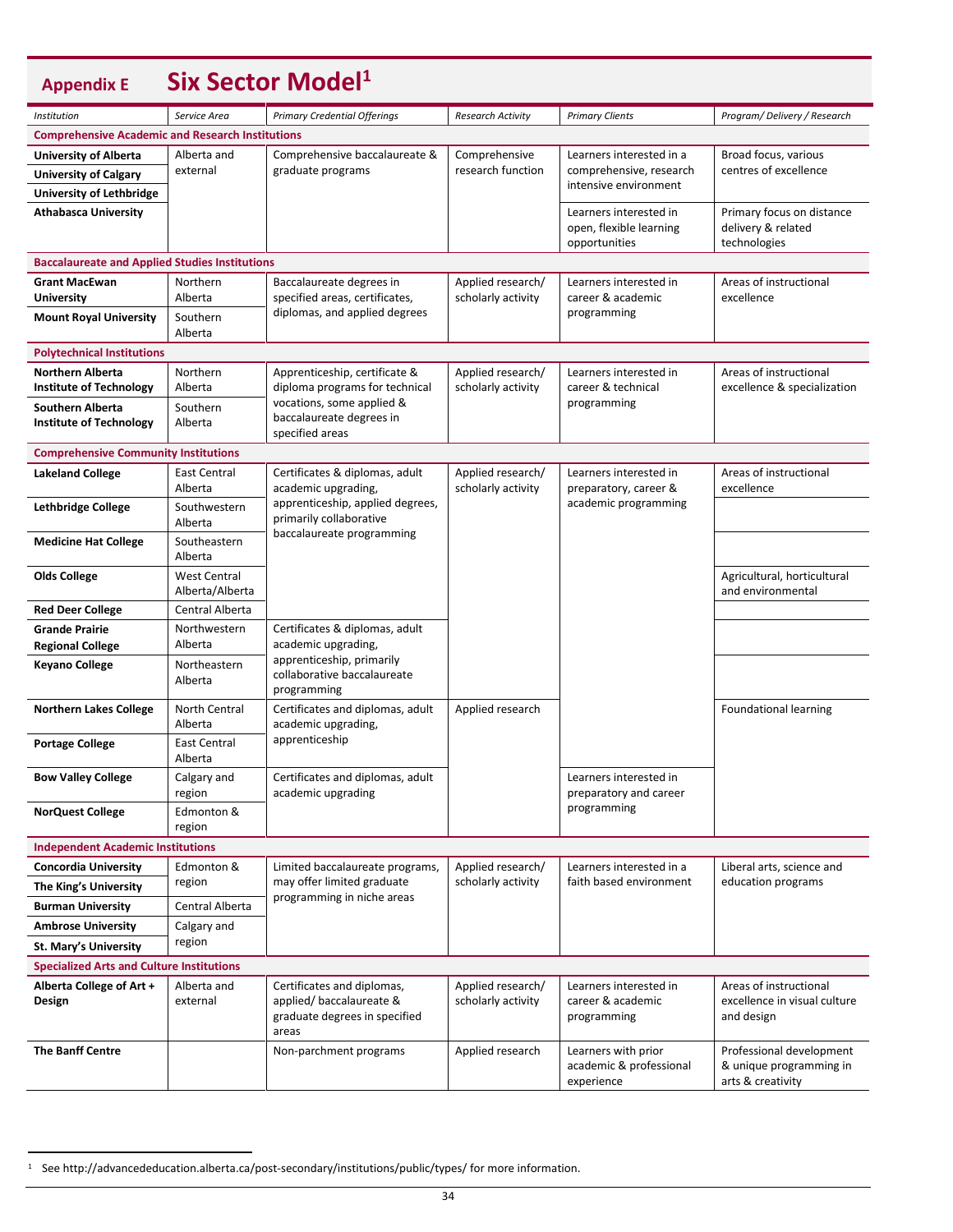# <span id="page-38-0"></span>**Appendix F Other Bodies within an Institution**

The following councils, associations and other bodies are established or empowered in the *Post-secondary Learning Act*. In fulfilling their mandates, boards may also interact with other bodies in the institution, in their regions, and across Campus Alberta.

|                                                                | Applies to                                                                                                             | Body                                             | Role                                                                                                                                                                                                                                                                                          | <b>Primary Clients</b>                                                                                                                                                                                                            |  |
|----------------------------------------------------------------|------------------------------------------------------------------------------------------------------------------------|--------------------------------------------------|-----------------------------------------------------------------------------------------------------------------------------------------------------------------------------------------------------------------------------------------------------------------------------------------------|-----------------------------------------------------------------------------------------------------------------------------------------------------------------------------------------------------------------------------------|--|
|                                                                | <b>Academic Decisions and Recommendations</b>                                                                          |                                                  |                                                                                                                                                                                                                                                                                               |                                                                                                                                                                                                                                   |  |
| a PSLA s.26 $(1)$<br>b PSLA s.19                               | <b>CARIS</b><br>(for Athabasca<br>University's General<br>Faculties Council,<br>membership also<br>includes tutors and | General<br><b>Faculties</b><br>Council           | Has responsibility for academic affairs, <sup>a</sup> and can make<br>recommendations to the board on any matter within<br>its purview, which the board must consider. <sup>b</sup> Such<br>matters include, but are not limited to, the<br>establishment of faculties, schools, departments, | Members by virtue of their position,<br>including President (chair), Vice-<br>Presidents, Dean of each faculty, and<br>others<br>2 students and 1 graduate student                                                                |  |
| c PSLA s.26(1)( $I, o$ )<br>d PSLA $s.31(1)$<br>e PSLA s.23-25 | non-academic staff)                                                                                                    |                                                  | chairs and programs of study, affiliation with another<br>institution, and academic planning. <sup>c</sup> Also has general<br>supervision of student affairs <sup>d</sup> and may discipline<br>students, subject to the right of appeal to the board.                                       | Members elected to represent faculties<br>and schools, numbering twice the<br>number of persons members by virtue<br>of their position <sup>e</sup>                                                                               |  |
| f PSLA s.29                                                    |                                                                                                                        | <b>Faculty</b><br><b>Councils</b>                | Subject to the oversight of the General Faculties<br>Council, each has several powers and duties related to<br>its faculty in regards to programs of study and student<br>admissions, examinations, and conditions for<br>withdrawal. <sup>f</sup>                                            | President<br>Dean (chair)<br>All full-time academic staff of the<br>faculty<br>Members of related professional<br>associations<br>• Other members as determined by the                                                            |  |
| g PSLA s.28(2)                                                 | <b>BASIs</b><br>PIs                                                                                                    | Academic<br>Council                              | Makes recommendations to the board respecting any<br>academic issue, including topics such as academic                                                                                                                                                                                        | board <sup>g</sup><br>At least 1/3 academic staff<br>1/3 students                                                                                                                                                                 |  |
| h PSLA s.47<br>PSLA s.46                                       | <b>CCIs</b><br>Alberta College<br>of Art + Design                                                                      |                                                  | awards, standards and procedures for the selection<br>and admission of students (outside of apprenticeship<br>programs), and courses and programs of instruction to<br>be provided by the institution. <sup>h</sup>                                                                           | 1/3 senior officials (inc. President<br>(chair) and other members appointed<br>by the board                                                                                                                                       |  |
| PSLA s.47(1)                                                   |                                                                                                                        | <b>Alternative</b><br><b>Academic</b><br>Council | May be established in place of an Academic Council,<br>with the minister's approval. <sup>j</sup> The powers and duties of<br>this council more closely mirror a General Faculties<br>Council, allowing it to make academic decisions rather<br>than submitting recommendations for academic  | • Vice-President Academic and a majority<br>academic staff members<br>• No more than 10 senior officials and<br>President (chair)<br>No more than 5 students                                                                      |  |
| k AACR s.5<br>$I$ AUR s.13                                     |                                                                                                                        |                                                  | matters to the board. <sup>k</sup>                                                                                                                                                                                                                                                            | Other members as determined by the<br>٠<br>board                                                                                                                                                                                  |  |
|                                                                | <b>Public Interest</b>                                                                                                 |                                                  |                                                                                                                                                                                                                                                                                               |                                                                                                                                                                                                                                   |  |
| m PSLA $s.13(1)$                                               | <b>CARIS</b><br>(excluding Athabasca<br>University)                                                                    | <b>Senate</b>                                    | Inquires into any matter that might benefit the<br>institution and enhance its position in the<br>community. <sup>m</sup> Within this broad mandate it has an<br>advisory role to the board and a ceremonial role which<br>includes conferring degrees and guarding traditions.               | 6 members by virtue of their position,<br>۰.<br>inc. Chancellor (chair) and President<br>■ 16 members appointed from different<br>constituents within the institution<br>• 9 members appointed by the Minister<br>from the public |  |
| $n$ PSLA s.11(3)                                               |                                                                                                                        |                                                  |                                                                                                                                                                                                                                                                                               | 30 members representing different<br>geographical areas and interests in the<br>institution <sup>n</sup>                                                                                                                          |  |
|                                                                | All other public<br>institutions                                                                                       | <b>Board of</b><br><b>Governors</b>              | Described in these Guidelines.                                                                                                                                                                                                                                                                | See Chapter 5.                                                                                                                                                                                                                    |  |
| <b>Broad Role, as Delegated</b>                                |                                                                                                                        |                                                  |                                                                                                                                                                                                                                                                                               |                                                                                                                                                                                                                                   |  |
| o PSLA s.27(2)                                                 | CARIS                                                                                                                  | Deans'<br>Council                                | Advisory body to the board, GFC, and President, with<br>the powers, duties, and functions delegated to it. <sup>o</sup>                                                                                                                                                                       | President (chair)<br>Vice-Presidents<br>Dean of each faculty<br>٠                                                                                                                                                                 |  |
| p PSLA s.27(1)                                                 |                                                                                                                        |                                                  |                                                                                                                                                                                                                                                                                               | Other officers <sup>p</sup><br>٠                                                                                                                                                                                                  |  |